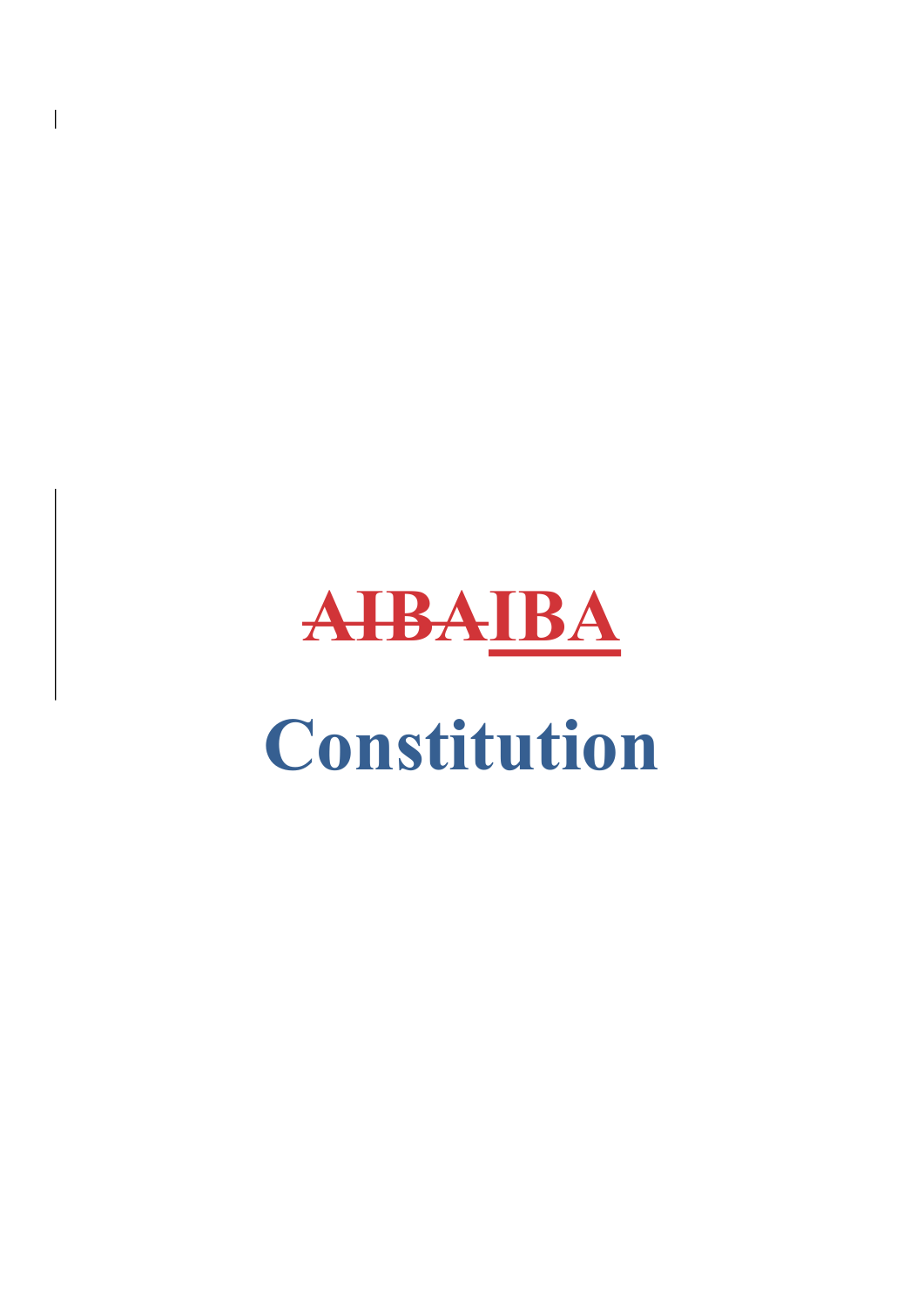### **CONTENTS**

| 1. Interpretation <b>Example 2018</b> Interpretation                                                                                                                                                                           | 4 |
|--------------------------------------------------------------------------------------------------------------------------------------------------------------------------------------------------------------------------------|---|
| 2. Legal status and head office 7                                                                                                                                                                                              |   |
| $3.$ Mission $7$                                                                                                                                                                                                               |   |
| 4. Non-discrimination 8                                                                                                                                                                                                        |   |
| $\overline{5}$ . Powers $\overline{9}$                                                                                                                                                                                         |   |
| 6. Official languages 9. The Contract of the Contract of the Contract of the Contract of the Contract of the Contract of the Contract of the Contract of the Contract of the Contract of the Contract of the Contract of the C |   |
| 7. Membership 10                                                                                                                                                                                                               |   |
| 8. Admission as a member 10 and 10 and 10 and 10 and 10 and 10 and 10 and 10 and 10 and 10 and 10 and 10 and 10                                                                                                                |   |
| 9. Provisional membership<br>10                                                                                                                                                                                                |   |
| 10. Rights of National Federations 11                                                                                                                                                                                          |   |
| 11. Obligations of National Federations 11                                                                                                                                                                                     |   |
| 12. Cessation of membership 12                                                                                                                                                                                                 |   |
| 13. Suspension from membership 13                                                                                                                                                                                              |   |
| 14. Continental confederations 14                                                                                                                                                                                              |   |
| 15. Governance of AIBA 15. 15                                                                                                                                                                                                  |   |
| 16. Congress Organization 15                                                                                                                                                                                                   |   |
| 17. Congress powers 16                                                                                                                                                                                                         |   |
| 18. Ordinary Congress 18                                                                                                                                                                                                       |   |
| 19. Extraordinary Congress 18                                                                                                                                                                                                  |   |
| 20. Agenda for Congress 19                                                                                                                                                                                                     |   |
| 21. Congress proceedings 20                                                                                                                                                                                                    |   |
| 22. Voting 21                                                                                                                                                                                                                  |   |
| 23. Quorum 21                                                                                                                                                                                                                  |   |
| 24. Voting on decisions 21                                                                                                                                                                                                     |   |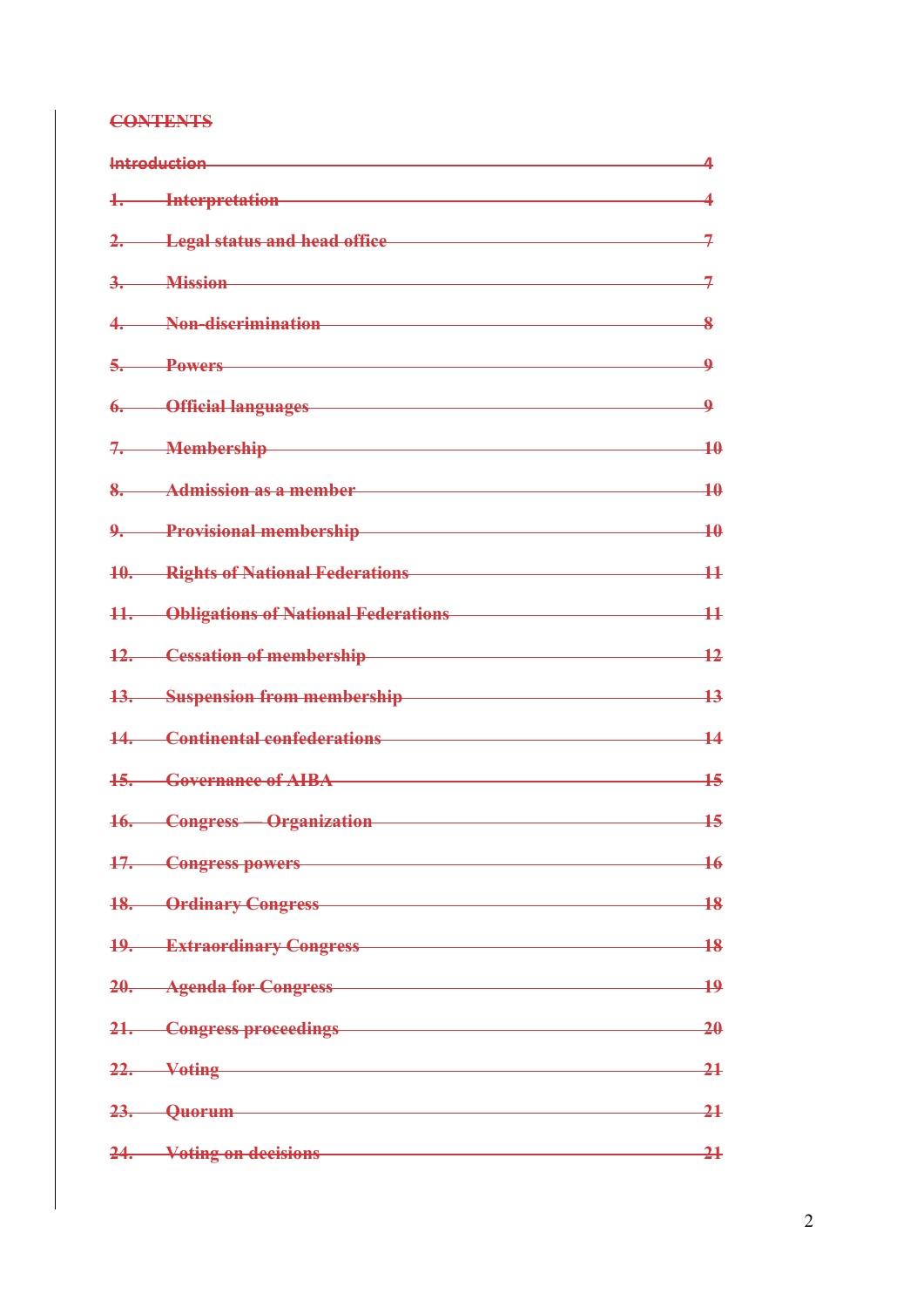| 25. Board of directors <b>Example 25. Board of directors</b>                                                                                                                                                                   | $-22$           |
|--------------------------------------------------------------------------------------------------------------------------------------------------------------------------------------------------------------------------------|-----------------|
| 26. Eligibility and a state of the state of the state of the state of the state of the state of the state of the state of the state of the state of the state of the state of the state of the state of the state of the state | $\overline{22}$ |
| 27. Voting in elections                                                                                                                                                                                                        | $\overline{24}$ |
| 28. Meetings of the Board 25                                                                                                                                                                                                   |                 |
| 29. Powers of the Board 26                                                                                                                                                                                                     |                 |
| 30. Term of office 28                                                                                                                                                                                                          |                 |
| 31. President 29                                                                                                                                                                                                               |                 |
| 32. Vice President 29                                                                                                                                                                                                          |                 |
| 33. Vacant executive positions 30                                                                                                                                                                                              |                 |
| 34. AIBA Council 34. 331                                                                                                                                                                                                       |                 |
| 35. Signature 32                                                                                                                                                                                                               |                 |
| 36. Standing Committees 32                                                                                                                                                                                                     |                 |
| 37. Finance Adviser and Legal Counsel 27. The manuscript of the State of the State of the State of the State o                                                                                                                 |                 |
| 38. AIBA Head Office 37                                                                                                                                                                                                        |                 |
| 39. Secretary General 38                                                                                                                                                                                                       |                 |
| 40. Honorary positions and awards 38                                                                                                                                                                                           |                 |
| 41. Financial policy 38                                                                                                                                                                                                        |                 |
| 42. Resources 39                                                                                                                                                                                                               |                 |
| 43. Auditors 39                                                                                                                                                                                                                |                 |
| 44. Revenues from AIBA competitions and other events 39                                                                                                                                                                        |                 |
| 45. Intellectual property rights 45. 100 and 40                                                                                                                                                                                |                 |
| 46. AIBA competitions 40                                                                                                                                                                                                       |                 |
| 47. Ethics, anti-doping and disciplinary issues 41                                                                                                                                                                             |                 |
| 48. Court of Arbitration for Sport 41                                                                                                                                                                                          |                 |
| 49. Dissolution 41                                                                                                                                                                                                             |                 |
| 50. Transitional provisions 42                                                                                                                                                                                                 |                 |

3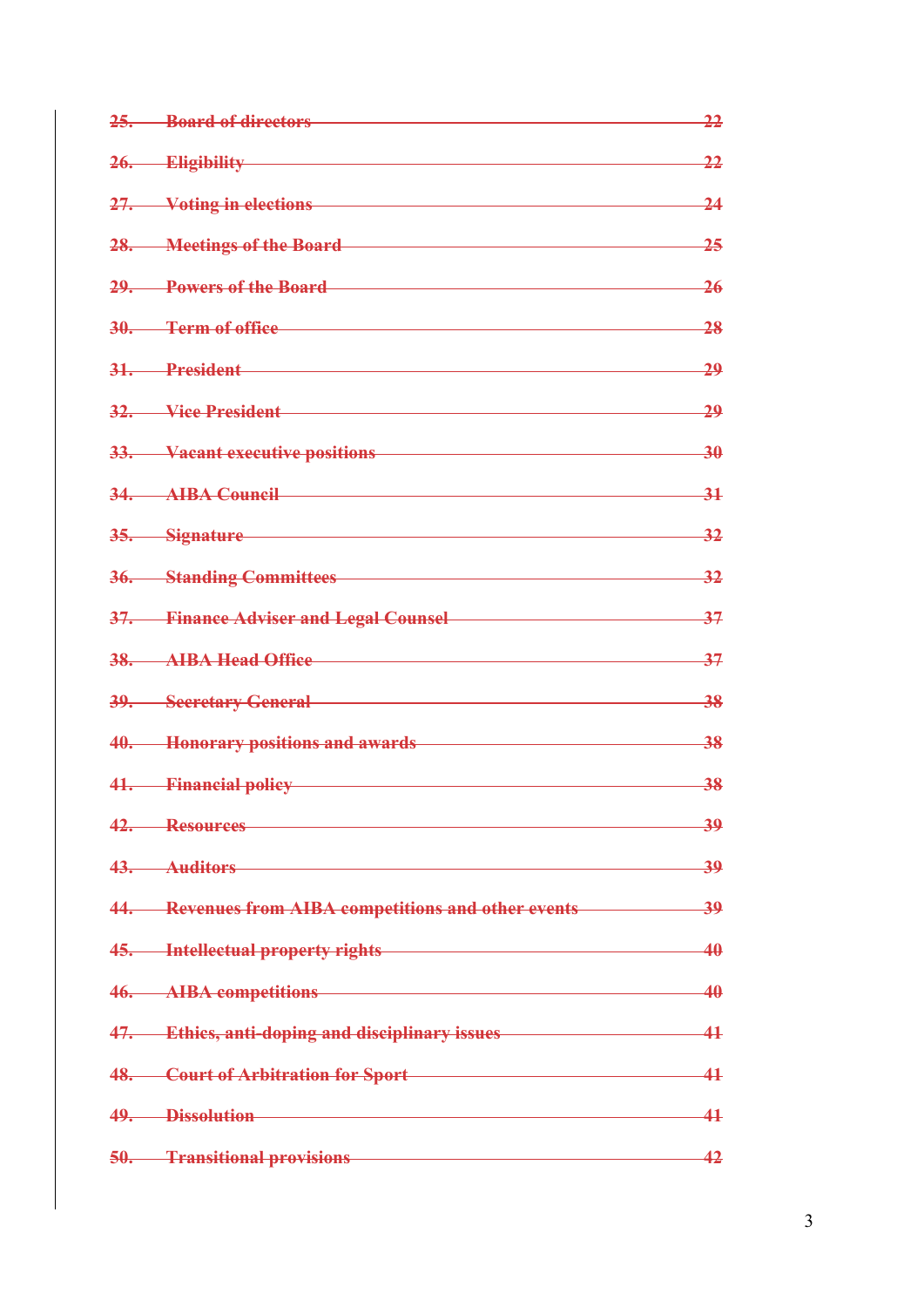|                                                                                                                                                                                                                                     | INTRODUCTION                                                                                                                                                                                                                   |    |
|-------------------------------------------------------------------------------------------------------------------------------------------------------------------------------------------------------------------------------------|--------------------------------------------------------------------------------------------------------------------------------------------------------------------------------------------------------------------------------|----|
| $1.$ $\blacksquare$                                                                                                                                                                                                                 | <u> 1980 - Jan Samuel Barbara, martin da shekara 1980 - An tsara 1980 - An tsara 1980 - An tsara 1980 - An tsara</u><br><b>INTERPRETATION</b>                                                                                  | 5  |
| 2.                                                                                                                                                                                                                                  | LEGAL STATUS AND HEAD OFFICE THE STATUS AND HEAD OFFICE                                                                                                                                                                        | 9  |
| 3.                                                                                                                                                                                                                                  | <b>MISSION</b>                                                                                                                                                                                                                 | 9  |
| 4.                                                                                                                                                                                                                                  | NON-DISCRIMINATION                                                                                                                                                                                                             | 10 |
| 5.                                                                                                                                                                                                                                  | <u> 1980 - Johann Stoff, fransk politik (d. 1980)</u><br><b>POWERS</b>                                                                                                                                                         | 11 |
| 6.                                                                                                                                                                                                                                  | OFFICIAL LANGUAGES 12                                                                                                                                                                                                          |    |
| 7.                                                                                                                                                                                                                                  |                                                                                                                                                                                                                                | 12 |
| 8.                                                                                                                                                                                                                                  | ADMISSION AS A MEMBER                                                                                                                                                                                                          | 12 |
| 9.                                                                                                                                                                                                                                  | PROVISIONAL MEMBERSHIP 12                                                                                                                                                                                                      |    |
| 10.                                                                                                                                                                                                                                 | $\overline{\phantom{a}13}$<br>RIGHTS OF NATIONAL FEDERATIONS                                                                                                                                                                   |    |
| 12.                                                                                                                                                                                                                                 | CESSATION OF MEMBERSHIP CESSATION OF MEMBERSHIP                                                                                                                                                                                | 15 |
| 13.                                                                                                                                                                                                                                 | SUSPENSION FROM MEMBERSHIP                                                                                                                                                                                                     | 15 |
| 14.                                                                                                                                                                                                                                 | CONTINENTAL CONFEDERATIONS 16                                                                                                                                                                                                  |    |
| 15.                                                                                                                                                                                                                                 | GOVERNANCE OF IBA <b>SECURE 2018</b>                                                                                                                                                                                           | 18 |
| 16.                                                                                                                                                                                                                                 | CONGRESS — ORGANIZATION                                                                                                                                                                                                        | 18 |
|                                                                                                                                                                                                                                     | 17. CONGRESS — POWERS                                                                                                                                                                                                          | 19 |
| 18.                                                                                                                                                                                                                                 | ORDINARY CONGRESS AND A CONSERVERS AND A CONGRESS AND A CONGRESS AND A CONGRESS AND A CONGRESS AND A CONGRESS AND A CONGRESS AND A CONGRESS AND A CONGRESS AND A CONGRESS AND A CONGRESS AND A CONGRESS AND A CONGRESS AND A C | 20 |
| 19.                                                                                                                                                                                                                                 | EXTRAORDINARY CONGRESS                                                                                                                                                                                                         | 21 |
| <b>20.</b> The same state of $\sim$                                                                                                                                                                                                 | <b>AGENDA FOR CONGRESS</b><br><u> 1980 - Johann Barn, mars eta bainar eta baina eta baina eta baina eta baina eta baina eta baina eta baina e</u>                                                                              | 22 |
| 21.                                                                                                                                                                                                                                 | <b>CONGRESS PROCEEDINGS</b>                                                                                                                                                                                                    | 23 |
| 22.                                                                                                                                                                                                                                 | <b>VOTING</b>                                                                                                                                                                                                                  | 24 |
| 23.                                                                                                                                                                                                                                 | QUORUM                                                                                                                                                                                                                         | 24 |
| 24.                                                                                                                                                                                                                                 | <b>VOTING ON DECISIONS</b><br><u> 1980 - Johann Stoff, deutscher Stoff, der Stoff, der Stoff, der Stoff, der Stoff, der Stoff, der Stoff, der S</u>                                                                            | 24 |
| 25.                                                                                                                                                                                                                                 | <b>BOARD OF DIRECTORS</b><br><u> 1989 - Johann Barn, mars ann an t-Amhainn an t-Amhainn an t-Amhainn an t-Amhainn an t-Amhainn an t-Amhainn a</u>                                                                              | 25 |
| <b>26.</b> The same of $\sim$                                                                                                                                                                                                       | SELECTION OF INDEPENDENT DIRECTORS                                                                                                                                                                                             | 26 |
|                                                                                                                                                                                                                                     | <u>27. ELIGIBILITY – VETTING</u>                                                                                                                                                                                               | 27 |
| 28.                                                                                                                                                                                                                                 | <b>VOTING IN ELECTIONS</b>                                                                                                                                                                                                     | 30 |
|                                                                                                                                                                                                                                     | 29. MEETINGS OF THE BOARD 32                                                                                                                                                                                                   |    |
|                                                                                                                                                                                                                                     | 30. POWERS OF THE BOARD<br><u> 1980 - Jan James James Barnett, fransk politik (d. 1980)</u>                                                                                                                                    | 33 |
| 31.                                                                                                                                                                                                                                 | TERM OF OFFICE TERM OF OUR SERVICE AND THE SERVICE OF THE SERVICE OF THE SERVICE OF THE SERVICE OF THE SERVICE OF THE SERVICE OF THE SERVICE OF THE SERVICE OF THE SERVICE OF THE SERVICE OF THE SERVICE OF THE SERVICE OF THE | 35 |
| <b>32.</b> Samuel 2014                                                                                                                                                                                                              | PRESIDENT PRESIDENT                                                                                                                                                                                                            | 36 |
|                                                                                                                                                                                                                                     | 33. VICE PRESIDENT                                                                                                                                                                                                             | 36 |
| <b>34.</b> Samuel Street, and the same of the same of the same of the same of the same of the same of the same of the same of the same of the same of the same of the same of the same of the same of the same of the same of the s | VACANT EXECU <u>TIVE POSITIONS</u>                                                                                                                                                                                             | 37 |
| <b>35.</b>                                                                                                                                                                                                                          | SIGNATURE Expansion of the state of the state of the state of the state of the state of the state of the state of the state of the state of the state of the state of the state of the state of the state of the state of the  | 39 |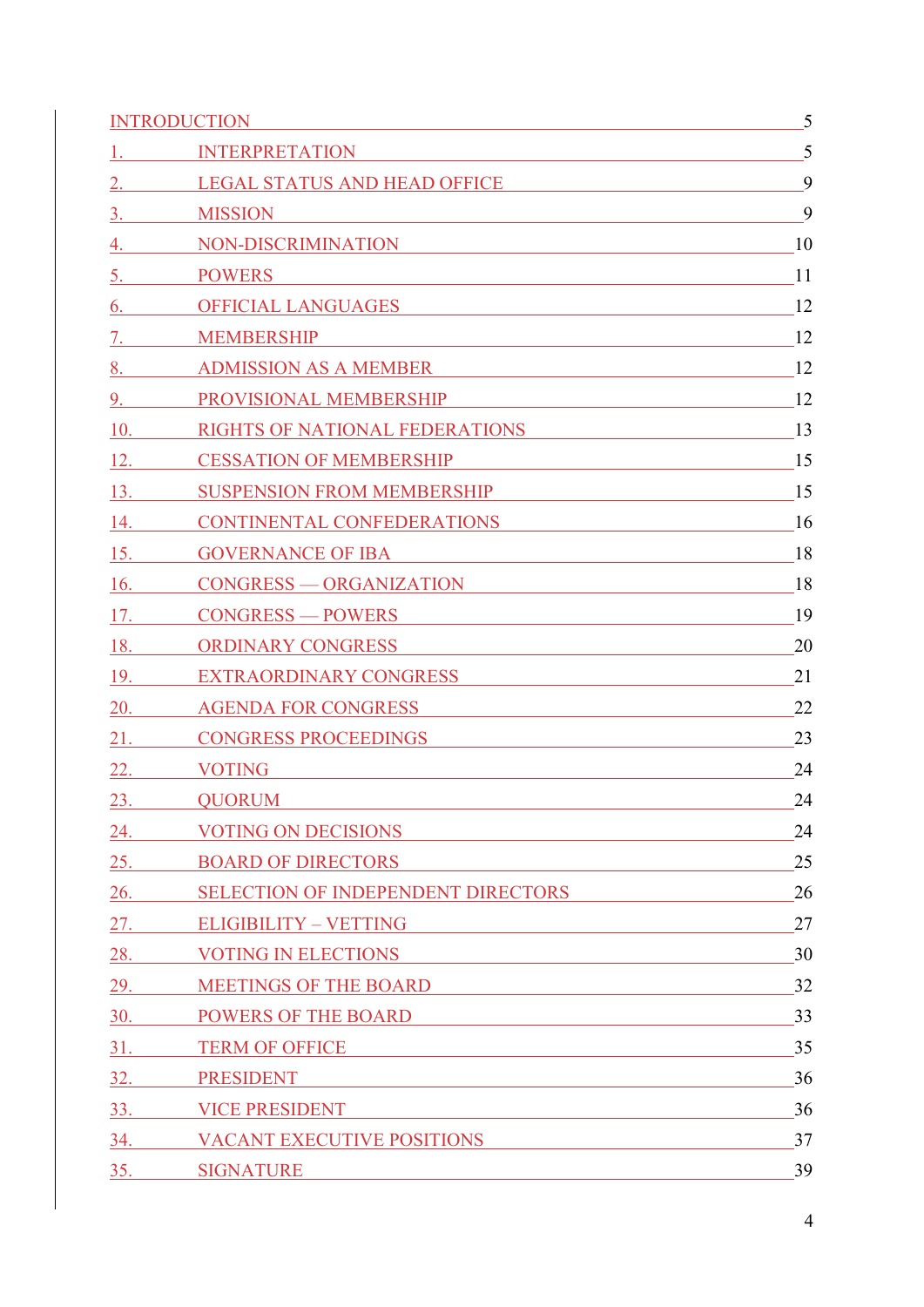| 36.        | <b>BOXING INDEPENDENT INTEGRITY UNIT</b>        | 40 |
|------------|-------------------------------------------------|----|
| 37.        | CORPORATE GOVERNANCE COMMITTEES                 | 40 |
| 38.        | <b>LEGAL COUNSEL</b>                            | 48 |
| <u>39.</u> | <b>IBA HEAD OFFICE</b>                          | 48 |
| 40.        | <b>SECRETARY GENERAL</b>                        | 48 |
| 41.        | HONORARY POSITIONS AND AWARDS                   | 49 |
| 42.        | <b>FINANCIAL POLICY</b>                         | 49 |
| 43.        | <b>RESOURCES</b>                                | 50 |
| 44.        | <b>AUDITORS</b>                                 | 50 |
| 45.        | REVENUES FROM IBA COMPETITIONS AND OTHER EVENTS | 50 |
| 46.        | <b>INTELLECTUAL PROPERTY RIGHTS</b>             | 51 |
| 47.        | <b>IBA COMPETITIONS</b>                         | 52 |
| 48.        | ETHICS, ANTI-DOPING AND DISCIPLINARY ISSUES     | 52 |
| 49.        | <b>COURT OF ARBITRATION FOR SPORT</b>           | 52 |
| 50.        | <b>DISSOLUTION</b>                              | 53 |
| 51.        | <b>TRANSITIONAL PROVISIONS</b>                  | 53 |

# **INTRODUCTION**

This Constitution provides for the organisational structure of AIBAIBA, and for the powers, rights and responsibilities of the bodies and offices created by, or in accordance with, the Constitution. Together with the Regulations enacted under it, the Constitution reflects the principles and norms that govern AIBAIBA boxing worldwide. The Constitution embodies provisions designed to enhance good governance within AIBAIBA, and to promote its transparency and accountability, so as to ensure **AIBA**'s<sup>IBA</sup>'s compliance with the Olympic Charter.

# 1. INTERPRETATION

 $1.1$  I.1 In this Constitution, the following terms have the meanings ascribed to them in this article:

"AFBC" means the African Boxing Confederation;

"Agenda" means the Agenda for any meeting of the Congress;

"**AIBAIBA**" means the International Boxing Association;

"AIBA Ethical Principles" mean the ethical principles developed by AIBA in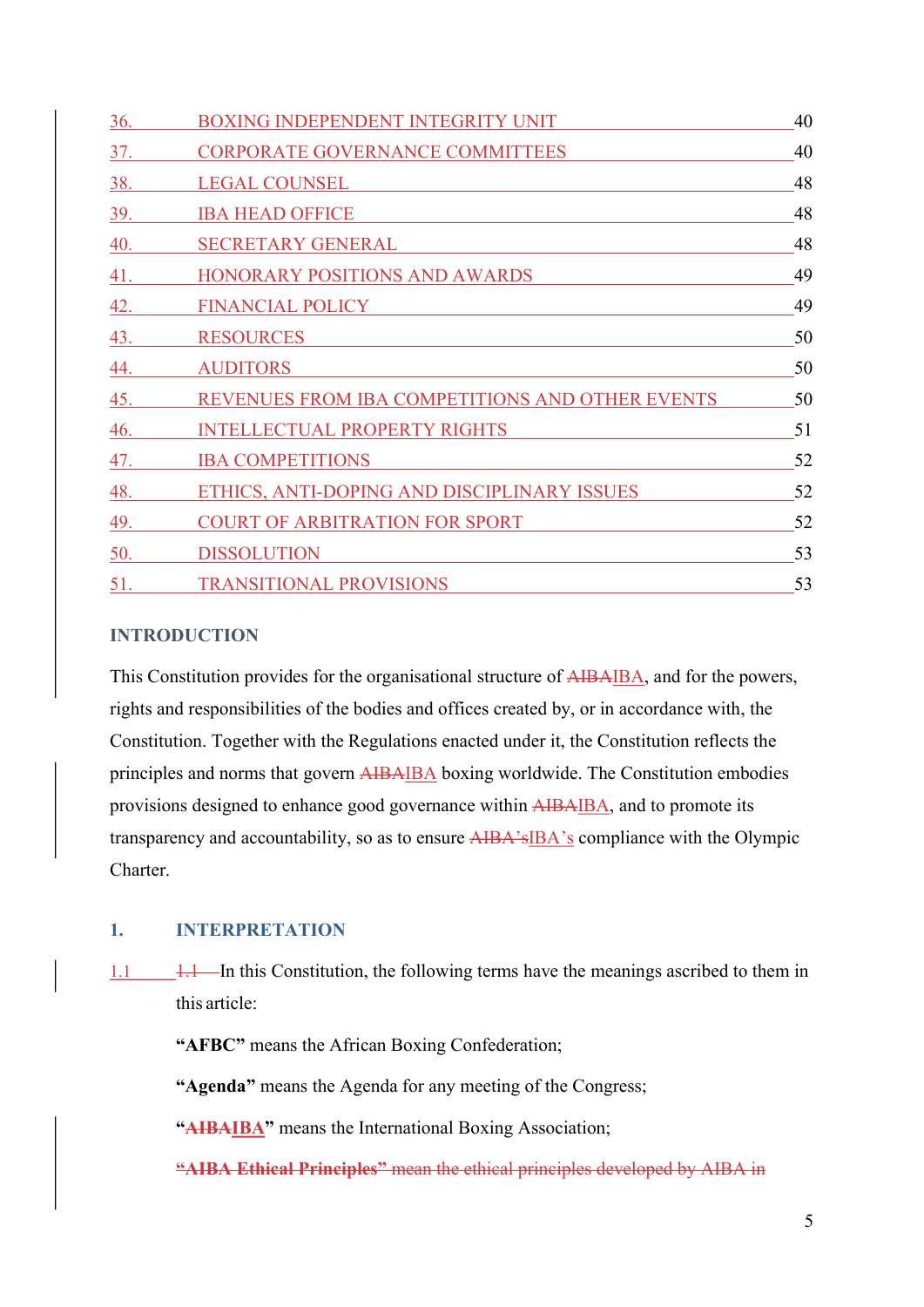accordance with article 36.3(a);

"**AIBA"IBA Competitions**" mean all boxing bouts, matches, events, tournaments and other boxing competitions which are initiated or authorised and approved as such by AIBAIBA;

"**AIBAIBA Head Office**" means the administrative office of AIBAIBA established in accordance with article 2.2;

"AMBC" means the American Boxing Confederation;

"Annual Affiliation Fee" means the amount determined by the Congress to be due and payable by each National Federation to AIBAIBA on or before 31 March in each year;

"ASBC" means the Asian Boxing Confederation;

"Athletes' Committee" means the AIBAIBA committee established in accordance with article  $36.1(e);37.1(a);$ 

"Audit Committee" means the AIBAIBA committee established in accordance with article  $36.1(d);37.1(b);$ 

"Auditor" means the person or persons appointed to the position of auditor by the Board consistent with article 43.1;44.1;

"Board" means the Board of Directors of AIBAIBA established in accordance with article 25.1;

"Boxer" means any athlete who is registered as a boxer within the jurisdiction of a National Federation;

"Boxing Independent Integrity Unit" or "BIIU" means the independent integrity unit established in accordance with article 36;

"BIIU Compliance Unit" means the compliance unit, being part of BIIU, mentioned in article  $36.3(a)$ ;

"BIIU Education and Development Unit" means the education and development unit, being part of BIIU, mentioned in article 36.3(c);

"BIIU Nomination Unit" means the nomination unit, being part of BIIU, mentioned in article  $36.3(b)$ ;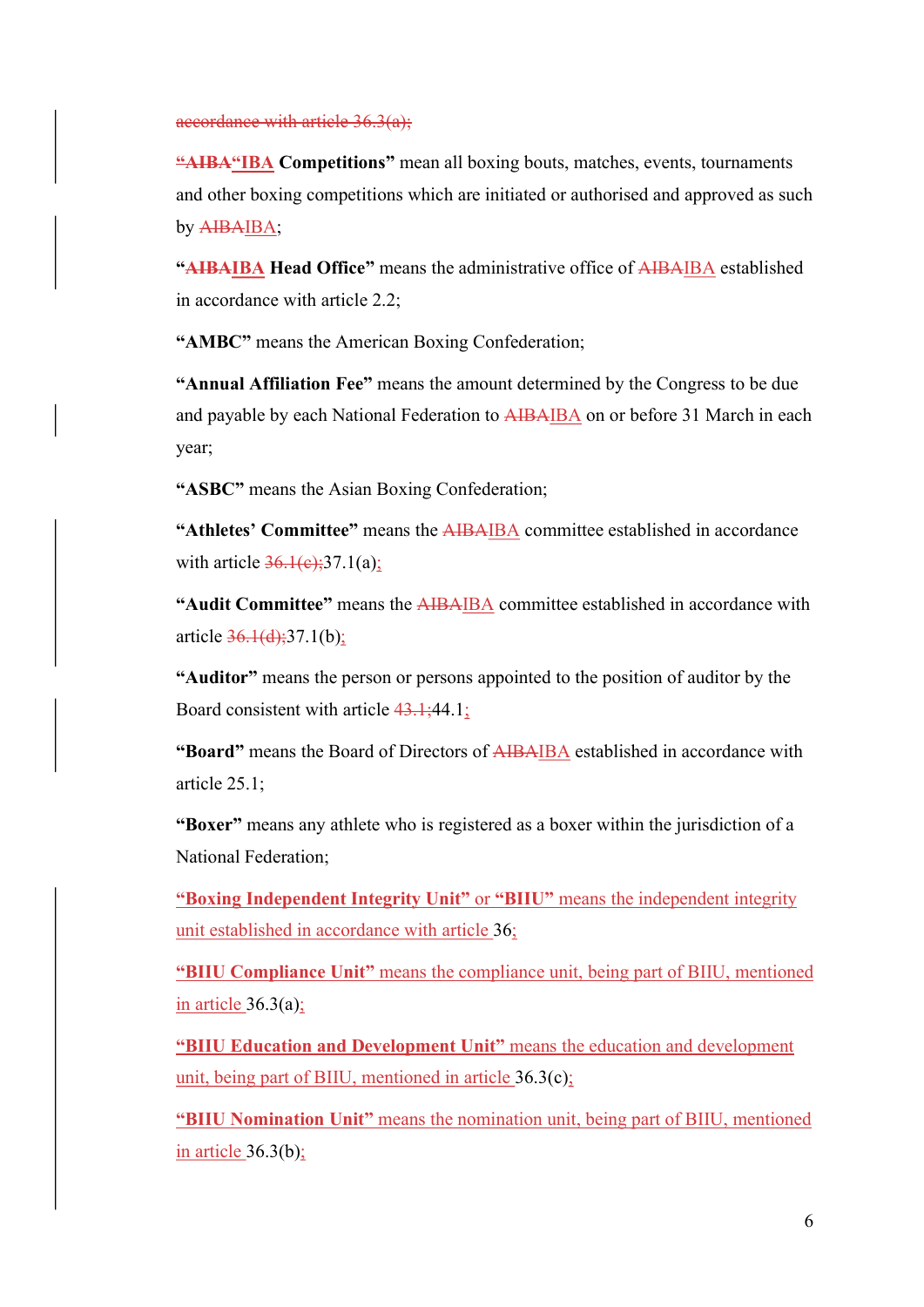"CAS" means the Court of Arbitration for Sport with its headquarters in Lausanne, Switzerland;

"Chief Financial Officer" means that person employed by AIBAIBA as its Chief Financial Officer, and having primary responsibility for administering AIBA'sIBA's finances and accounts;

"Competition Official" means any person appointed to an official position at an AIBAIBA Competition in accordance with the Regulations;

"Confederation" means an association of National Federations recognised by AIBAIBA as a Confederation;

"Congress" means the Congress of AIBAIBA established consistent with article 16.1;

"Council" means the AIBA Council established consistent with article 34.1;

"Director" means a member of the Board;

"Disciplinary Committee" means the AIBA Disciplinary Committee established in accordance with article 36.1(b);

"Election Congress Meeting" means an Ordinary Congress meeting at which elections take place in accordance with this Constitution;

"Eligible National Federation" means a National Federation which satisfies the requirements of article 16.2;

"Ethics Committee" means the AIBA Ethics Committee established in accordance with article 36.1(a);

"EUBC" means the European Boxing Confederation;

"Extraordinary Congress" means a Congress convened in accordance with article 19.1;

"Finance AdviserCommittee" means the person appointed to the position of IBA Finance Adviser by the BoardCommittee established in accordance with article  $29.1(s)(i);37.1(c);$ 

"Independent Directors" means the Directors referred to in article 25.1(d); "Independent Vetting Firm" means the independent firm referred to in article 27.5;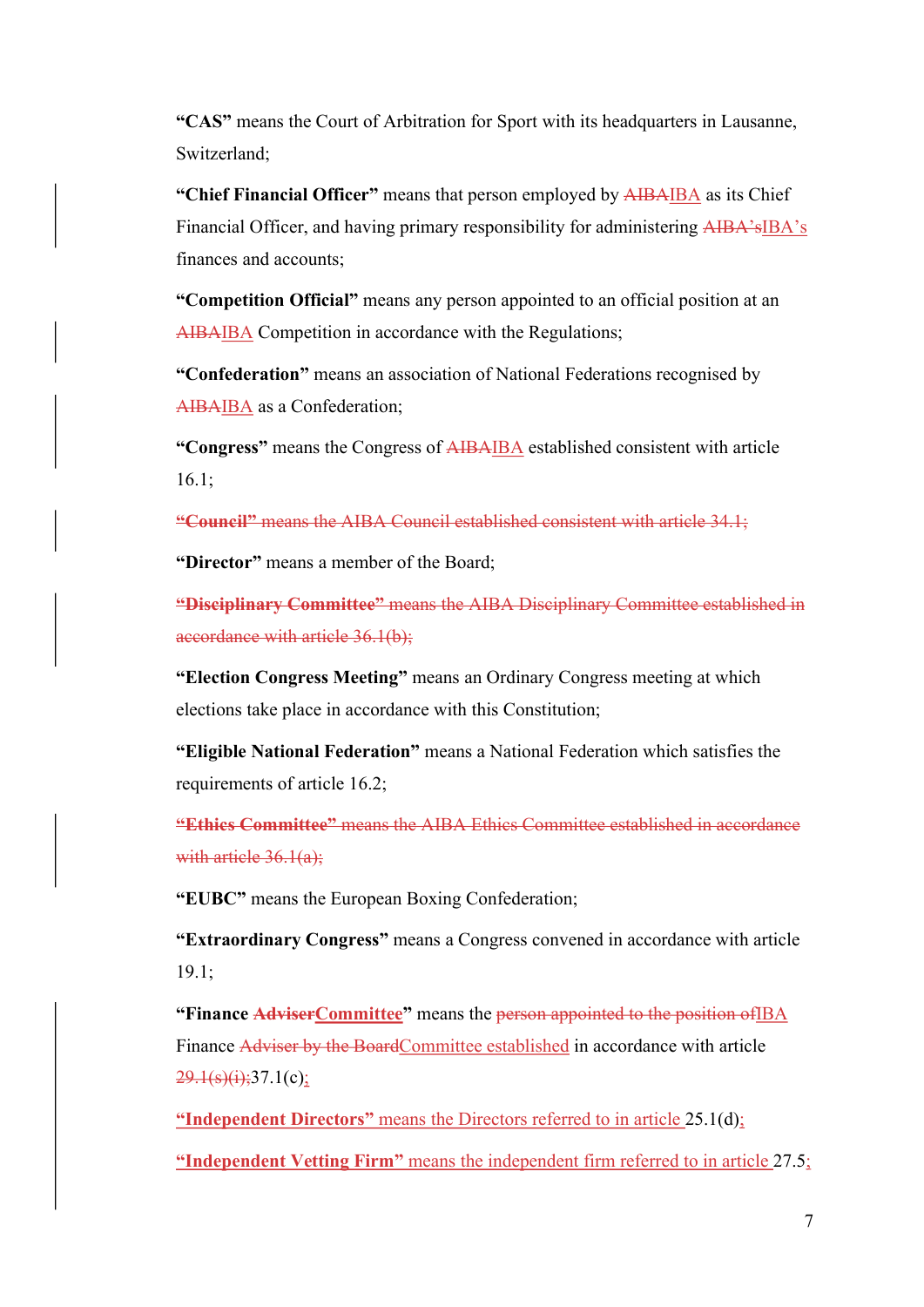"IOC" means the International Olympic Committee;

"Legal Counsel" means the person appointed to the position of Legal Counsel by the Board in accordance with article  $29.1(s)(ii);30.1(r);$ 

"National Federation" means a legal entity governing boxing in a given country, which has been admitted to full membership of AIBAIBA by the Congress in accordance with article 9.4(a);

"OCBC" means the Oceania Boxing Confederation;

"Official" means:

- (a) any person elected to an AIBAIBA, a Confederation or a National Federation office;
- (b) any person appointed by  $\overline{AIBAIBA}$ , by a Confederation or by a National Federation to any position;
- (c) any person employed by AIBAIBA, by a Confederation or by a National Federation; or
- (d) any Competition Official or like official in a Confederation or National Federation boxing competition;

"Ordinary Congress" means a Congress convened in accordance with article 18.2;

"President" means the President of AIBAIBA elected by the Congress in accordance with article  $27.1;25.1(a)$ ;

"Provisional Member" means a legal entity governing boxing in a given country, admitted by the Board as a provisional member of AIBAIBA in accordance with article 9.1;

"Regulations" mean the regulations made by the Board in accordance with this Constitution;

"Vice President" means the Vice President of AIBAIBA elected by the Board in accordance with article  $32.1$ ; 33.1; and

"Voting Delegate" means the delegate of a National Federation at a meeting of the Congress who is entitled to vote on behalf of the National Federation in accordance with article 22.1.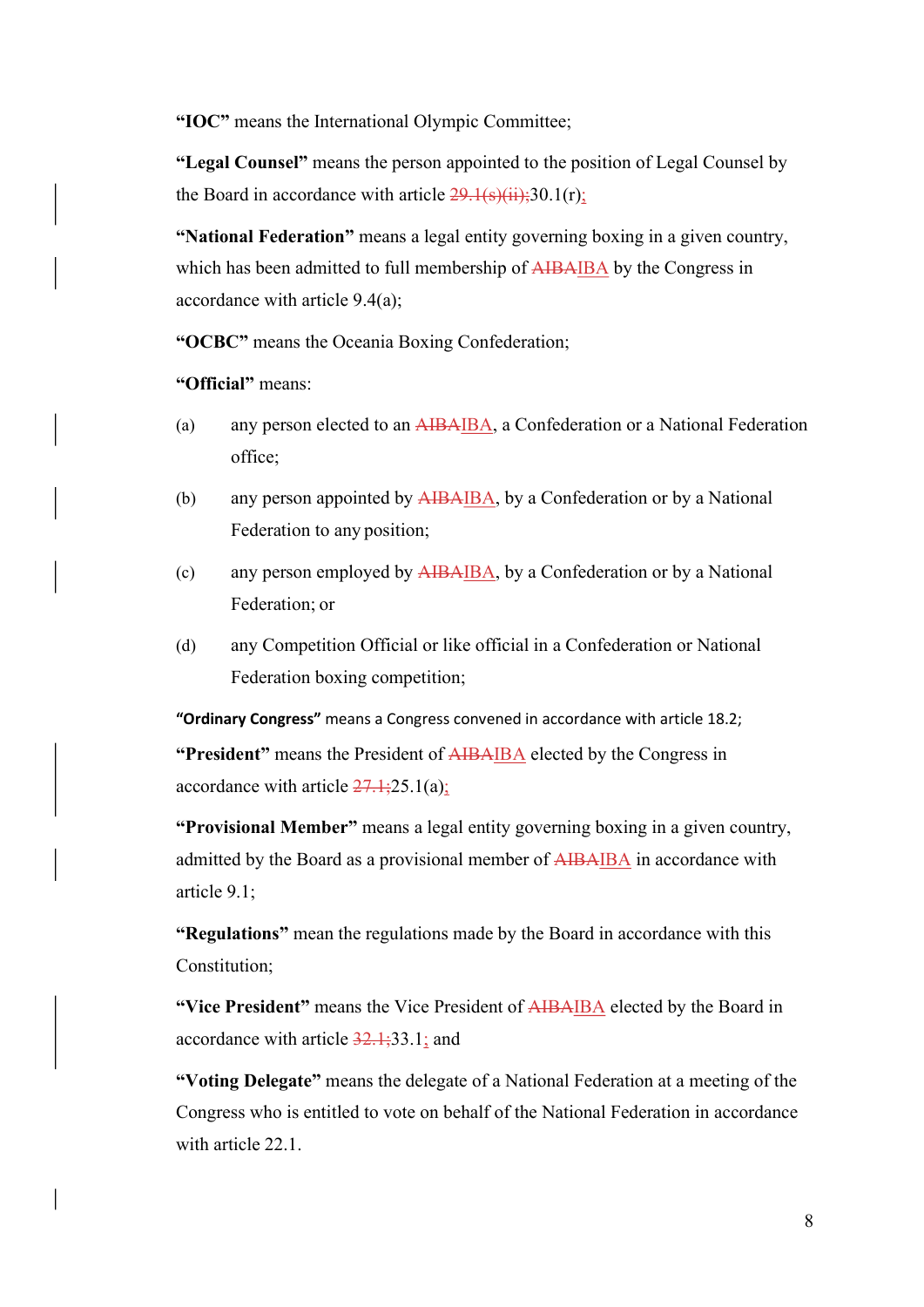1.11.2 In this Constitution, unless otherwise specified:

- (a) references to articles are references to articles in this Constitution;
- (b) a references to a "person" shall be construed so as to include any individual, firm, company, corporation, body corporate, government, state, or agency of a state, local or municipal authority or government body or any joint venture, association, federation, confederation or partnership (whether or not having separate legal personality);
- (c) a reference to any of the regulations, or to any provision or provisions in a regulation, shall be construed, unless the context otherwise requires, as including a reference to any amendment or replacement made to the same from time to time.
- 1.21.3 All headings and titles in this Constitution have been inserted for ease of reference only and may not be considered as an aid to its interpretation.

### 2. LEGAL STATUS AND HEAD OFFICE

- 2.1 The International Boxing Association (AIBAIBA) is a non-governmental not-forprofit association incorporated in Switzerland in accordance with art. 60 ff. of the Swiss Civil Code, and subject to the laws of Switzerland.
- 2.2 The Head Office of AIBAIBA is located in Lausanne, Switzerland or in such other location as may be determined by the Congress.

#### 3. MISSION

- 3.1 The mission of AIBAIBA is to promote, support and govern the sport of boxing worldwide in accordance with the requirements and spirit of the Olympic Charter.
- 3.2 AIBAIBA shall fulfil its mission notably by achieving the following objectives:
	- (A) to promote the sport and the spirit of boxing in all its forms, in the light of its educational, cultural and sports values and to encourage the development of boxing throughout the world;
	- (B) to promote boxing globally as a healthy, educational and fitness boxing activity for men and women, and to foster the safety of Boxers and their welfare at all levels, particularly by promoting and controlling good sporting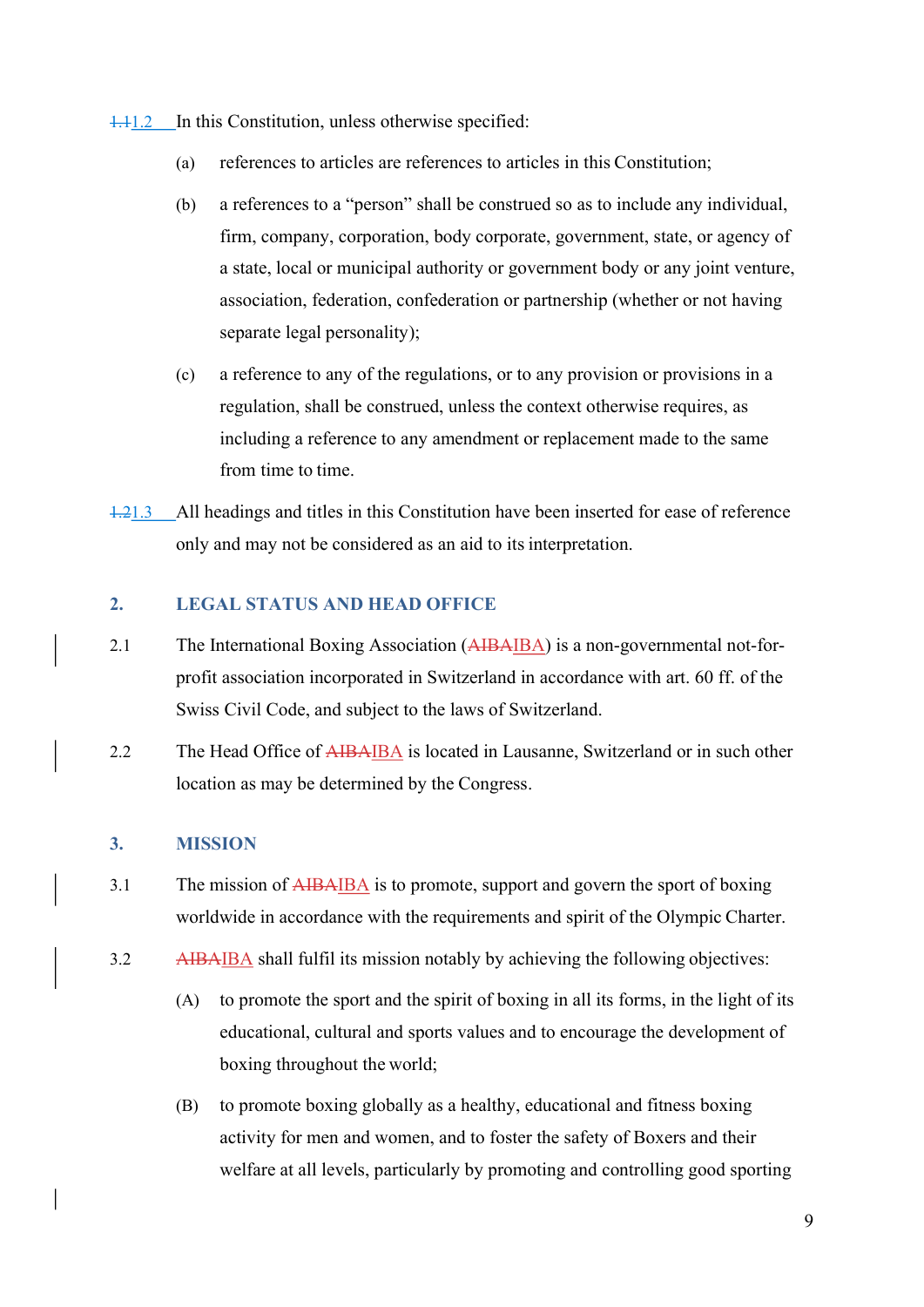practices, and through youth and development programs;

- (C) to promote the highest standards with respect to organization, judging, refereeing, coaching, training, education and medical and anti-doping controls in the sport of boxing;
- (D) to organise and conduct AIBAIBA Competitions;
- (E) to regulate the sport of boxing worldwide through the Regulations;
- (F) to encourage and support the development, organization and delivery of boxing worldwide through its Confederations and National Federations, and to ensure that the rules and regulations of the Confederations and of National Federations comply with the provisions of this Constitution and with the Regulations applicable to them;
- (G) to promote understanding and cooperation between Confederations and National Federations, to give them support, to strengthen their authority and prestige and to ensure unity among AIBAIBA, the Confederations and the National Federations;
- (H) to promote and further the ideals of the Olympic movement as expressed in the Olympic Charter;
- (I) to preserve the right of every individual to participate in boxing as a sport without unlawful discrimination of any kind undertaken in the spirit of friendship, solidarity and fair play;
- (J) to promote the involvement of women in the sport of boxing and enhance women's boxing programs;
- (K) to combat doping and integrity issues that might damage the sport and reputation of boxing; and
- (L) to cooperate with other sports organizations and authorities to promote the interests of sports generally, and boxing in particular, throughout the world.

#### 4. NON-DISCRIMINATION

4.1 Discrimination of any kind against a country, private person or group of people on account of race; skin colour; ethnic, national or social origin; gender; disability;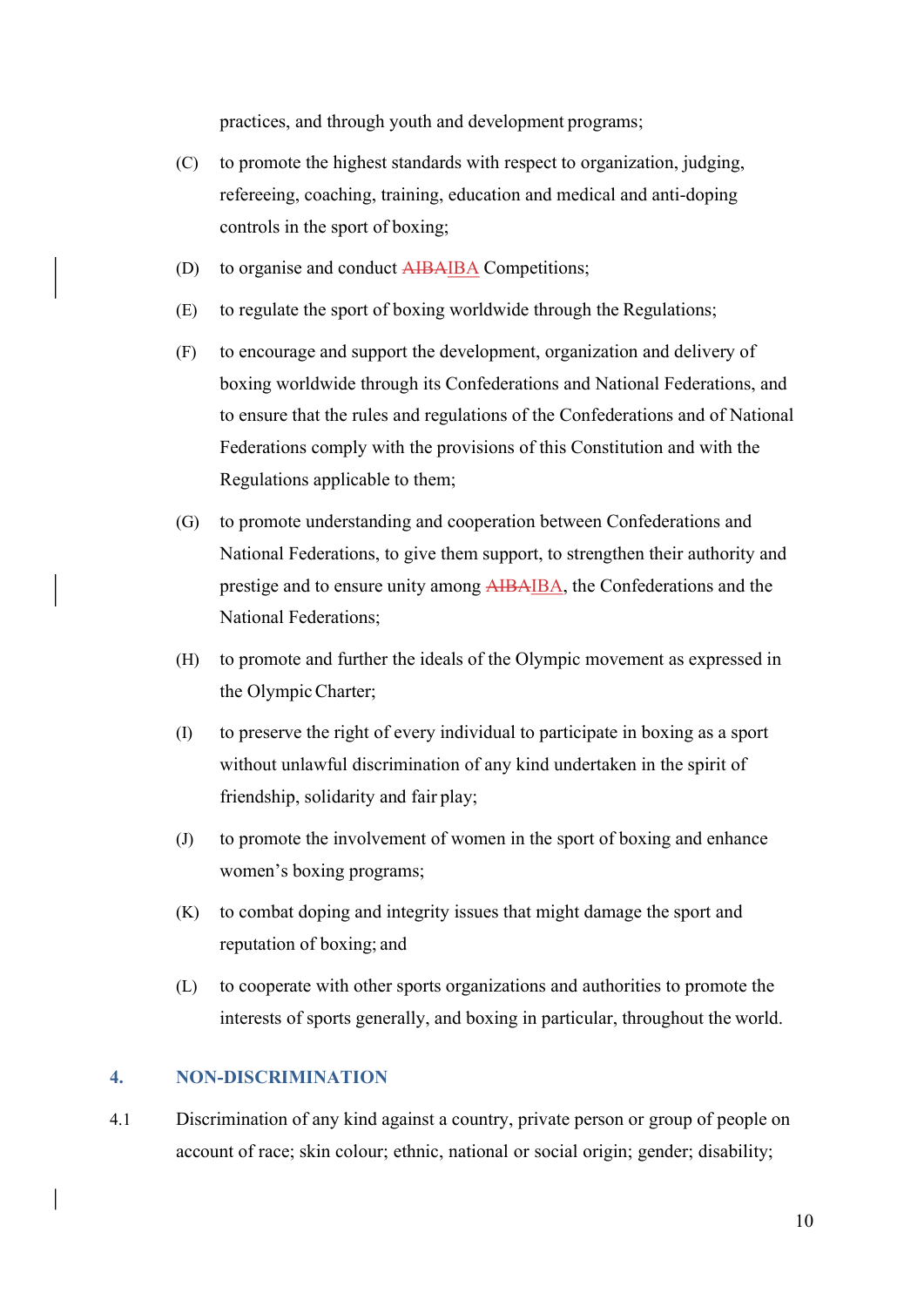language; religion; political opinion or any other opinion; wealth; birth or any other status; sexual orientation or any other reason is strictly prohibited.

#### 5. POWERS

- 5.1 Confederations, National Federations, Officials, Competition Officials, Boxers, coaches and all other persons and organizations subject to this Constitution must comply with its provisions and with all Regulations applicable to them.
- 5.2 The constitutions or statutes of all Confederations, of all National Federations and of all associations which are members of, or affiliated with, any National Federation must expressly recognize the obligations mandated by article 5.1.
- 5.3 Each Confederation shall take all steps reasonably open to it to ensure that all of the National Federations which are members of it comply with the obligations on them mandated by articles 5.1 and 5.2.
- 5.4 Each National Federation shall take all steps reasonably open to it to ensure that:
	- (a) all associations which are members of, or affiliated with, that National Federation;
	- (b) all persons elected to office in that National Federation;
	- (c) all persons appointed to any position in that National Federation;
	- (d) all persons employed by that National Federation;
	- (e) all persons occupying a position in that National Federation similar to that of any Competition Official; and
	- (f) all Boxers and coaches registered by that National Federation and by all associations which are members of, or affiliated with, that National Federation; comply with the obligations applicable to them which are mandated by articles 5.1 and 5.2.
- 5.5 A National Federation may not become a member of, or in any way affiliated with, any other international or national boxing organization save as provided for in this Constitution or otherwise with the express written permission of the Board.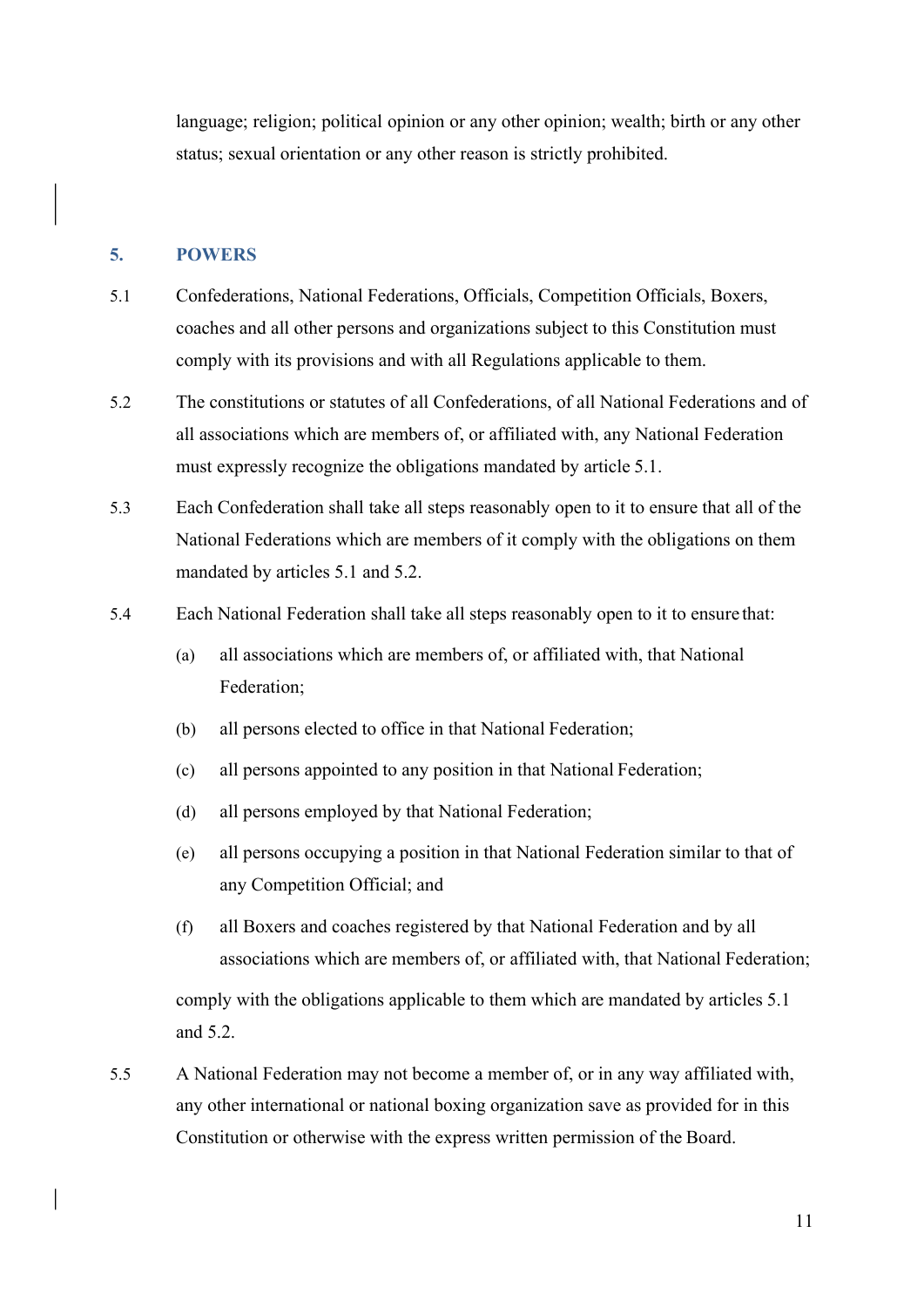## 6. OFFICIAL LANGUAGES

- 6.1 Arabic, English, French, Russian and Spanish are the official languages of the Congress.
- 6.2 Save as provided in article 6.1, or as the Board may otherwise resolve, English is the official working language at all meetings of all bodies created by, or in accordance with, this Constitution; and for all Regulations, and all of AIBA's IBA's minutes, correspondence, announcements, and decisions. National Federations are responsible for translations from English into the languages of their countries.
- 6.3 For the avoidance of doubt, any dispute with respect to the interpretation of this Constitution or of the Regulations must be determined by reference to the English language version of such document.

## 7. MEMBERSHIP

- 7.1 A boxing association, which is, or is capable of becoming, responsible for governing the sport of boxing within its country may apply to become a National Federation.
- 7.2 There may only be one National Federation from any one country.

### 8. ADMISSION AS A MEMBER

- 8.1 Subject to satisfying the requirements of articles 7.1 and 7.2, a boxing association may apply to **AIBAIBA** to be admitted as a National Federation.
- 8.2 An application by a boxing association to be admitted as a National Federation must be sent by post or email to the AIBAIBA Head Office, and must include or be accompanied by such documents and particulars as the Board may from time to time determine.

# 9. PROVISIONAL MEMBERSHIP

- 9.1 Following receipt by AIBAIBA of an application by a boxing association to be admitted as a National Federation, the Board may admit that entity as a Provisional Member of AIBAIBA, provided that it satisfies the requirements contained in articles 7.1, 7.2 and 8.2.
- 9.2 Provisional Members of AIBAIBA shall have the right to: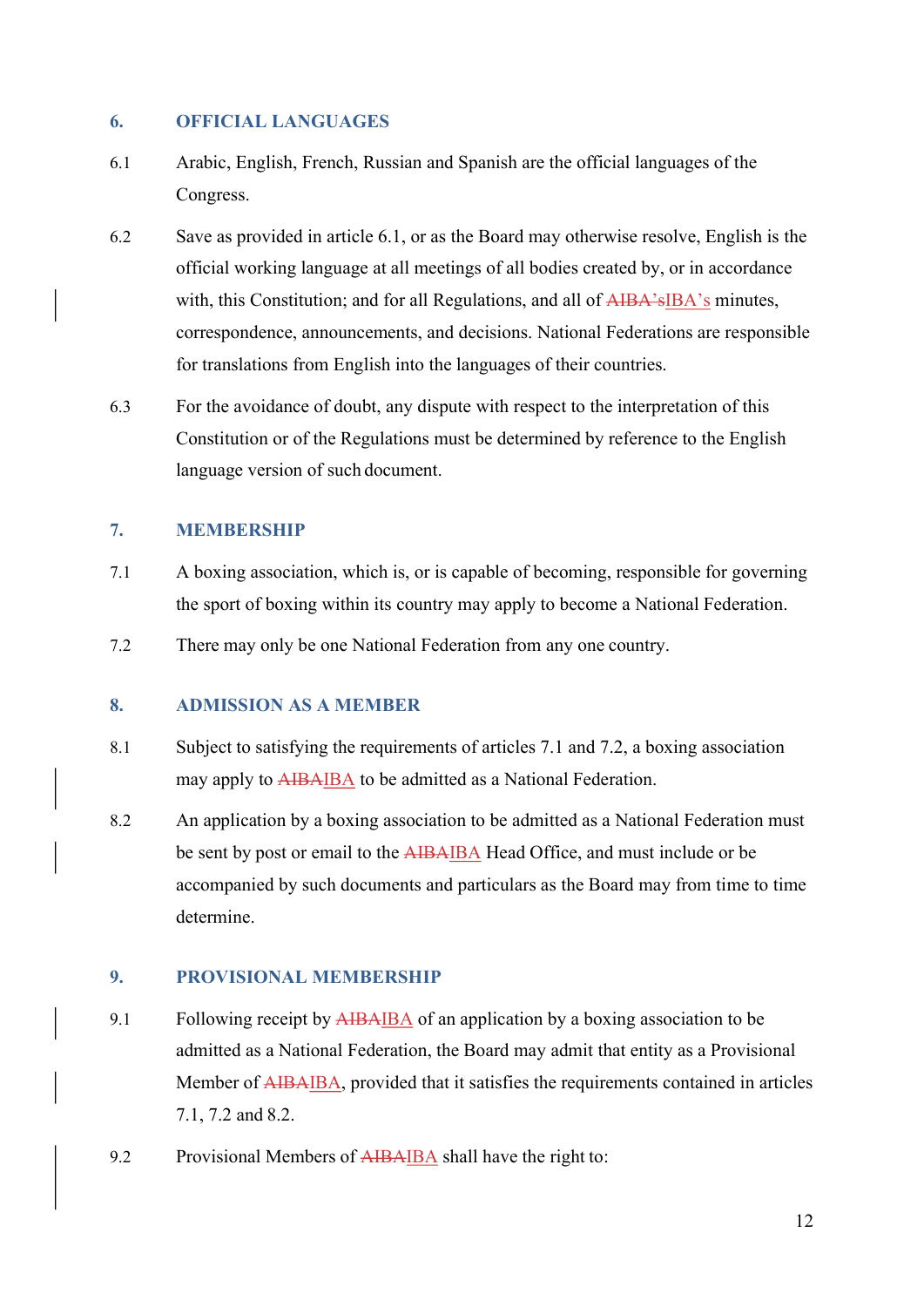- (a) attend meetings of the Congress but not to vote during such meetings; and
- (b) participate in AIBAIBA Competitions and in other boxing competitions with National Federations subject to the provisions of this Constitution and to any applicable regulations which may be made from time to time by the Board; and
- (c) shall have such other rights as may be determined from time to time by the Board.
- 9.3 Following the decision of the Board to admit a boxing association as a Provisional Member of AIBAIBA, the Provisional Member's application to be admitted as a National Federation shall be referred for determination to the meeting of the Congress next following the Board's decision.
- 9.4 Upon considering such application, the Congress may:
	- (a) admit the Provisional Member as a National Federation;
	- (b) defer consideration of the application to a subsequent meeting of the Congress upon such terms, if any, as the Congress may deem appropriate;
	- (c) specify a condition or conditions the satisfaction of which will result in the Provisional Member thereupon becoming a National Federation without further recourse to the Congress; and delegate to the Board the power to determine whether or not the specified condition or conditions has or have been satisfied; or
	- (d) reject the application.

#### 10. RIGHTS OF NATIONAL FEDERATIONS

- 10.1 Eligible National Federations shall have the right to:
	- (a) participate in debates and to vote during meetings of the Congress;
	- (b) submit proposals for inclusion in Congress Agendas;
	- (c) nominate eligible candidates for election at meetings of the Congress;
	- (d) participate and enter Boxers in AIBAIBA Competitions and in other boxing competitions with other National Federations subject to the provisions of this Constitution and to any applicable Regulations;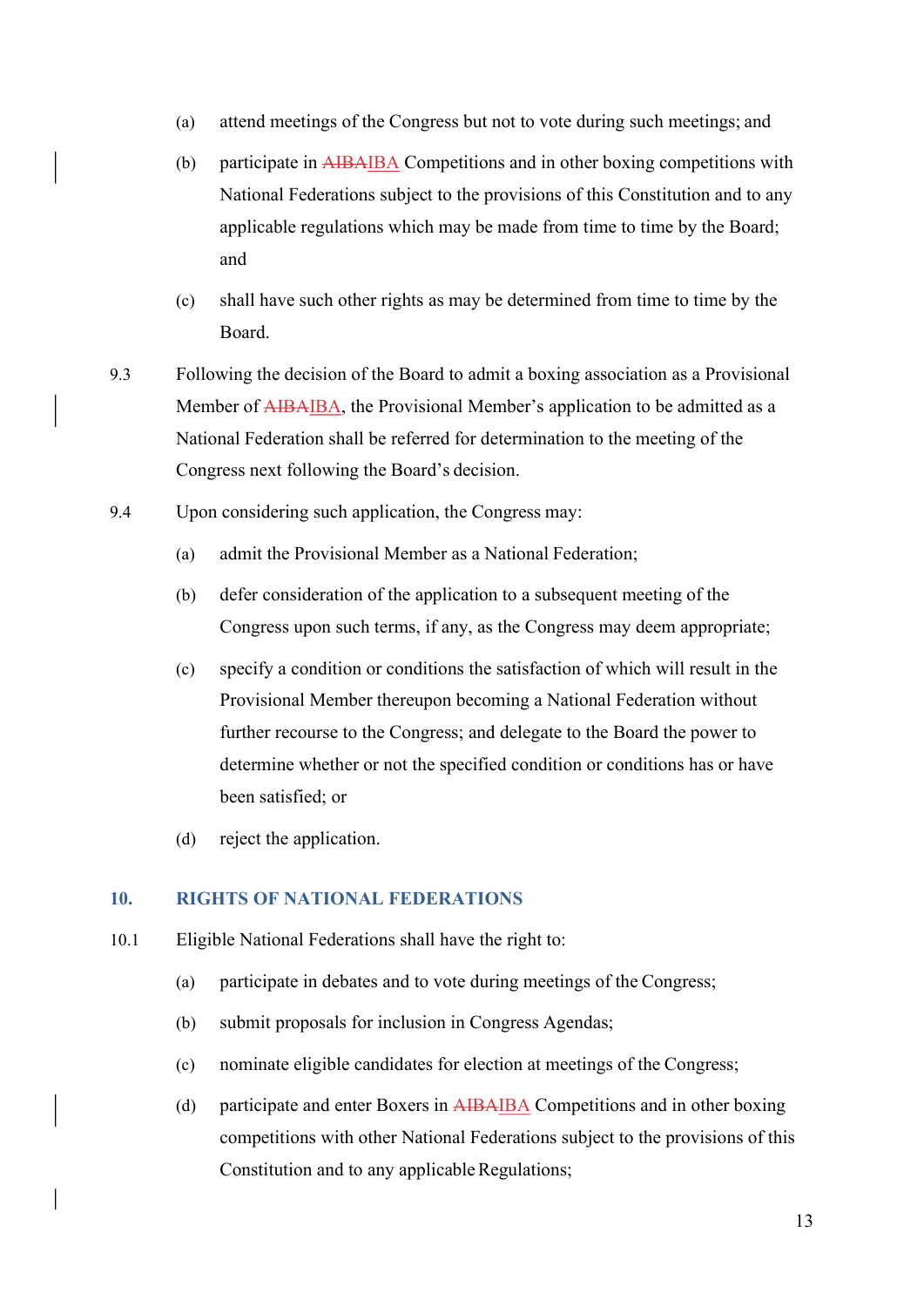- (e) be regularly informed of AIBAIBA activities, notably by receiving reports, circulars, official information, as necessary to exercise their right as National Federations or as further specified in this Constitution and the Regulations; and
- (f) such other rights as set out in this Constitution and the Regulations and as may be determined from time to time by the Board.

## 11. OBLIGATIONS OF NATIONAL FEDERATIONS

- 11.1 Each National Federation is obliged to:
	- (a) comply with the requirements of this Constitution and of the Regulations applicable to it;
	- (b) comply with decisions issued or to be issued by AIBA, including the Disciplinary CommitteeIBA and the Ethics CommitteeBIIU at any time, as well as the awards of CAS, and shall ensure that said decisions and awards are legally binding and enforced;
	- (c) abstain from any conduct which is, or may reasonably be seen to be, detrimental to AIBAIBA or to the interests of AIBAIBA;
	- (d) submit to the Board a copy of its constitution (together with an English translation of the same if such constitution is written in a language other than English) whenever that constitution is amended or replaced;
	- (e) democratically elect or appoint its officers and executive body in accordance with its constitution and generally recognized democratic and good governance principles;
	- (f) supply information as may be specified in the Regulations or as otherwise requested in writing;
	- (g) manage its affairs independently and ensure that its own affairs are not unduly influenced by any third party or third parties;
	- (h) pay to AIBAIBA all monies owing to AIBAIBA; and
	- (i) pay to the Confederation of which it is a member all monies owing to that Confederation.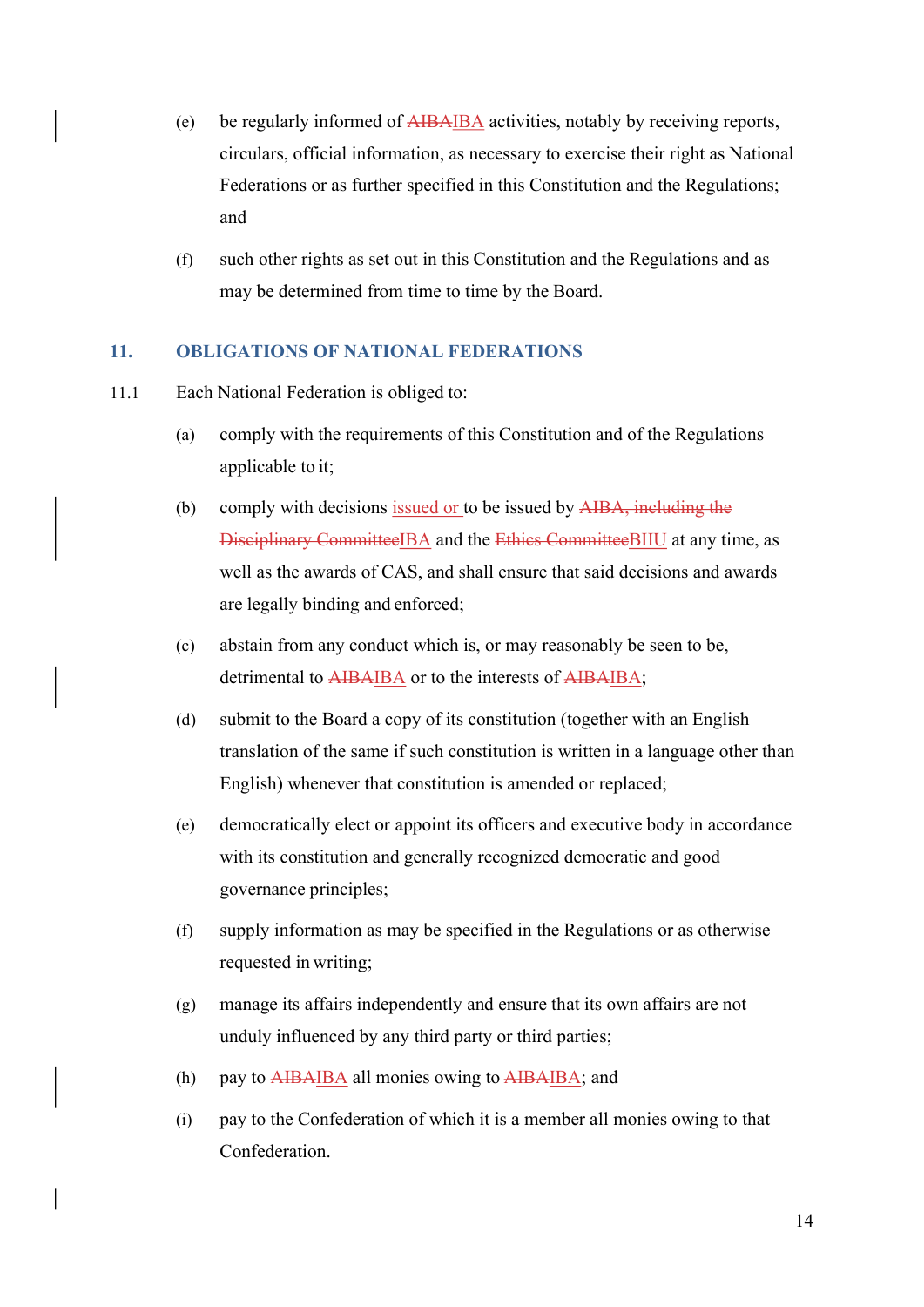#### 12. CESSATION OF MEMBERSHIP

- 12.1 A National Federation will cease to be a member of AIBAIBA if:
	- (a) it resigns its membership of AIBAIBA;
	- (b) its membership of AIBAIBA is terminated by a resolution of the Congress in accordance with this Constitution; or
	- (c) it is wound up or dissolved as a boxing association in accordance with its national laws.
- 12.2 A National Federation may resign its membership of AIBAIBA by forwarding by post or email a letter of resignation, signed by an authorised officer of the National Federation, to the AIBAIBA Head Office.
- 12.3 A National Federation's resignation from its membership of AIBAIBA:
	- (a) will take effect immediately upon receipt by the AIBAIBA Head Office of the National Federation's letter of resignation; but
	- (b) will not operate to extinguish or in any way bar any legal obligation the National Federation may have to pay any monies payable to AIBAIBA or to the Confederation of which it is a member.

#### 13. SUSPENSION FROM MEMBERSHIP

- 13.1 The Board may suspend any National Federation from membership of AIBAIBA if the National Federation concerned:
	- (a) no longer satisfies the requirements for membership of AIBAIBA contained in article 7.1; or
	- (b) is in serious breach of a provision or provisions in this Constitution or in the Regulations, provided it is granted the right to be heard pursuant to the Regulations.
- 13.2 Before issuing any decision of suspension, the Board shall provide notice to the National Federation of the opening of a proceeding against it, grant the National Federation concerned the right to be acquainted with the charges against it and to exercise its right to be heard, as well as any further rights which may be provided for in the Regulations.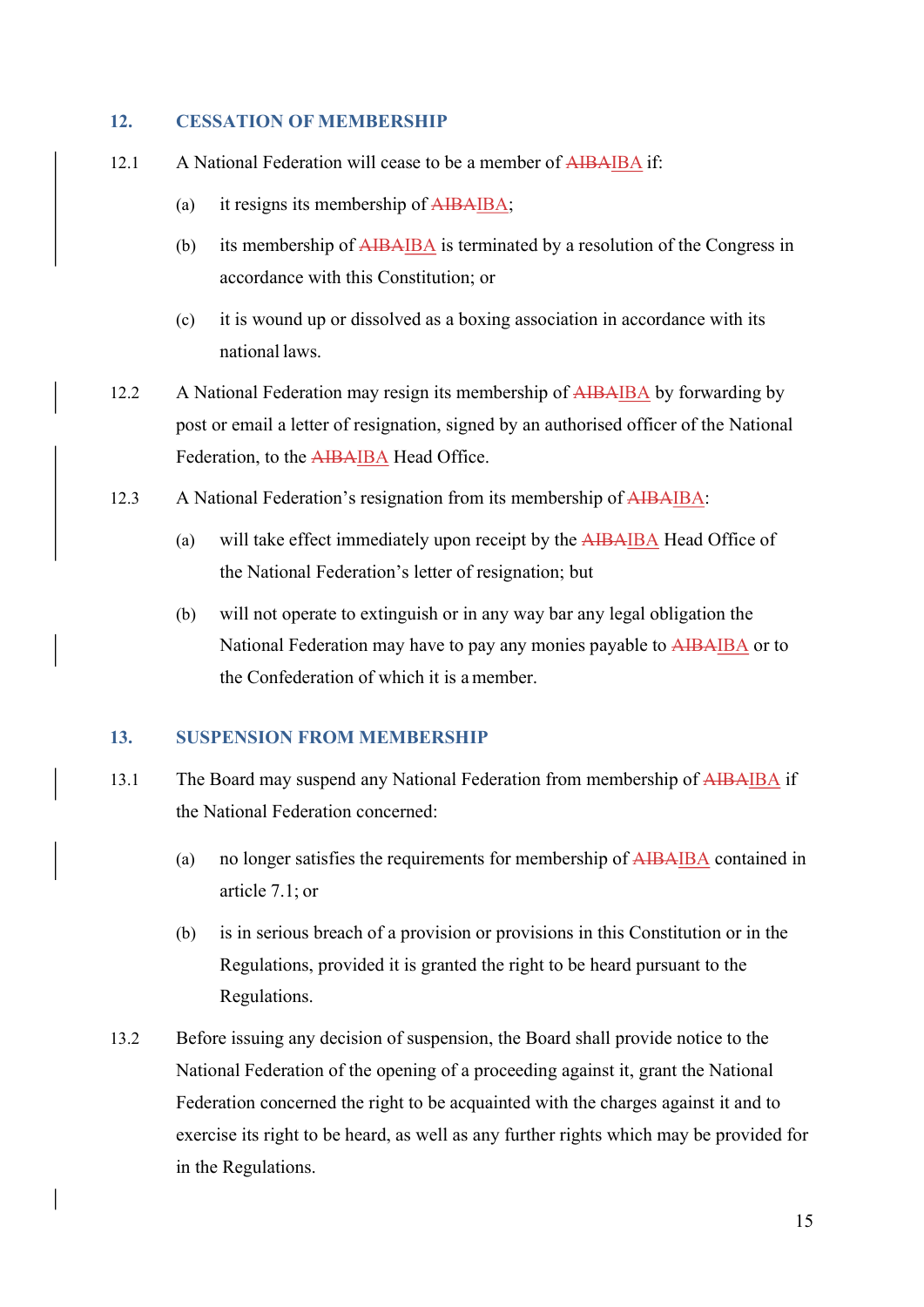- 13.3 Following the suspension of a National Federation consistent with article 13.1, such suspension shall be referred to the meeting of the Congress next following that suspension for consideration of the Congress at that meeting.
- 13.4 The rights accorded to a National Federation by article 10.1 shall lapse during any period in which the National Federation stands suspended by a decision of the Board unless the Board determines otherwise. Notwithstanding the above, the Board shall undertake any measures it may deem fit in order to ensure that Boxers affiliated to any suspended National Federation are not deprived of their right to take part in Competitions, under conditions to be fixed by the Board.
- 13.5 At any time prior to the consideration of the Congress of the Board's decision to suspend a National Federation, the Board may revoke that suspension on such terms, if any, as the Board may deem appropriate.
- 13.6 In its consideration of the suspension of a National Federation, the Congress may:
	- (a) revoke the suspension;
	- (b) extend the suspension:
		- (i) for such period and/or upon such terms as the Congress may deem appropriate; or
		- (ii) for further consideration by the next meeting of the Congress; or
	- (c) terminate the National Federation's membership of AIBAIBA upon the vote of the Voting Delegates from not less than two thirds of the National Federations in attendance at the meeting of the Congress;

provided in any event that the National Federation is granted the right to be heard by the Congress.

## 14. CONTINENTAL CONFEDERATIONS

- 14.1 The following Confederations are recognized by AIBAIBA:
	- (a) the AFBC;
	- (b) the AMBC;
	- (c) the ASBC;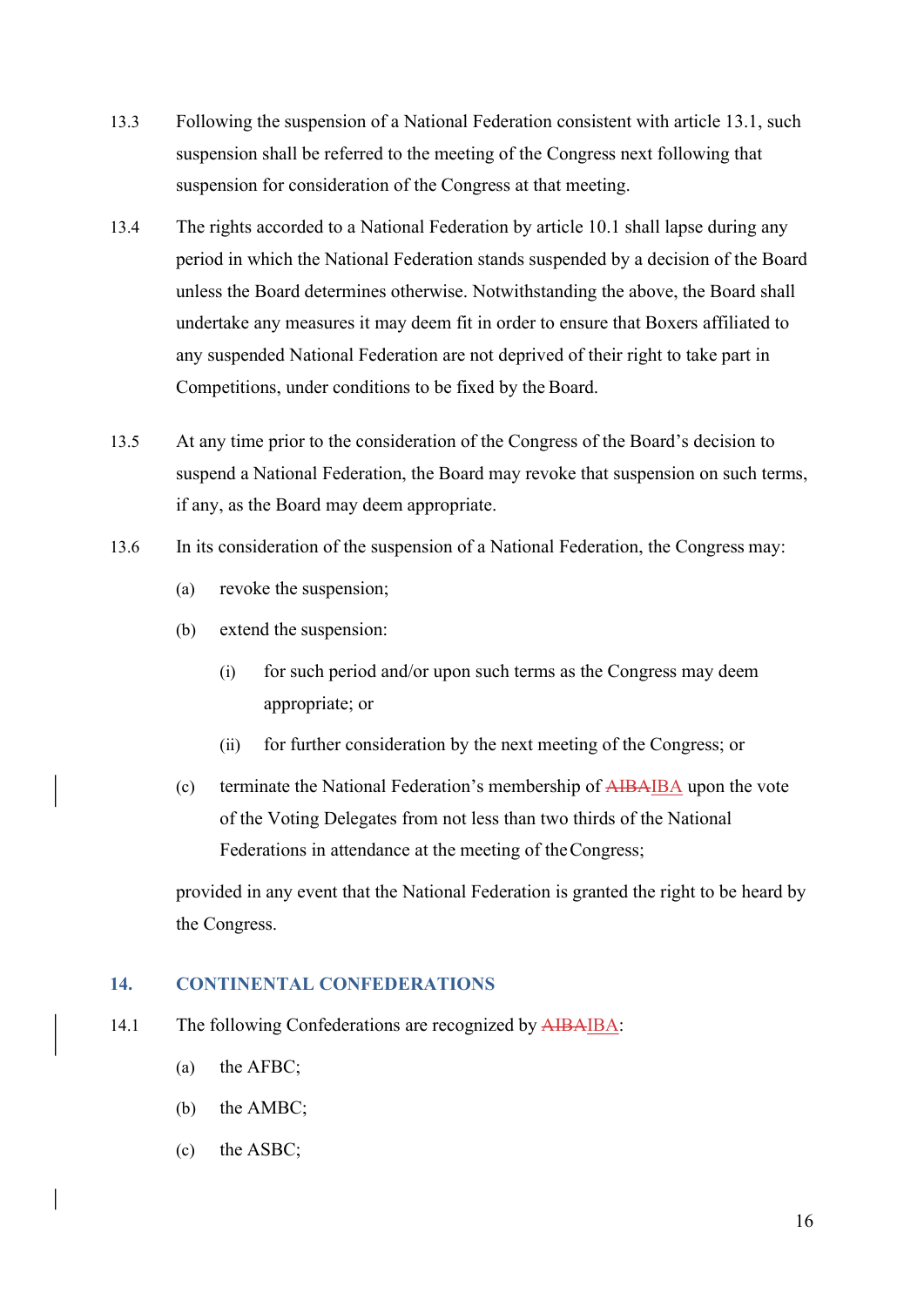- (d) the EUBC; and
- (e) the OCBC.
- 14.2 Each Confederation shall have the following functions, rights and duties:
	- (a) to promote the sport of boxing throughout the Confederation;
	- (b) to organise Confederation Championships, other boxing competitions and training courses for coaches, referees and judges, technical officials, ring doctors, administrators, managers and promoters with **AIBAIBA** programs;
	- (c) such other functions, rights and duties as the Board may determine from time to time; and
	- (d) to receive financial support from AIBAIBA.
- 14.3 Each Confederation is obliged to:
	- (a) comply with the requirements of this Constitution and of the Regulations applicable to it;
	- (b) comply with decisions made by  $\overrightarrow{AIBA}$ , including those of the Disciplinary Committee and of the Ethics Committee,IBA and the BIIU as well as the awards of CAS;
	- (c) abstain from any conduct which is, or may reasonably be seen to be, detrimental to AIBAIBA or to the interests of AIBAIBA;
	- (d) democratically elect or appoint its officers and executive body in accordance with its constitution;
	- (e) manage its affairs independently and ensure that its own affairs are not unduly influenced by any third parties; and
	- (f) pay to AIBAIBA all monies owing to AIBAIBA.
- 14.4 Each Confederation is further obliged to submit to the Board:
	- (a) a copy of its constitution (together with an English translation of the same if such constitution is written in a language other than English) whenever that constitution is amended or replaced; and
	- (b) its annual financial statements, activity reports, budgets and business plans;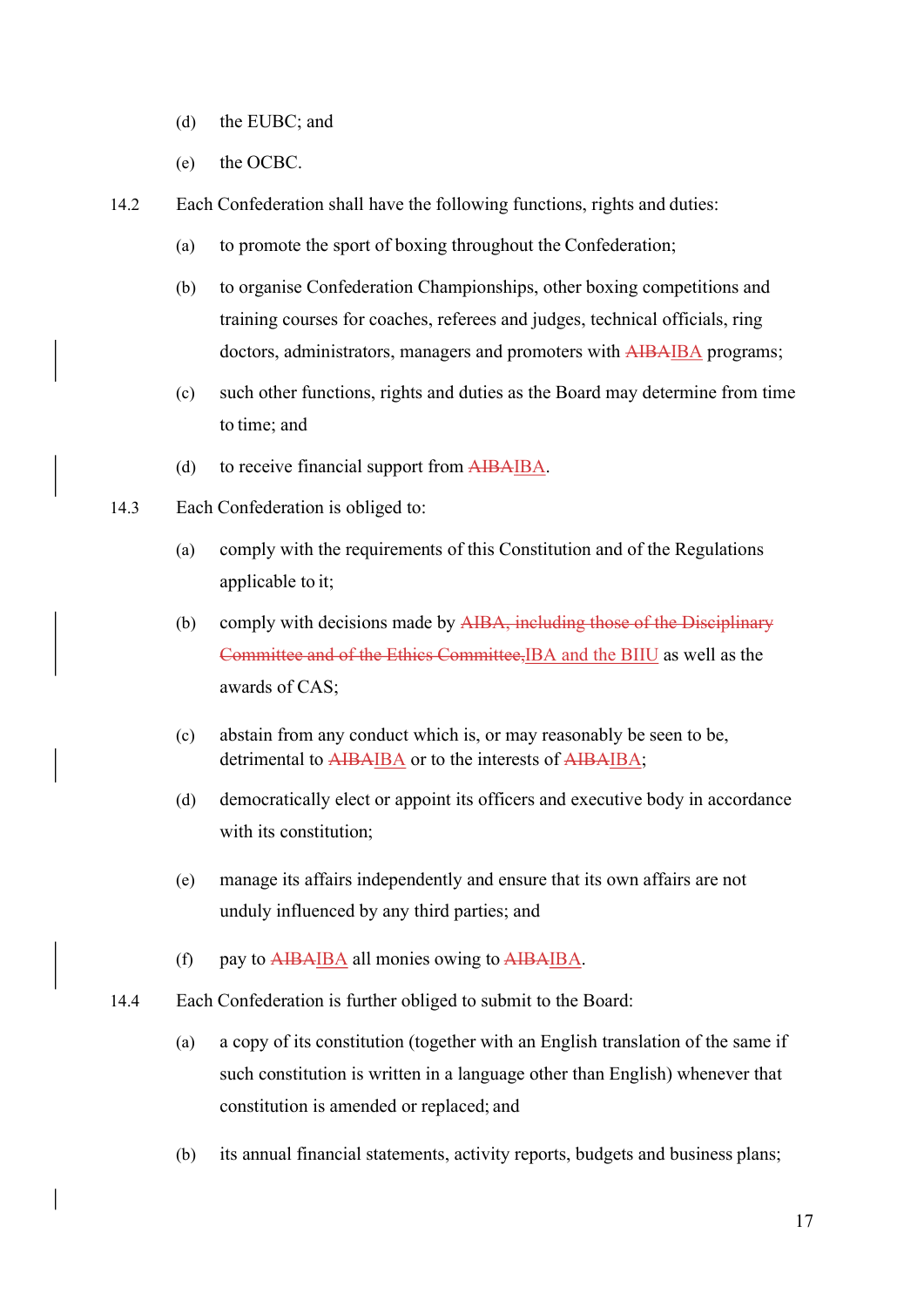(c) any further information as may be specified in the Regulations or as otherwise requested in writing.

### 15. GOVERNANCE OF AIBAIBA

- 15.1 The organs of governance of AIBAIBA are:
	- (a) the Congress; and
	- $(b)$  the Board; and

 $(e)(b)$  the Council.

# 16. CONGRESS — ORGANIZATION

- 16.1 The Congress is an assembly of all Eligible National Federations.
- 16.2 A National Federation shall be deemed to be an Eligible National Federation if the National Federation:
	- (a) does not stand suspended in accordance with either article 13.1 or article 13.4 on the date of the Congress;
	- (b) has paid its Annual Affiliation Fee at least one month before the Congress;
	- (c) does not owe any other monies to AIBAIBA on the date of the Congress;
	- (d) has not been declared ineligible by the Disciplinary CommitteeBIIU Compliance Unit in accordance with article 16.3; and
	- (e) has had a Boxer or Boxers compete during the previous four years in not less than one AIBAIBA World Championships, or Confederation Championships, or such other boxing competition as the Board may have determined by Regulations.
- 16.3 Each Confederation may inform AIBAIBA that a National Federation owes monies to that Confederation and is in breach of article 11.1(i). Upon receipt of such notice, the AIBAIBA Secretary General shall immediately refer the matter to the Disciplinary CommitteeBIIU Compliance Unit to decide whether the concerned National Federation shall be declared as not being an Eligible National Federation for a failure to pay monies due to its Confederation.
- 16.4 Each delegate to the Congress must have been validly appointed by that delegate's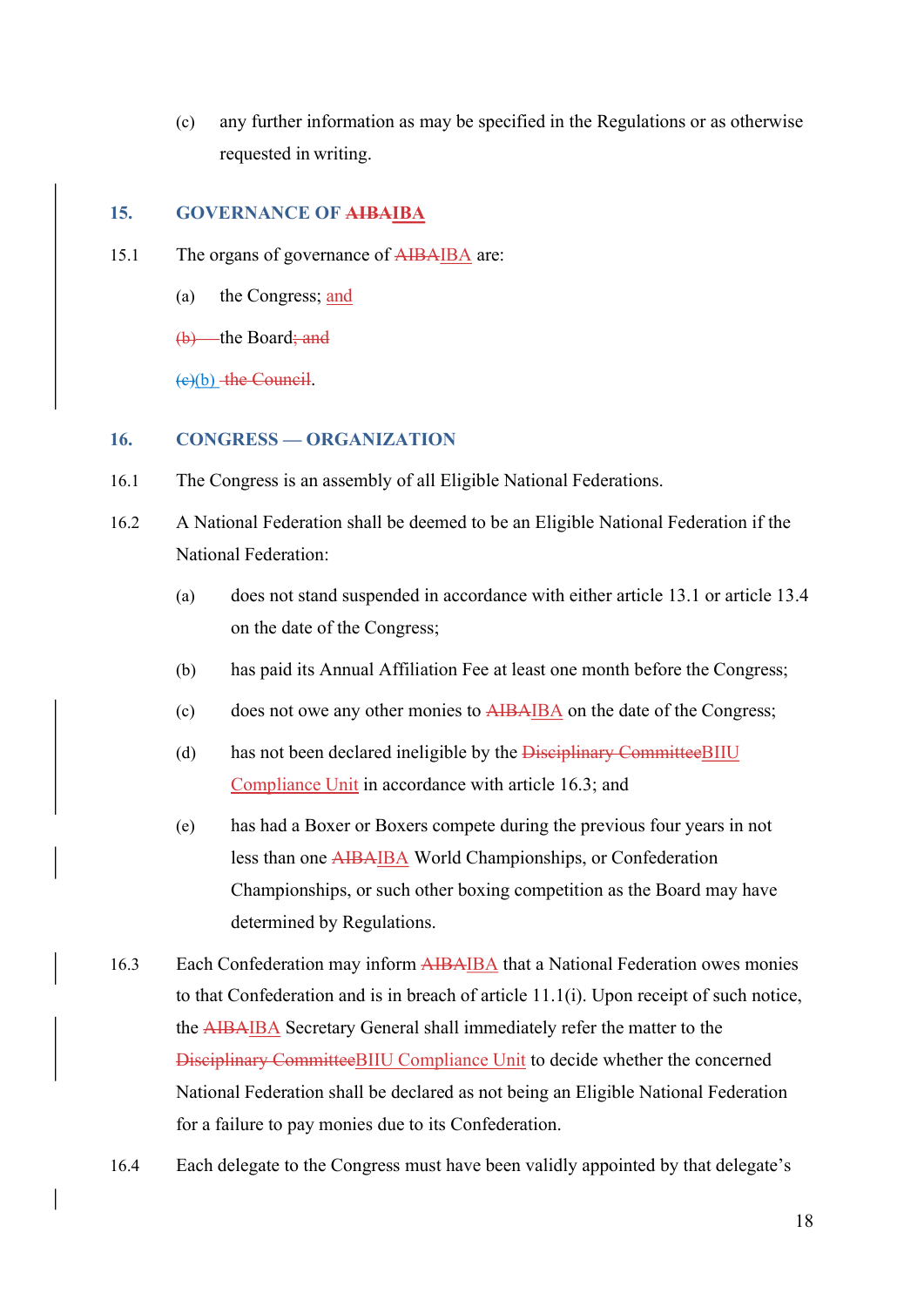National Federation in accordance with the constitution, bylaws or regulations of that National Federation.

- 16.5 A delegate cannot represent more than one National Federation at a meeting of the Congress.
- 16.6 AIBAIBA shall make provision where necessary for economy class air travel, accommodation and meals for a Voting Delegate attending an Ordinary Congress meeting and shall, where possible, meet the costs of the same.

### 17. CONGRESS — POWERS

- 17.1 The Congress has the power and, when required by this Constitution, the duty to:
	- (a) determine whether or not a Provisional Member of AIBAIBA shall be admitted as a National Federation;
	- (b) determine whether or not to revoke or extend the suspension of a suspended National Federation, or to terminate that National Federation's membership of AIBAIBA;
	- (c) elect the President and Directors of the Board and to conduct such elections as it is required to conduct in accordance with the provisions of this Constitution;
	- (d) on a motion of no confidence adopted by the Voting Delegates from not less than two thirds of all National Federations in attendance at a meeting of the Congress, remove the President or any other elected Director from office as a member of the Board;
	- (e) determine whether or not to approve the persons proposed by the Board for appointment as members of the Ethics Committee and the Disciplinary Committee; also if required, the power to dismiss members of the Ethics Committee and Disciplinary Committee;
	- (e) elect and remove from office the members of the Audit Committee;
	- (f) determine whether or not to approve the minutes of the previous meeting of the Congress;
	- (g) determine whether or not to approve AIBA'sIBA's audited financial report;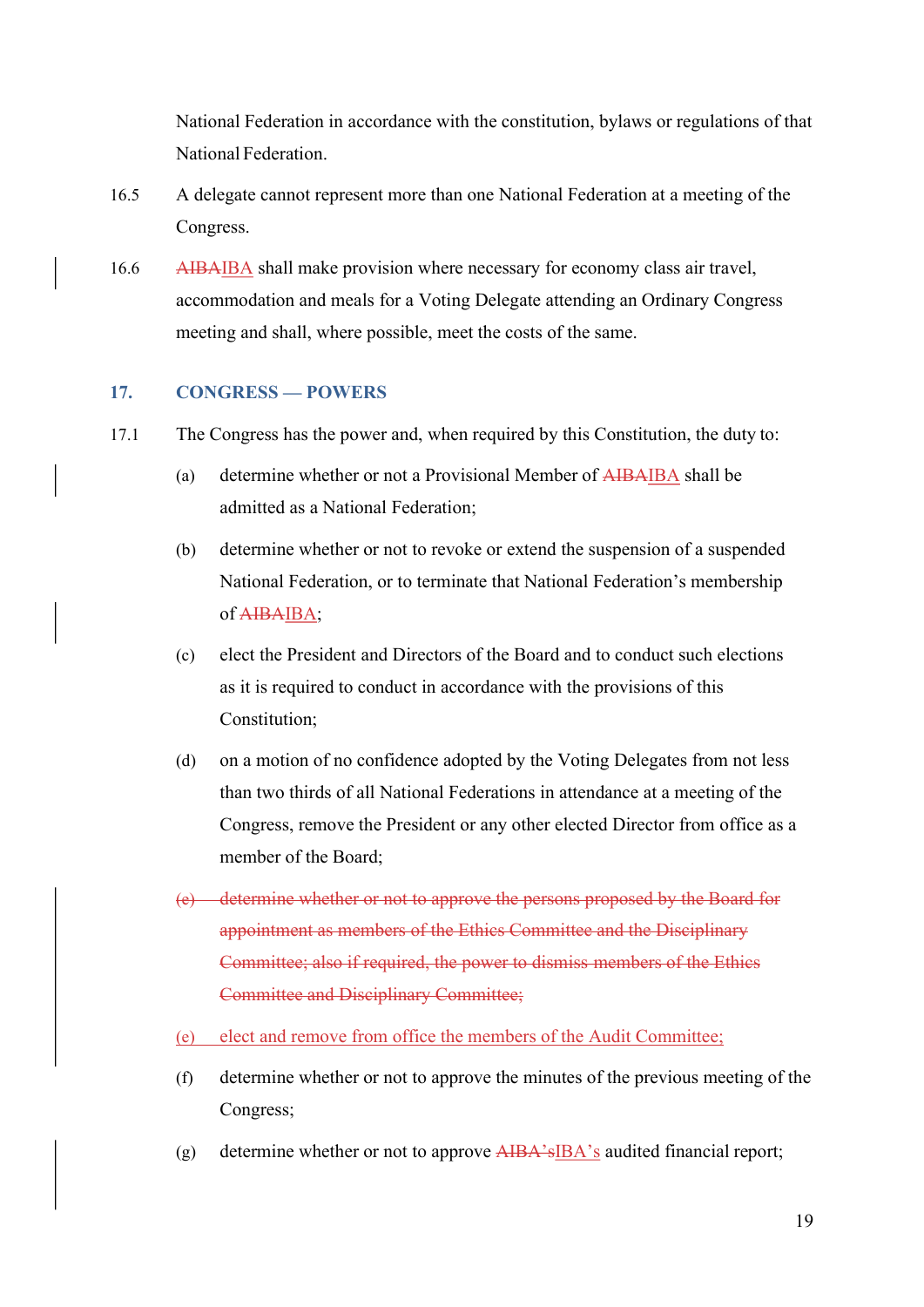- (h) determine whether or not the Board has discharged its financial obligations;
- (i) determine the amount of the Annual Affiliation Fee to be paid by National Federations;
- (j) approve or not approve other reports submitted to it by the Board;
- (k) determine whether or not to move the location of the AIBAIBA Head Office;
- (l) confer Distinguished Service Awards;
- (m) define the geographic area over which a Confederation shall extend for the purpose of the membership of that Confederation;
- (n) amend or replace this Constitution; and
- (o) dissolve AIBAIBA.

17.2 Save as otherwise provided by this Constitution, the Board shall make regulations governing the manner in which meetings of the Congress are conducted; including (but not necessarily limited to) making regulations regarding:

- (a) the date and place of such meetings;
- (b) the validation of entitlements of Voting Delegates to vote at such meetings;
- (c) the procedures for voting by Voting Delegates at such meetings;
- (d) the circumstances in which delegates and others may speak at such meetings; and
- (e) the minutes of such meetings.

## 18. ORDINARY CONGRESS

- 18.1 A meeting of the Congress may be either an Ordinary Congress meeting or an Extraordinary Congress meeting.
- 18.2 An Ordinary Congress meeting shall be convened by the Board every two vears. Every secondyear during the last quarter of each calendar year. Once every four years, the Ordinary Congress meeting shall be an Election Congress Meeting.
- 18.3 The Ordinary Congress may take place with the physical presence of delegates and/or by means of telecommunications, by audio-visual link, as decided by the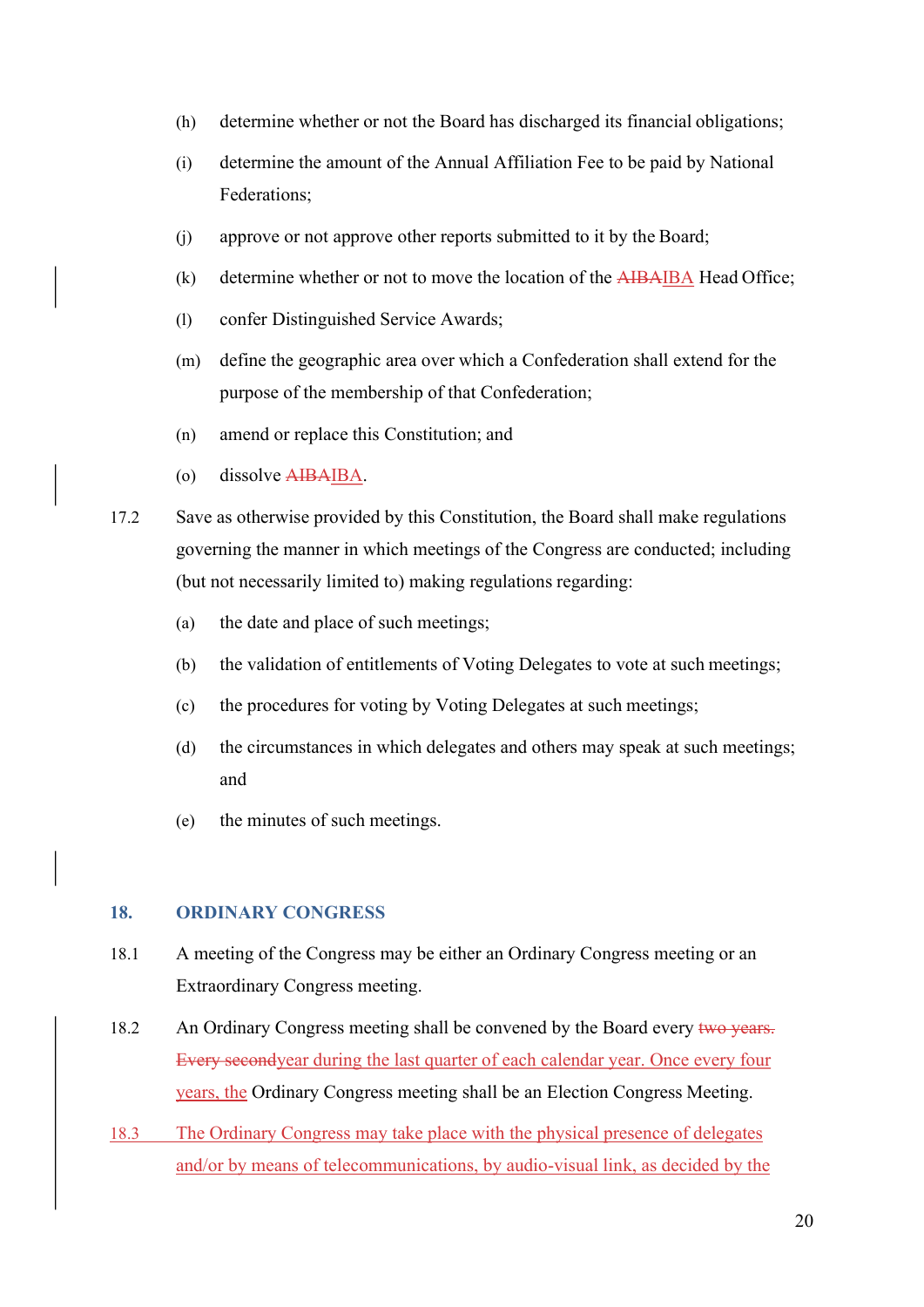Board.

- 18.318.4 The Board shall give not less than four months written notice of each Ordinary Congress meeting to all National Federations. Such notice shall specify:
	- (a) the date of such meeting and the venue of such meetingthe meeting, or whether the meeting takes place by audio-visual link;
	- (b) the date by which a National Federation intending to be represented at such meeting must notify the AIBAIBA Head Office of the names of its intended Voting Delegate and of any non-voting delegate or delegates;
	- (c) if such meeting is an Election Congress Meeting:
		- (i) those offices which are to be filled by election at the meeting; and
		- (ii) the date by which each nomination of a candidate to fill any such office must be notified to the AIBAIBA Head Office; and
	- (d) the date by which any proposed motion or other proposed item of business must be notified to the AIBAIBA Head Office.
- 18.418.5 In circumstances unforeseen by the Board at the time it originally convened either an Ordinary or an Extraordinary Congress meeting, the Board may change the date and/or the place of such meeting.
- 18.518.6 If the date and/or the place of a Congress meeting is changed in accordance with article 18.4,18.5, then the Board shall immediately notify all National Federations in writing of the change or changes.

### 19. EXTRAORDINARY CONGRESS

- 19.1 An Extraordinary Congress meeting:
	- (a) may be convened by the Board of its own motion at any time if the Board considers that such an Extraordinary Congress meeting is necessary or desirable; and
	- (b) must be convened by the Board within a period of three months after not less than one third of all National Federations then owing no monies to AIBAIBA request such an Extraordinary Congress meeting.
- 19.2 A request for an Extraordinary Congress meeting made by National Federations in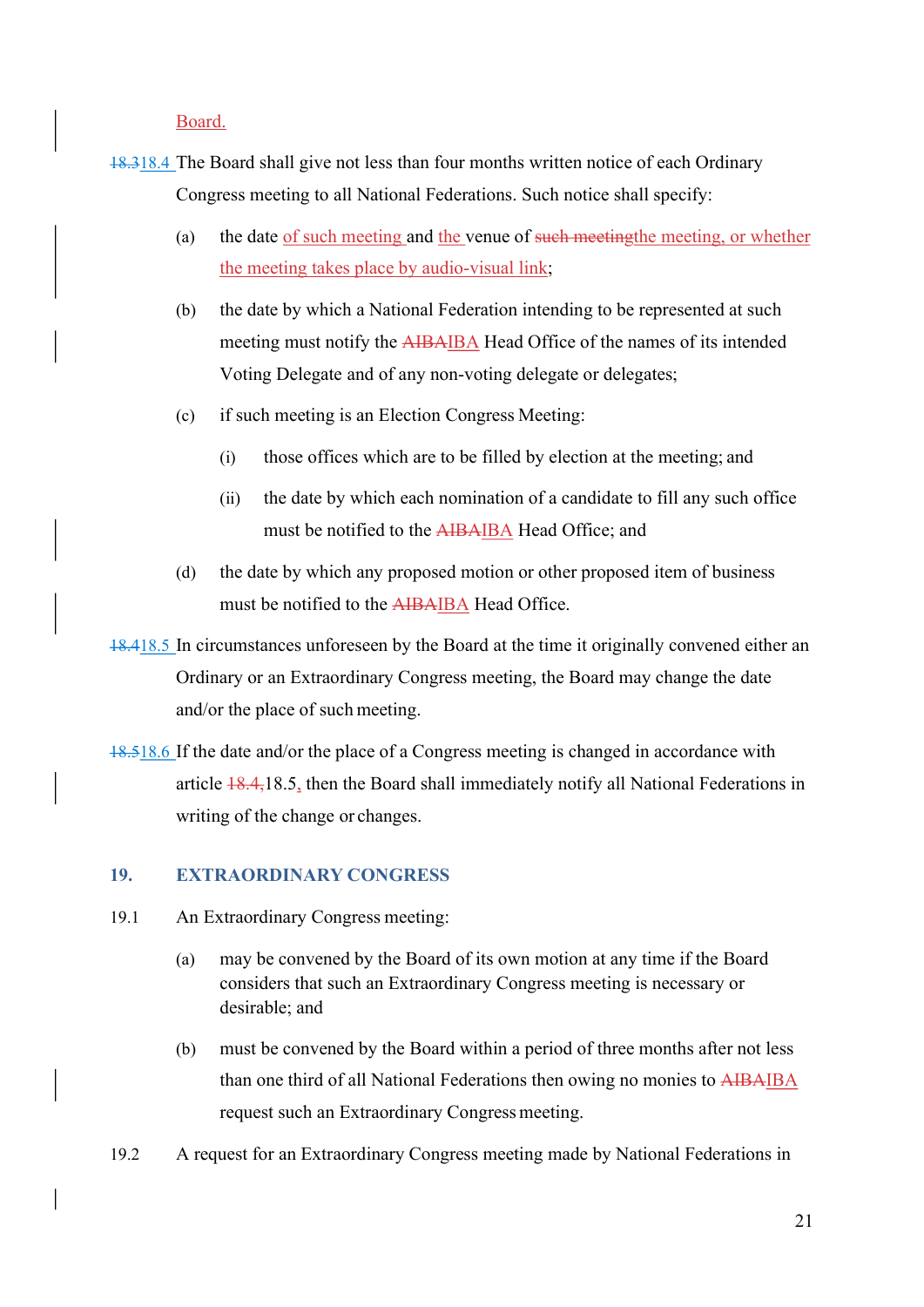accordance with article 19.1(b) must:

- (a) specify the purpose of the proposed Extraordinary Congress meeting, and further specify any motion or motions proposed to be moved at such meeting;
- (b) be forwarded by post or email to the AIBAIBA Head Office.
- 19.3 The Board shall give not less than two months written notice of each Extraordinary Congress meeting to all National Federations. Such notice shall specify:
	- (a) the date and venue of such meeting;
	- (b) the date by which a National Federation intending to be represented at such meeting must notify the AIBAIBA Head Office of the names of its intended Voting Delegate and of any non-voting delegate or delegates.

# 20. AGENDA FOR CONGRESS

- 20.1 Not less than two months prior to the date fixed for an Ordinary Congress meeting, each Eligible National Federation may forward to the AIBAIBA Head Office, by post or email, notice of an item or items of business including any motion or motions to be included in such Agenda for that Congress meeting. Each such notice of an item of business must be accompanied by a explanation of the item and the reason or reasons why the National Federation concerned has sought to have it included in such Agenda.
- 20.2 Each notice forwarded by a National Federation to the AIBAIBA Head Office in accordance with article 20.1 shall be included in the Agenda for the Congress meeting.
- 20.3 Subject to the requirements of articles 20.1 and 20.2, the Agenda for an Ordinary Congress meeting shall be determined by the Board.
- 20.4 The Agenda for an Extraordinary Congress meeting convened by the Board of its own motion shall be determined by the Board.
- 20.5 The Agenda for an Extraordinary Congress meeting convened in accordance with articles 19.1(a) or 19.1(b) shall include the item or items of business resulting in the convening of the Extraordinary Congress meeting.
- 20.6 Subject to the requirements of article 20.5, the Board may include such other item or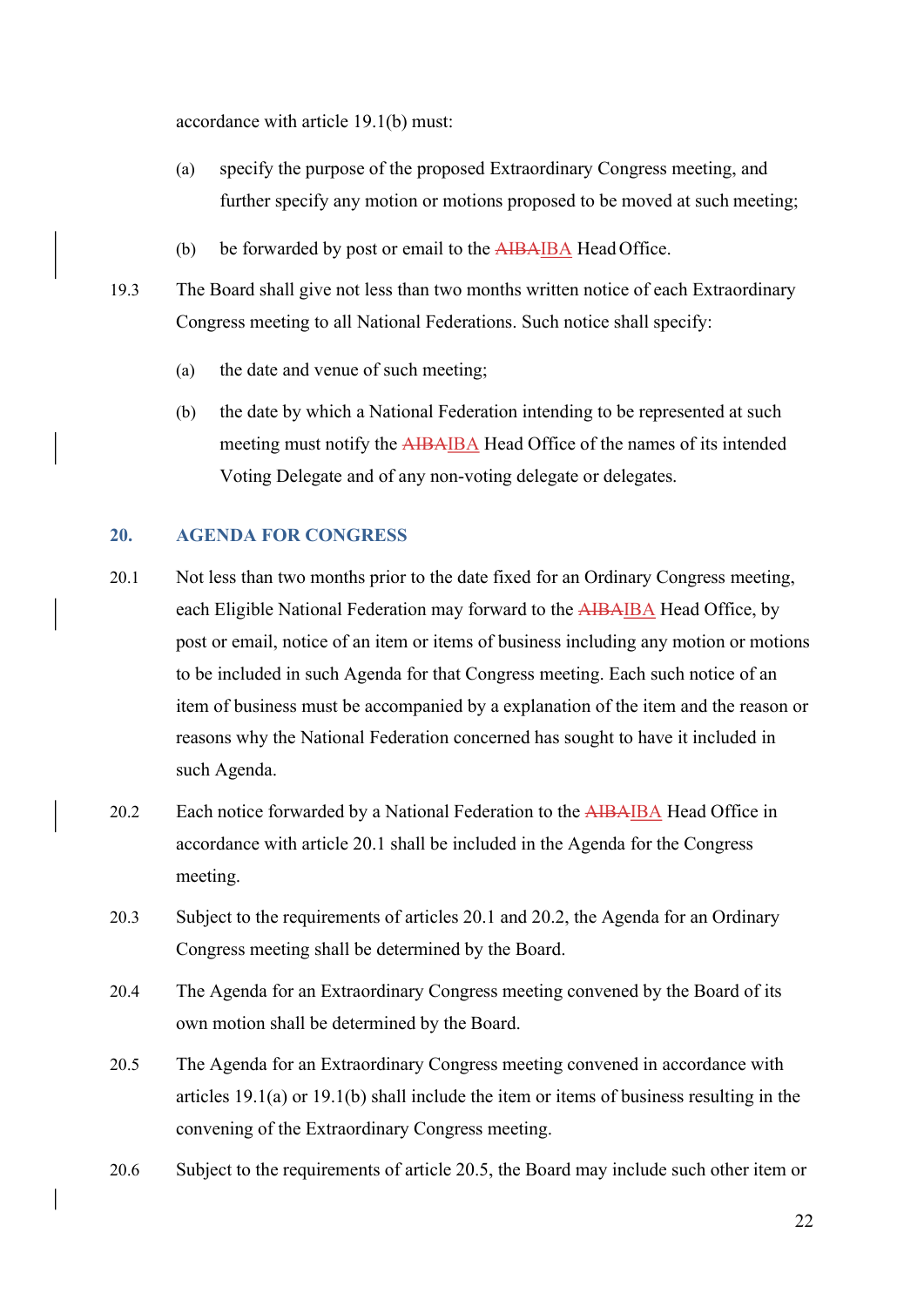items of business as it may consider appropriate on the Agenda for an Extraordinary Congress meeting convened in accordance with article 19.1(b).

- 20.7 Not less than one month prior to the date fixed for the commencement of a Congress meeting, the AIBAIBA Head Office shall forward to all Eligible National Federations by post or email:
	- (a) the Agenda for that Congress meeting; and
	- (b) all documents reasonably necessary for the proper consideration by the delegates at such Congress meeting of the matters on the Agenda for such meeting.
- 20.8 An item or items of business not included on the Agenda for a Congress meeting may be considered and dealt with at such meeting if the Voting Delegates from not less than two thirds of the National Federations in attendance at the meeting vote in favour of the inclusion of such item in the Agenda for such meeting.
- 20.9 No motion to amend this Constitution, hold elections or dissolve AIBAIBA shall be considered at a meeting of the Congress unless it appears on the Agenda for that meeting.

## 21. CONGRESS PROCEEDINGS

- 21.1 Save as provided by articles 21.2 and 21.3:
	- (a) the President shall preside over meetings of the Congress.
	- (b) In the event that the President is unable or unwilling to preside over a meeting of the Congress, then the Vice President shall preside over such meeting.
	- (c) In the event that neither the President nor the Vice President is able or willing to preside over a meeting of the Congress, then the Chairperson of the Ethics Committee shall preside over such meetingshall be appointed by the BIIU Nomination Unit.
	- (d) In the event that neither the President, the Vice President nor the Chairperson of the Ethics Committee is able or willing to preside over a meeting of the Congress, then those other Directors attending the meeting shall elect one of their number to preside over such meeting.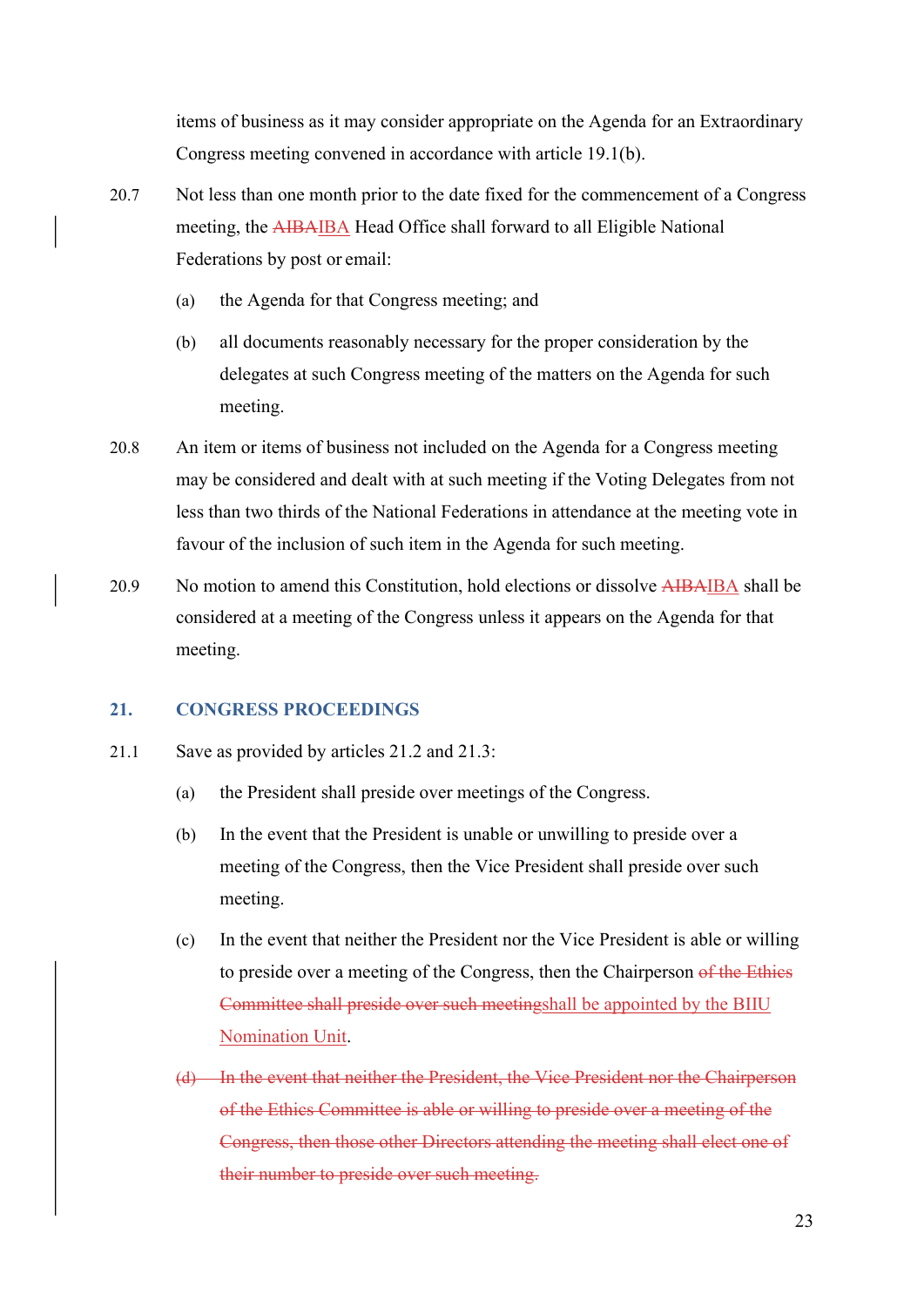- 21.2 During each Election Congress Meeting, the Chairperson of the Ethics Committee shallBIIU Nomination Unit shall appoint the chairperson to preside over the conduct of all elections for positions on the Board held at such Election Congress Meeting.
- 21.3 In the event that the Chairperson of the Ethics Committee is unavailable to preside over the conduct of any election referred to in article 21.2, then such other member of the Ethics Committee, who shall be chosen by the remaining members of the Ethics Committee for the purpose, shall preside over such election.

### 22. VOTING

22.1 Each National Federation represented at a Congress by a Voting Delegate has one vote, which must only be cast by that National Federation's Voting Delegate.

### 23. OUORUM

- 23.1 A quorum for meetings of the Congress shall be constituted by the attendance at such meetings of the Voting Delegates from not less than half plus one of all Eligible National Federations.
- 23.2 If the quorum referred to in article 23.1 is not attained at a meeting of the Congress, then the Board may convene a further meeting of the Congress with the same Agenda within three months at such location as the Board may determine. Such a meeting of the Congress shall be deemed to have been validly convened notwithstanding that the quorum referred to in article 23.1 has not been attained.

### 24. VOTING ON DECISIONS

- 24.1 Save as provided in article 24.2, a matter put to a vote at a meeting of the Congress shall be deemed to have been carried or adopted if the Voting Delegates from not less than half plus one of the National Federations in attendance at the meeting vote in favour of it.
- 24.2 A vote to amend or replace this Constitution shall only be deemed to have been carried at a meeting of the Congress if the Voting Delegates from not less than two thirds of the National Federations in attendance at the meeting vote in favour of the amendment or replacement.
- 24.3 A decision adopted at a meeting of the Congress shall take effect from the time of its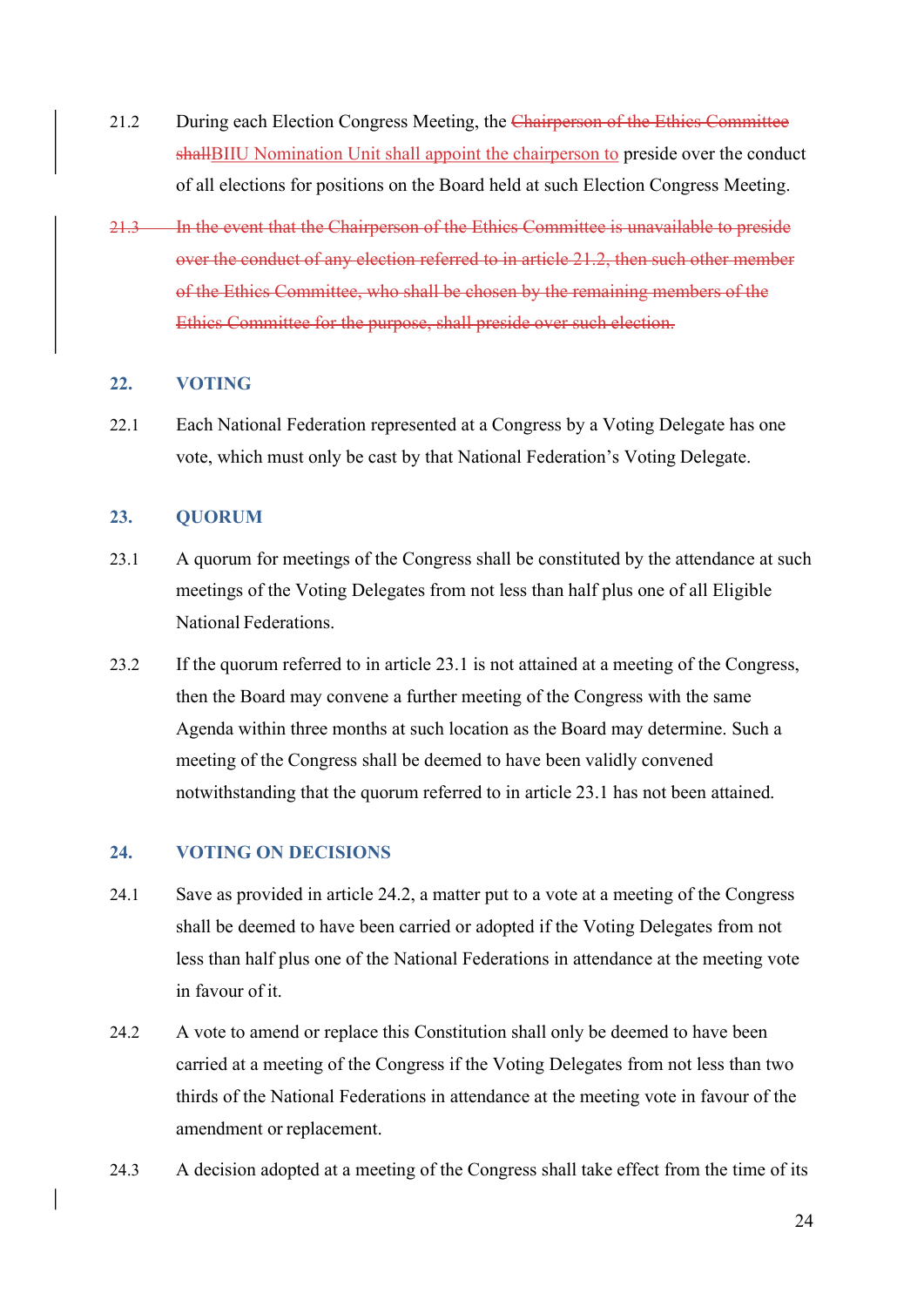adoption unless such meeting:

- (a) fixes another time or date at which it is to take effect; or
- (b) instructs the Board to fix, in the exercise of the Board's discretion, another time or date at which it is to take effect, and the Board so fixes that other time or date.

#### 25. BOARD OF DIRECTORS

- 25.1 The Board of Directors of AIBAIBA shall consist of the following 2218 Directors:
	- (a) the President, who shall be elected at each Election Congress Meeting by the Voting Delegates from all of the Eligible National Federations in attendance at the meeting;
	- (b) the Presidents of the AFBC, the AMBC, the ASBC, the EUBC and the OCBC, (the "Continental Presidents"), each elected from time to time in accordance with the constitution of his or her Confederation;
	- (c) one person from each of the AFBC, the AMBC, the ASBC and the EUBC, who shall be elected at each Election Congress Meeting by the Voting Delegates from all of the National Federations in attendance at such meeting;  $(d)(i)$  two persons (one being a man and the other a woman) from each of the AFBC, the AMBC, the ASBC, the EUBC and the OCBC, who shall be elected at each Election Congress Meeting by the Voting Delegates from all of the Eligible National Federations within the Confederation concerned in attendance at the meeting; and
	- $(e)(c)$  the Chair of the Athletes' Committee and one (1) other member of the Athletes' Committee elected by the members of the Athletes' Committee, who shall be of each gender. and
	- (d) Ten Directors, who shall be elected at each Election Congress Meeting by the Voting Delegates from all the National Federations in attendance as such meeting amongst the candidates who have successfully passed the independent selection process as described below (the "Independent Directors").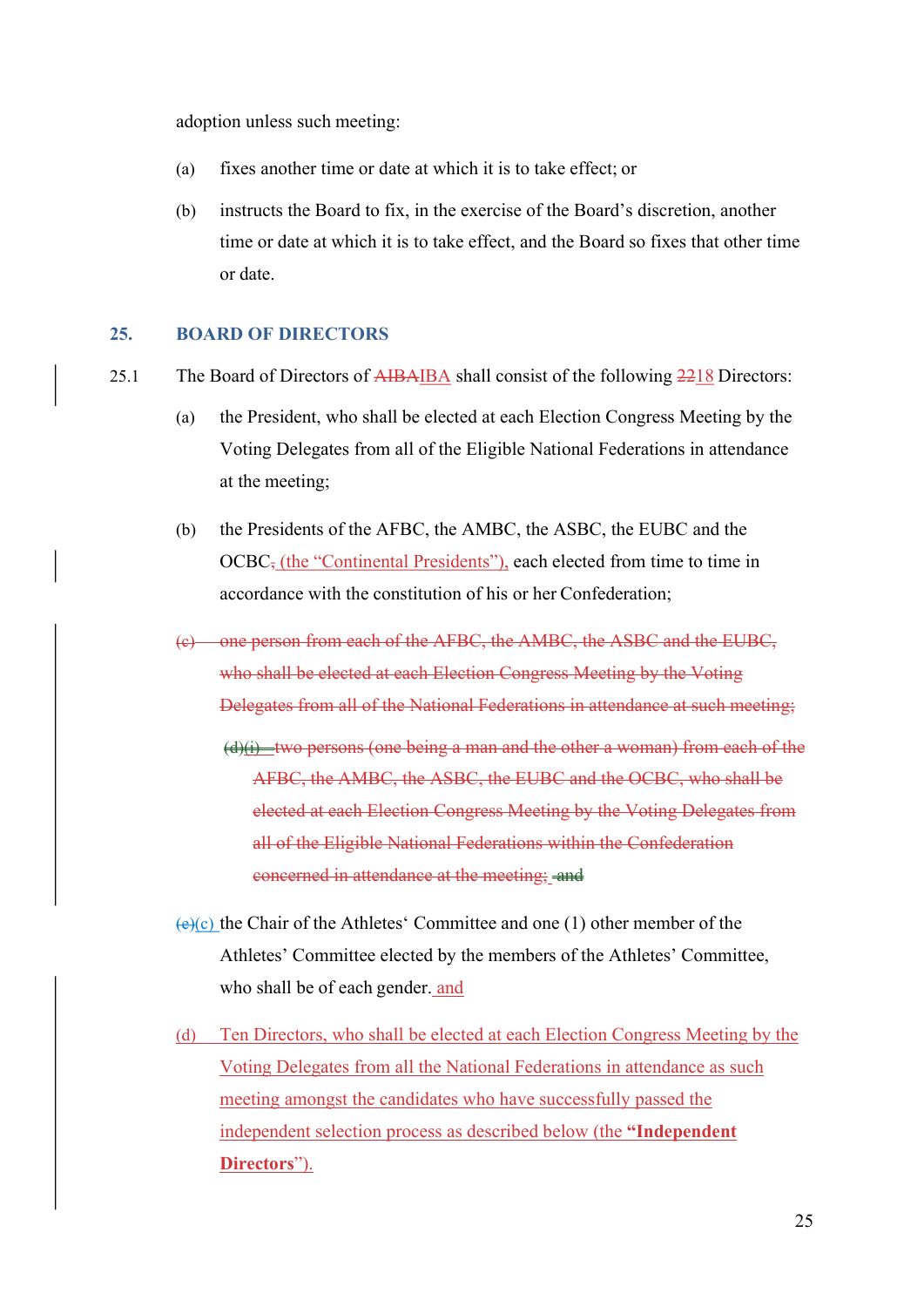## 26. SELECTION OF INDEPENDENT DIRECTORS

- 26.1 The Independent Directors above shall:
	- (a) include at least five women;
	- (b) include at least one national of each Continent;
	- (c) not include more than three Directors having the nationality of one Continent;

(d) be further selected as described below.

- 26.2 The candidates for election as the ten Independent Directors shall be selected according to a selection process to be conducted by the BIIU Nomination Unit with the support of the Independent Vetting Firm, to the extent required. The procedure and selection criteria shall be further described in Regulations to be adopted by the Board and approved by the BIIU Nomination Unit, but shall at least include the following:
	- (a) A transparent call for candidates shall be issued.
	- (b) The BIIU Nomination Unit may propose to National Federations or Continental Confederations candidates suitable for office, who could then be nominated for the elections as per articles 27.1 and 27.2.
	- (c) At least 20 (twenty) candidates shall be selected taking into consideration:
		- (i) representation of all continents
		- (ii) balance between genders
		- (iii) specific skills in boxing and boxing career
		- (iv) professional and sporting experience
		- (v) other qualities of the candidates, such as knowledge in marketing or accounting, language skills, successes achieved in businesses, sporting career in another sport than boxing, education, experience as official of a sport governing body, etc., and
		- (vi) in case of a candidate running for re-election, his or her performance and achievements as a Director.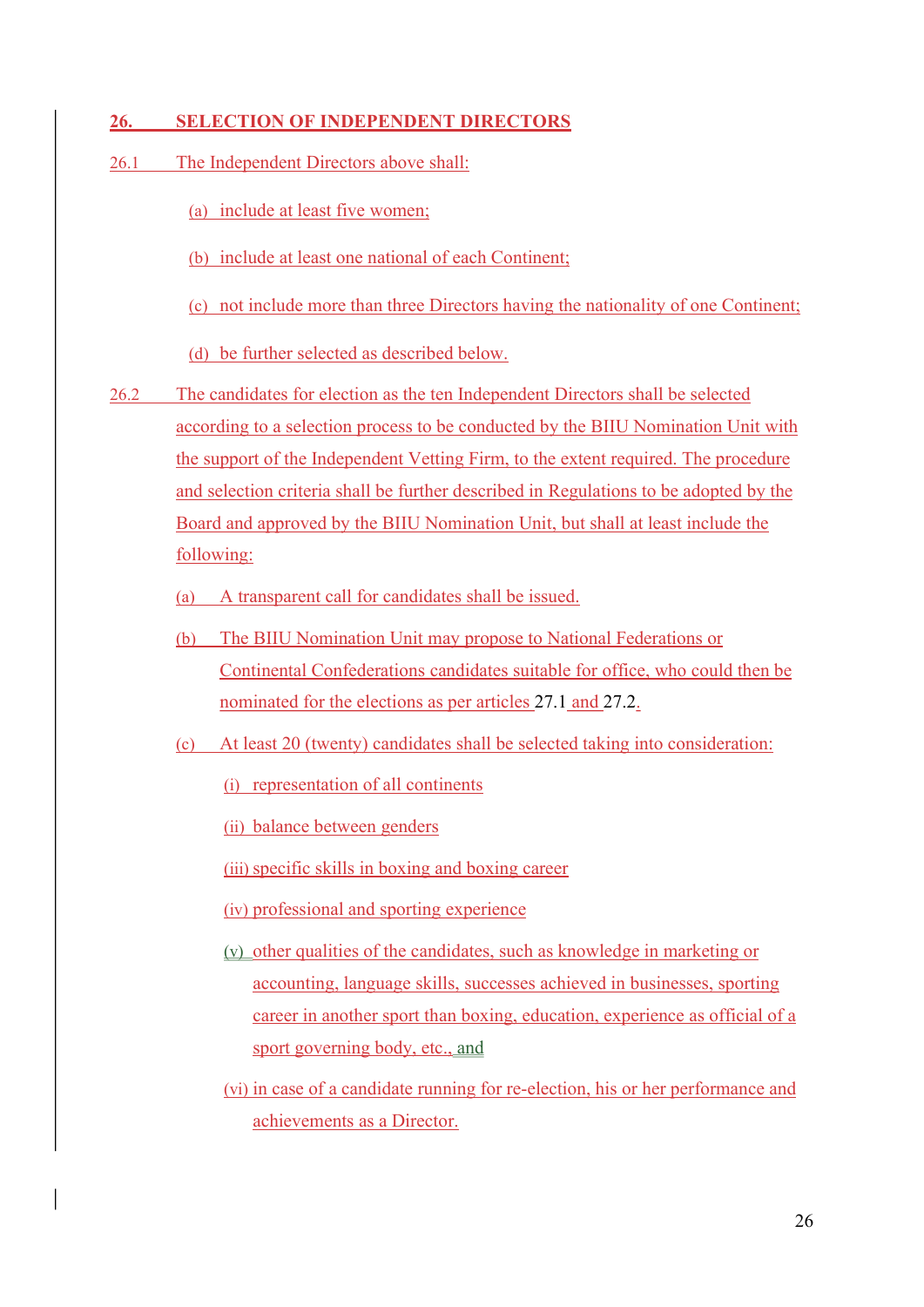# 27. ELIGIBILITY – VETTING

25.227.1 Each Director serving on the Board shall be from a different National Federation, except for the Directors who are members of the Athletes' Committee.

# 26. ELIGIBILITY

- 26.127.2 Each candidate for election by the Congress to an office on the Board must be nominated for election to such office by the National Federation of the country of which he or she is a citizen or by the Confederation of the same continent as his country of citizenship. For the avoidance of doubt, National Federations / Confederations may nominate several candidates for an office.
- 27.3 Continental Presidents are nominated in accordance with the constitution of their Confederation; members of the Athlete Committee are nominated in accordance with the Regulations governing the Athletes Committee
- 27.4 The BIIU Nomination Unit shall be in charge of vetting all Directors (no matter in which capacity they are elected).
- 27.5 The Board of Directors shall select an independent recognized firm, approved by the BIIU Nomination Unit, with expertise in conducting research and inquiry in order to conduct a full review of all information, disclosed by candidates, publicly available or otherwise available through researches and inquiries, in order to perform the tasks of vetting and selecting candidates (the "Independent Vetting Firm"). The Independent Vetting Firm shall report to the BIIU Nomination Unit.

26.227.6 To be eligible to stand for election to an office on the Board, a candidate must:

- (a) neverbe nominated by their National Federation as described above;
- (b) be selected as a candidate in accordance with article 26.2 and the Regulations (for Independent Directors only);
- (c) not have reached the maximum number of terms of office, as further detailed in Section 29;
- (d) have successfully passed the integrity check conducted by the BIIU Nomination Unit with the support of the Independent Vetting Firm;
- (e) be in compliance with all requirements of the Constitution and the Regulations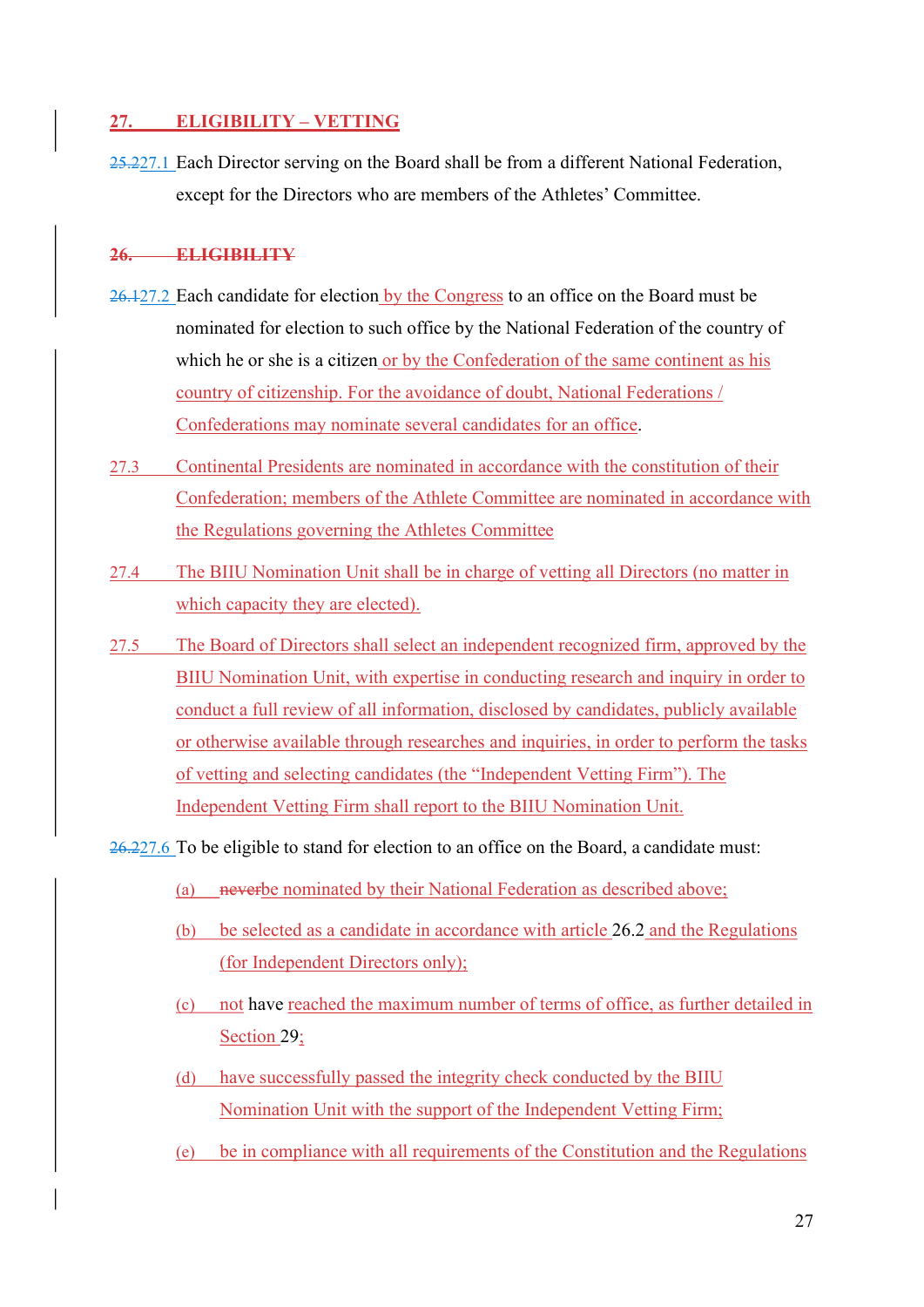that apply to candidates to an office.

- 27.7 The BIIU Nomination Unit with the support of the Independent Vetting Firm shall conduct an integrity check of all candidates to become a Director to ensure that each candidate:
	- (a) meets the high standards of conduct, reputation and integrity required of a Director;
	- (b) has been and is in full compliance with the IBA Conflict of Interest Policy and is free of any actual major Conflict of Interest;
	- (c) does not hold any position in any international boxing organization other than IBA or a Confederation, which could be prejudicial to his position as Director of IBA or could cause a Conflict of Interest.
- 27.8 The criteria to be used to assess if a candidate meets the criteria listed under article 27.7 above shall include, without limitation, whether the person:
	- $(a)$  is or has been convicted of a serious criminal offence punishable by a term of imprisonment;
	- (b) not be the subject of a current or pending prosecution for the commission of a serious criminal offence punishable by a term of imprisonment;
	- $(e)$  never have, is or has been sanctioned for a breach of.
		- $(i)$  this the Constitution;
		- $(ii)$ , the Regulations;
		- $(iii)$  , the IOC's Code of Ethics;
		- (iv) anti-doping regulations adopted pursuant to the World Anti-Doping Code or any of its national derivatives;
	- (d) not be the subject of a current or pending proceeding for a breach of:
		- (i) this Constitution:
		- (ii) the Regulations;
		- (iii) the IOC's Code of Ethics;

 $(iv)(a)$ , anti-doping regulations adopted pursuant to the World Anti-Doping Code or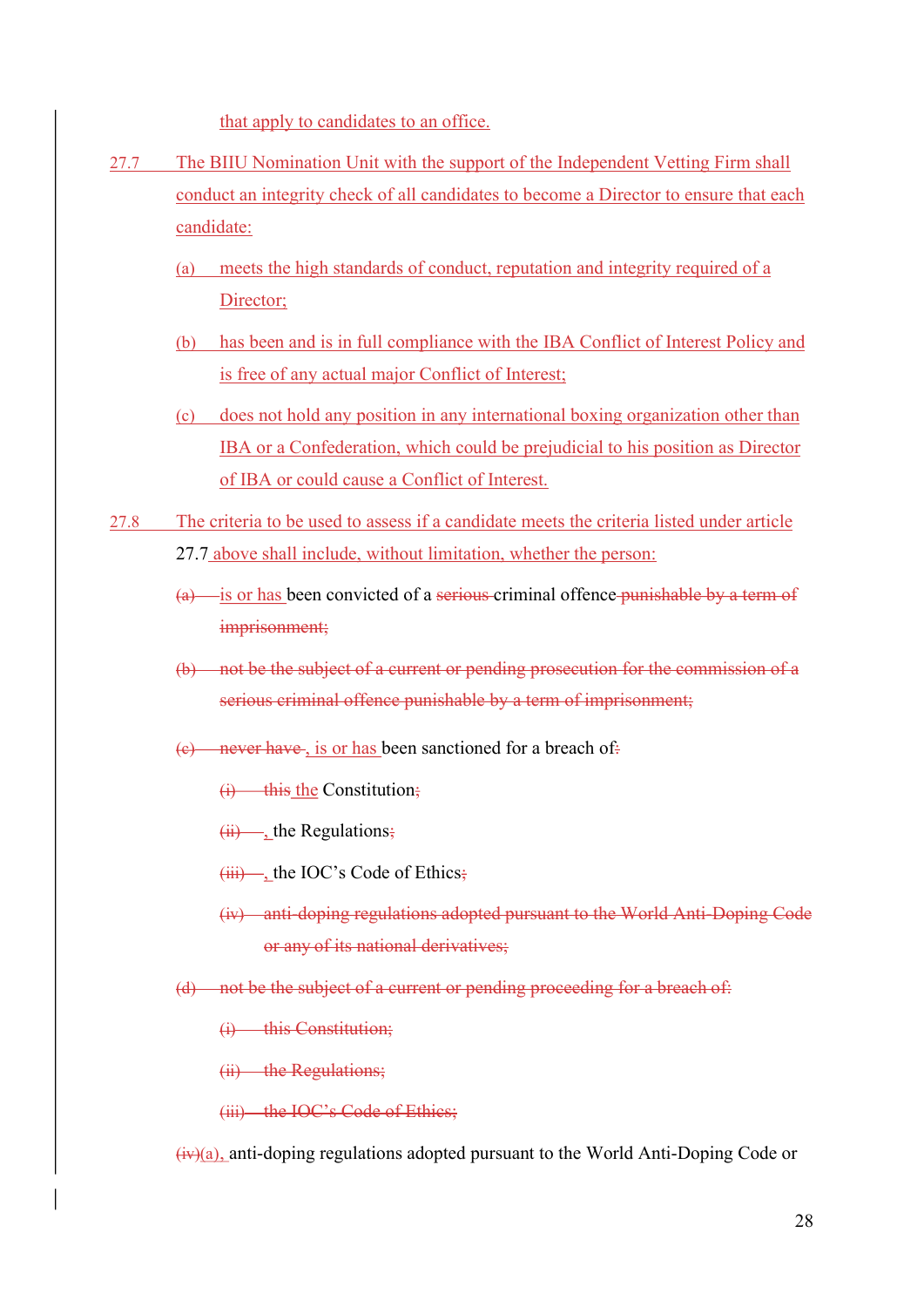any of its national derivatives, or is the subject of a current or pending prosecution or proceedings for the commission of such an offence or breach, provided however that such conviction or sanction is likely to result in adverse findings being made about the person's credibility, integrity, honesty or reputation;

- (e)(b) not beis or has been a bankrupt or otherwise insolvent under the law of the candidate's place of domicile;
- (f) not be the subject of any current order made under the law of the candidate's place of domicile declaring him or her to be insane or of unsound mind; and
- (g) save without the express approval of the Board, a candidate cannot hold any position in any international boxing organization other than AIBA or a Confederation.
- (c) is barred from conducting business in any country worldwide;
- (d) has his/ her credibility, integrity, honesty or reputation undermined or having been brought into disrepute, resulting in the risk that his or her association with IBA, or continued association, has or is likely to affect the reputation or the interests of the sport of boxing or of IBA; or
- (e) is unwilling or unable to deal with any potential or actual Conflict of Interest.
- 26.327.9 The Ethics CommitteeBIIU Nomination Unit shall determine whether or not each candidate for election to office on the Board satisfies the eligibility criteria contained in articles 26.1 and 26.2 27.6, 27.7 and 27.8 and shall provide its determination to the AIBAIBA Head Office. Should the BIIU Nomination Unit decide that a candidate for an office as Director does not satisfy the eligibility criteria, such decision may be appealed before the CAS by the concerned candidate. Only the candidate (and not his/her National Federation) has standing to appeal. The appeal shall be lodged within 5 (five) days of issuance of the decision and shall be decided by a sole arbitrator to be appointed jointly by IBA and the candidate or the CAS. The procedure before CAS shall be expedited for an award (without grounds) to be issued at the latest 10 (ten) days after the filing date of the appeal.
- 26.4 All candidates for election to an office on the Board must be present for that election at the Congress during which the election occurs.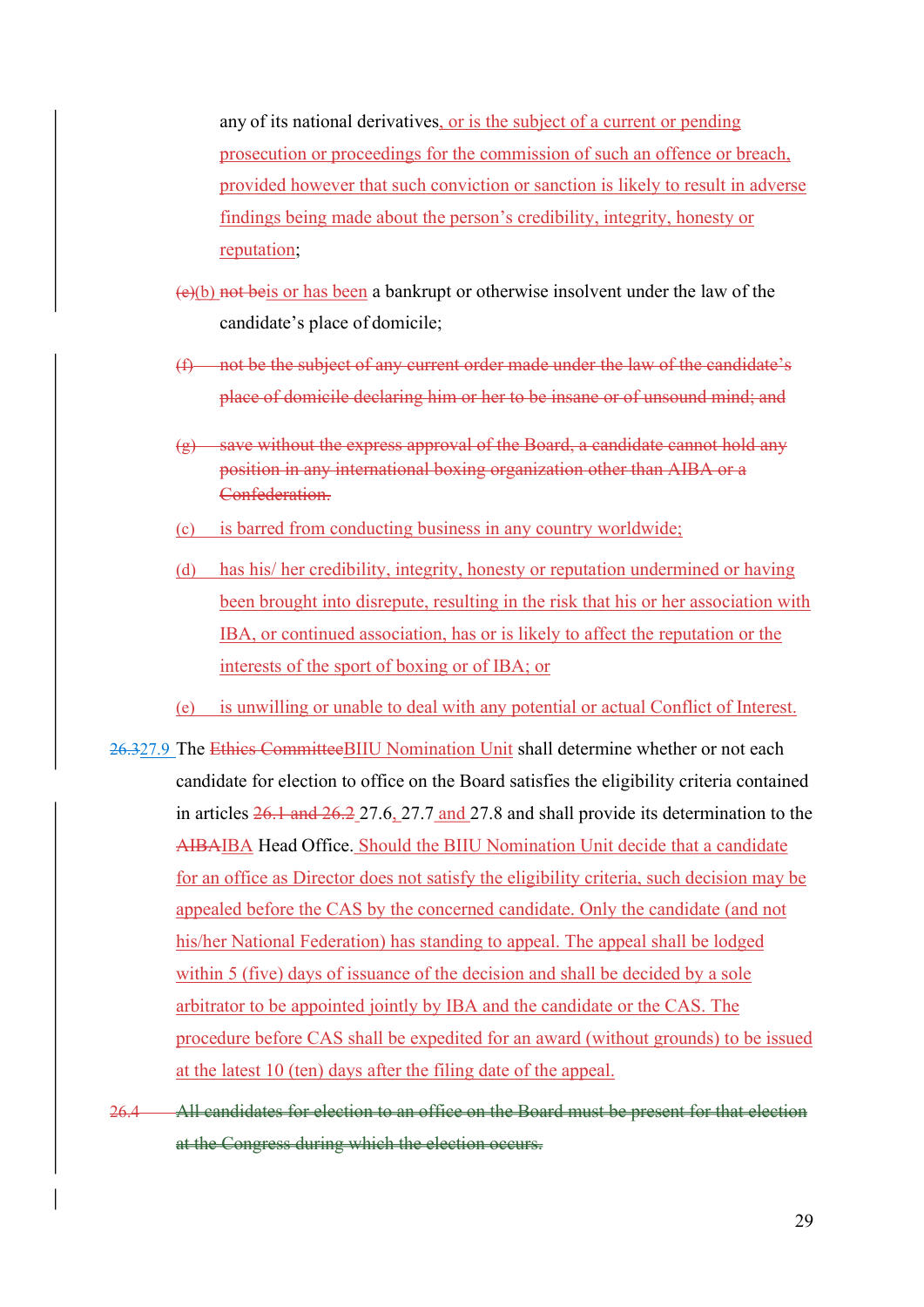- 27.10 If during the term of office of a Director, a Director no longer satisfies the eligibility criteria contained in articles 27.6, 27.7 and 27.8, the BIIU Nomination Unit and/or the BIIU Compliance Unit, as applicable, may, either on its own motion or upon referral by the Board or the IBA Head Office open a procedure against the concerned Director to decide whether such Director should be declared ineligible, and be removed from office. Such a decision of ineligibility may be appealed before the CAS by the concerned Director in accordance with article 27.9.
- 26.527.11 All nominations for offices on the Board must be forwarded by post, email or hand delivery to the AIBAIBA Head Office and received not less than 40 days prior towithin the datedeadline fixed for the commencement of an Election Congress Meeting during which elections for such offices are to be conductedby the Board.
- 26.627.12 Not less than 20 days prior to the date fixed for the commencement of an Election Congress Meeting during which elections are to be held for offices on the Board, the AIBAIBA Head Office shall forward by post or email to all Eligible National Federations and publish on the AIBAIBA website a list of all of those candidates whom the Ethics CommitteeBIIU Nomination Unit has determined are eligible to stand in the elections and have been validly nominated or selected in accordance with this Constitution.

### 27.28. VOTING IN ELECTIONS

- 28.1 All candidates for election to an office on the Board must be present for that election at the Congress during which the election occurs. In case of Congress by video conference, presence means attending the video conference.
- 28.2 The President shall be elected by a system of exhaustive balloting pursuant to which a series of ballots may be conducted, with the candidate receiving the least number of votes in each successive ballot being eliminated from the next ballot, until the successful candidate receives the votes of Voting Delegates from not less than half plus one of all of the National Federations in attendance at the Congress meeting. However, in any such ballot, if two or more candidates jointly receive fewer votes than the candidate receiving the next lowest number of votes, then those two or more candidates shall be eliminated from the next ballot. In the event that after the elimination of all other candidates in accordance with this article, two or more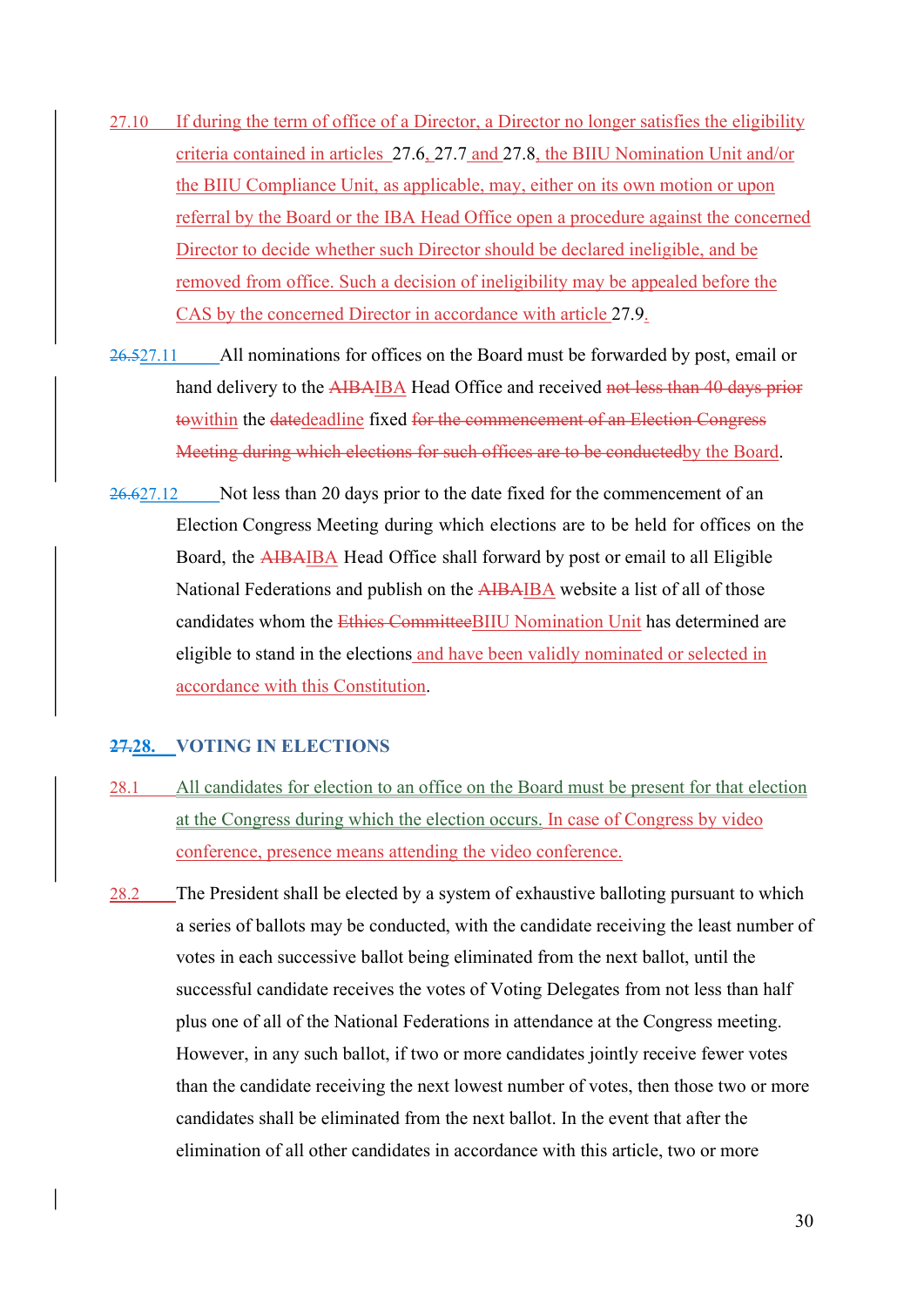candidates are tied with an equal number of votes, then a further ballot shall be conducted, with only such tied candidates remaining as candidates in that further ballot. In the event that after that further ballot, two or more of the candidates remain tied with an equal number of votes, then the person appointed by the BIIU Nomination Unit to chair the election process shall draw the name of the successful candidate by lot from among those so tied.

- 27.128.3 One ballot shall be held at each Election Congress Meeting to elect the ten Directors referred to in article 25.1(d). The successful candidates shall be the ten candidates who receive the highest number of votes of Voting Delegates from the Eligible National Federations in attendance at such meeting. In the event that after such a ballot, two or more candidates are tied with an equal number of votes, then a further ballot shall be conducted, with only such tied candidates remaining as candidates in that further ballot. In the event that after that further ballot, two or more of the candidates remain tied with an equal number of votes, then the Chairperson of person appointed by the Ethics CommitteeBIIU Nomination Unit to chair the election process shall draw the name of the successful candidate by lot from among those so tied. The Regulations shall further detail how the election of the ten Directors shall occur in order to allow an appropriate representation of continents and genders.
- 27.2 Separate ballots shall be held at each Election Congress Meeting to elect each of the four Directors referred to in article 25.1(c). In the ballot for each such Director, the successful candidate shall be the candidate who receives the highest number of votes of Voting Delegates from the Eligible National Federations in attendance at such meeting. In the event that after such a ballot, two or more candidates are tied with an equal highest number of votes, then a second ballot must be conducted, with only the tied candidates remaining as candidates in that second ballot. In the event that after that second ballot, two or more candidates remain tied with the highest number of votes, then the Chairperson of the Ethics Committee shall draw the name of the successful candidate by lot from among those so tied.
- 27.3 Separate ballots shall be held at each Election Congress Meeting to elect each of the 10 Directors referred to in article 25.1(d). In the ballot for each such Director, the successful candidate shall be the candidate who receives the highest number of votes of Voting Delegates from all of the Eligible National Federations within the Confederation concerned in attendance at such meeting. In the event that after such a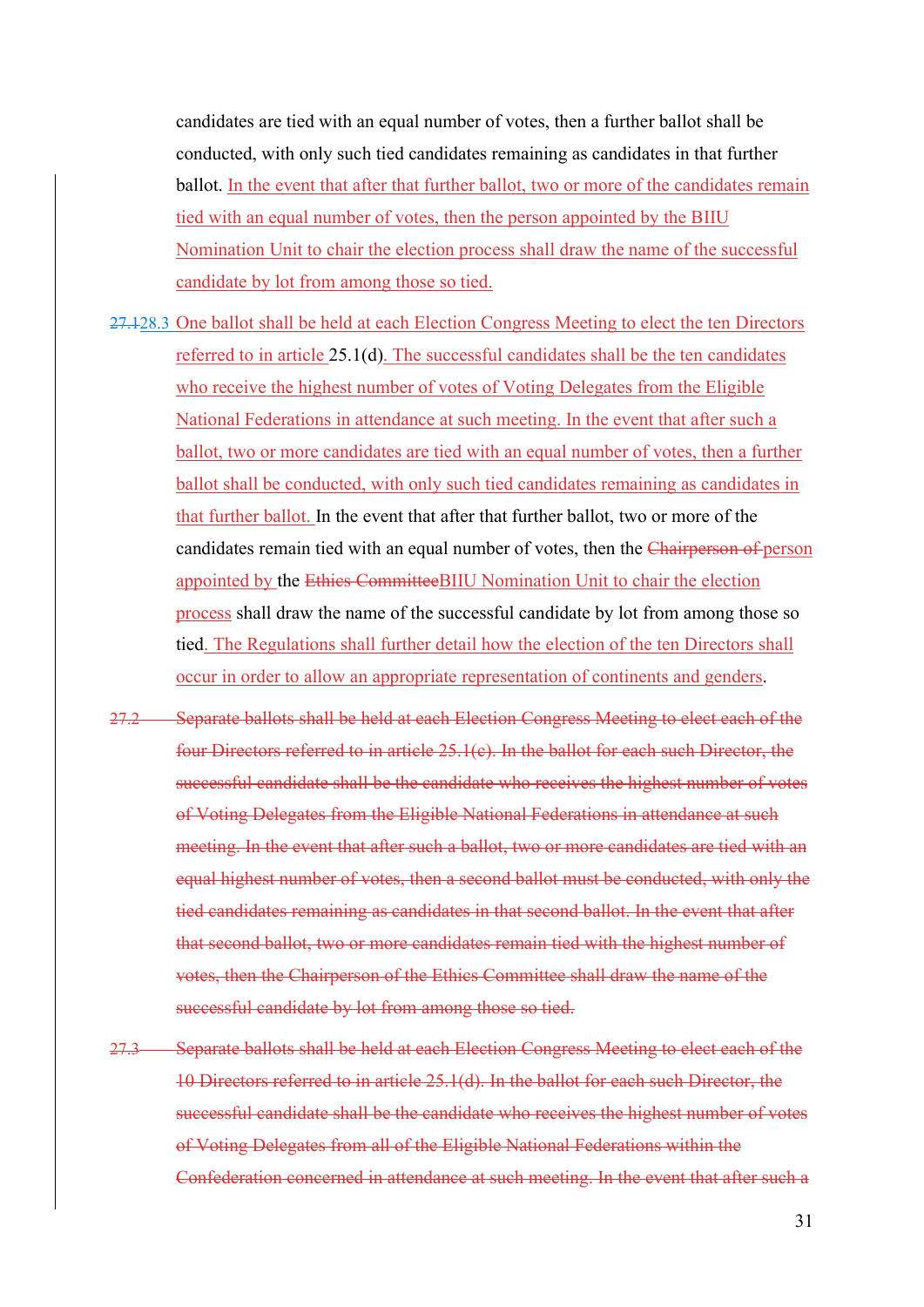ballot, two or more candidates are tied with an equal highest number of votes, then a second ballot must be conducted, with only the tied candidates remaining as candidates in that second ballot. In the event that after that second ballot, two or more candidates remain tied with the highest number of votes, then the Chairperson of the Ethics Committee shall draw the name of the successful candidate by lot from among those so tied.

- 27.428.4 Where there is only one candidate for a position on the Board, then that candidate shall be deemed to be unanimously elected by acclamation at the Congress meeting concerned.
- 27.528.5 Save as otherwise provided by this Constitution, the Board shall make such regulations for the conduct of elections to offices on the Board it may consider appropriate.

#### 28.29. MEETINGS OF THE BOARD

28.129.1 The Board shall meet whenever necessary but, in the absence of extraordinary circumstances, must meet at least three times per year.

28.229.2 Board meetings may be conducted:

- (a) in person, or
- (b) by means of telecommunications. A telecommunications meeting may be held by telephone or by audio-visual link.
- 28.329.3 Save as provided by articles 28.4 and 28.5, the President shall preside over meetings of the Board. In the event that the President is unavailable or unwilling to chair a meeting, then the Vice President shall preside over it. In the event that neither the President nor the Vice President is available or willing, then those other Directors attending the meeting shall elect one of their number to preside over the meeting.
- 28.429.4 In the event that a motion put to a Board meeting in any way affects the position of the President and/or the Vice President, then neither shall preside over the debate and the vote on the motion. In such circumstances, those other Directors attending the meeting shall elect one of their number to preside over the meeting.
- 28.529.5 A quorum for a meeting of the Board shall be constituted by the attendance at such meeting of not less than half plus one of the Directors.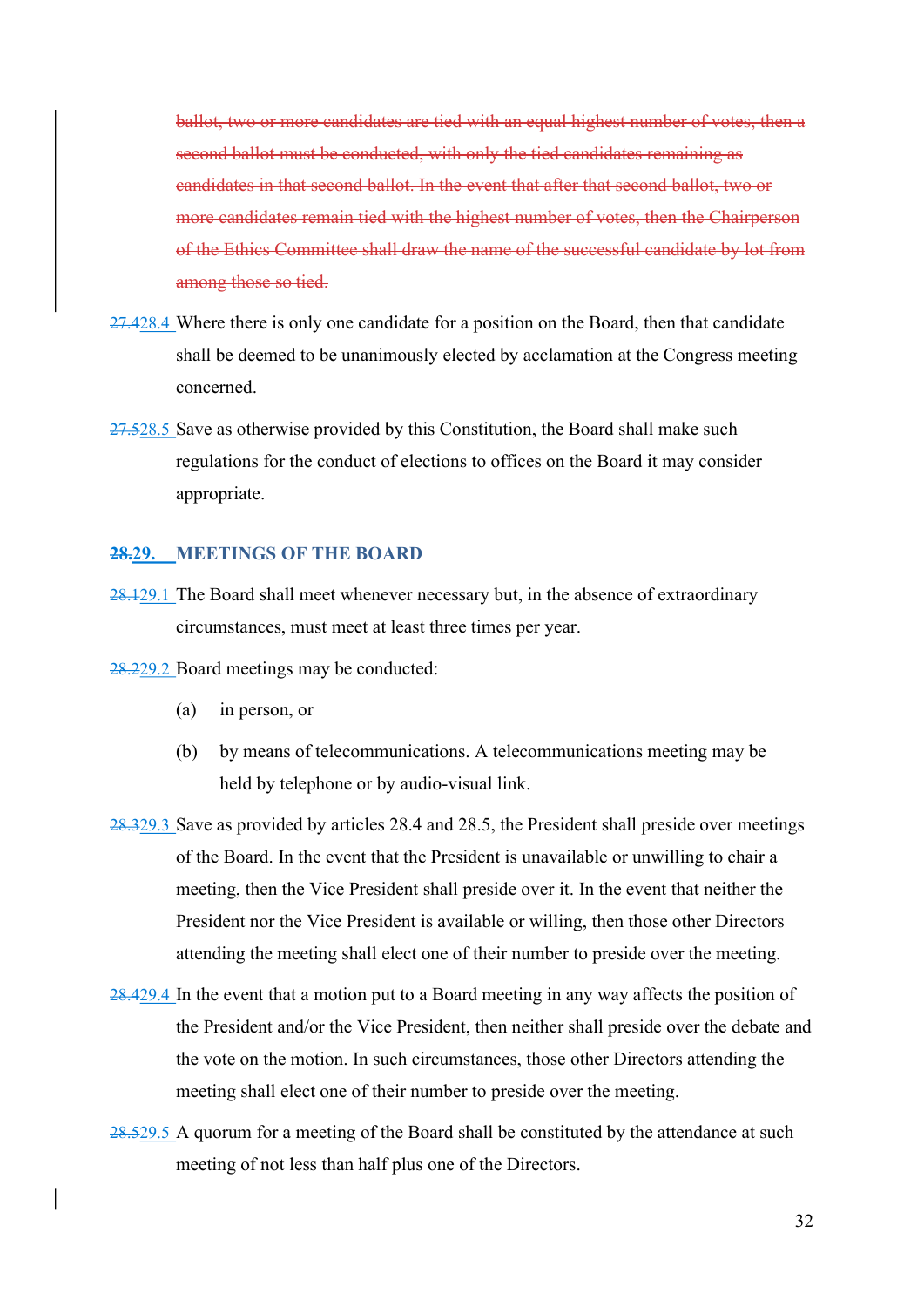28.629.6 A meeting of the Board:

- (a) may be convened by the President of his or her own motion if he or she considers that such a meeting is necessary or desirable; and
- (b) must be convened by the President within a period of four weeks after not less than one third plus one of the remaining Directors request such a meeting.
- 28.729.7 All Directors shall be entitled to vote on all matters put to a vote at meetings of the Board; save only that any Director with a conflict of interest regarding such matter shall not be entitled to vote on the same.
- 28.829.8 Save as provided by article 28.9,29.9, the deliberations of Directors at Board meetings shall be and remain confidential.
- 28.929.9 Directors may, by a majority vote of those present at any Board meeting, direct that:
	- (a) the minutes of the meeting, or a part or parts thereof;
	- (b) a report of the deliberations of the Board at such meeting; and/or
	- (c) a note of any decision or decisions taken by the Board at such meeting;

be circulated to National Federations or otherwise made public.

- 28.1029.10 At the discretion of the President, the Board may be invited to reach a decision on any matter by an email vote.
- 28.1129.11 Save as otherwise provided by this Constitution, the Board may make such regulations as it deems necessary or appropriate governing when, where and the manner in which meetings of the Board are to be conducted.

### 29.30. POWERS OF THE BOARD

- 29.130.1 Save as otherwise provided by this Constitution, the executive power to govern AIBAIBA is vested in the Board. Without limiting the generality of the foregoing, the Board has both the power and, where so required by this Constitution, the duty to:
	- (a) convene meetings of the Congress in accordance with the requirements of this Constitution;
	- (b) save as required by article 19.2(a), determine the Agendas of Congress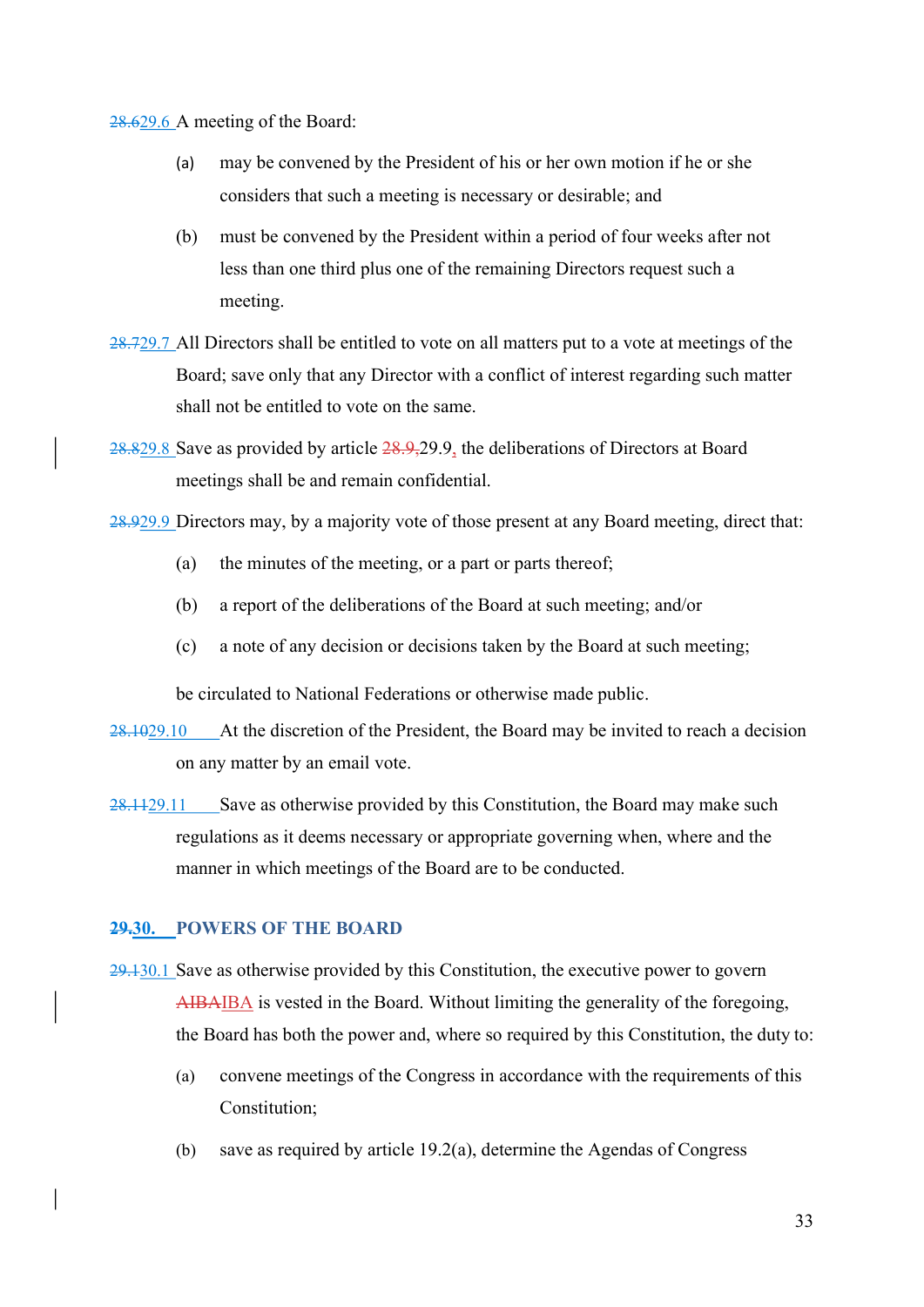meetings;

- (c) implement the decisions adopted by the Congress;
- (d) appoint, and where appropriate, remove the Vice President;
- (e) make and amend such regulations as may be required by this Constitution;
- (f) make, amend and repeal such other regulations which, in the opinion of the Board, may from time to time be, or have been, necessary or desirable for the management and administration of AIBAIBA and the sport of boxing worldwide;
- (g) admit boxing associations as Provisional Members of AIBAIBA;
- (h) suspend National Federations from their memberships of AIBAIBA and, where appropriate, revoke such suspensions;
- (i) regulate relations between AIBAIBA, the Confederations and the National Federations with respect to non-AIBAIBA national and international boxing organizations;
- (j) determine criteria for redistribution of resources to Confederations and for boxing development and projects;
- (k) establish and vary such committees as may be required by this Constitution;
- (l) establish, vary and abolish such other committees as, in the opinion of the Board, may from time to time be, or have been, necessary or desirable for the management and administration of AIBAIBA and the sport of boxing worldwide;
- (m) subject to the approval of the Congress, appoint the members of the Ethics Committee and the Disciplinary Committee;
- $\left(\frac{m}{m}\right)$  save as may otherwise be required by this Constitution or by the Regulations, appoint and dismiss the members of committees established by it;
- $\overline{(\Theta)}(n)$  prepare the annual budget and the annual accounts of AIBAIBA;
- $\overline{(p)}$ (o) approve AIBAIBA expenditures which were not foreseen in the annual budget and which exceed the limit of the amounts which may be expended at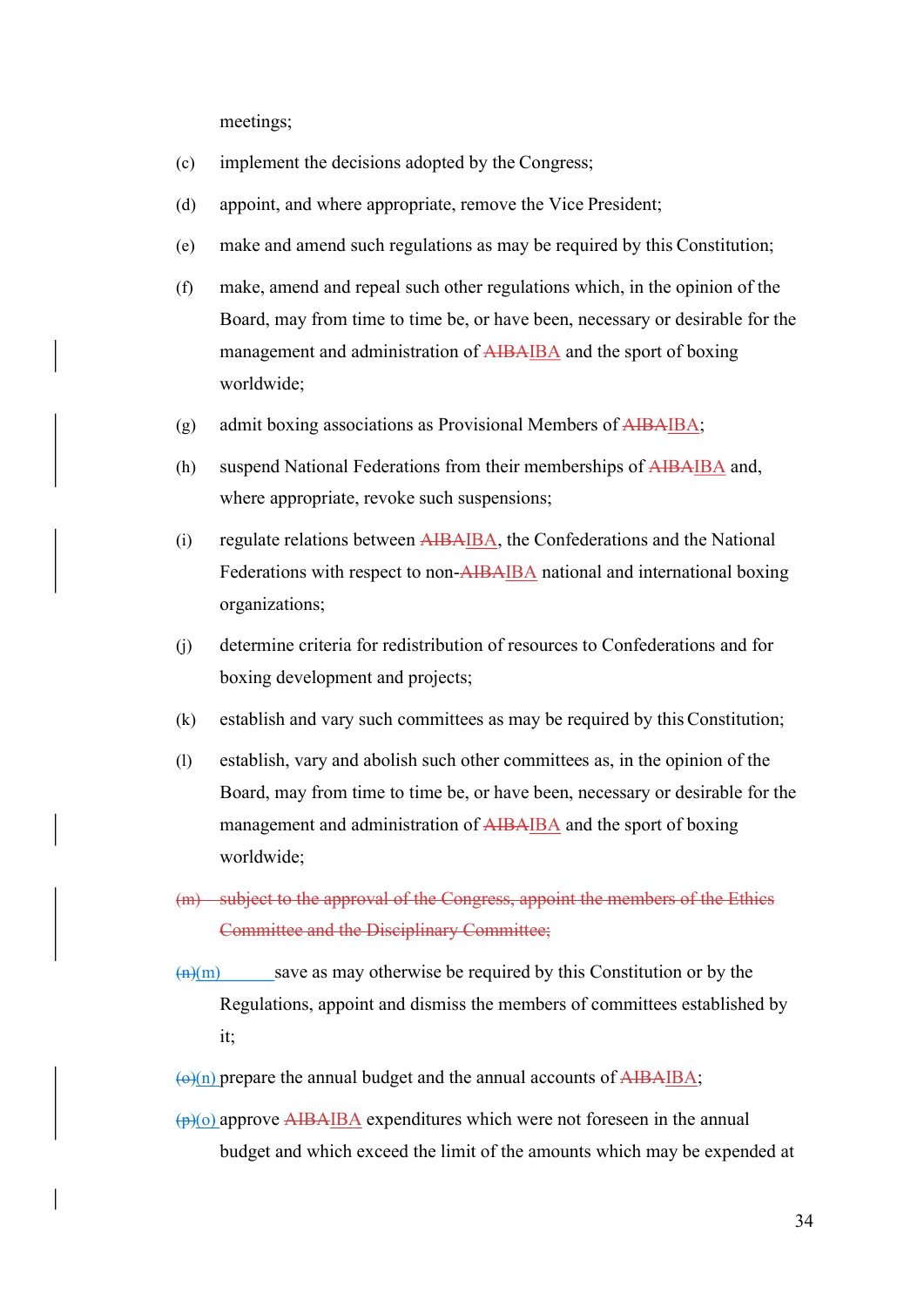the discretion of the Secretary General;

 $\left(\frac{q}{p}\right)$  appoint and, where appropriate, dismiss the Auditor;

 $\left(\frac{f}{f}\right)(q)$  appoint the Secretary General following a selection process further described in the Regulations, and, where appropriate, dismiss the Secretary General;

 $\left(\frac{1}{s}(r)\right)$  appoint and, where appropriate, dismiss: the Legal Counsel

(i) the Finance Adviser:

(ii) the Legal Counsel;

 $(t)(s)$  determine the location and dates for all AIBAIBA Competitions;

 $(u)(t)$  monitor compliance with the requirements of this Constitution;

- $(v)(u)$  lodge such complaints with the Disciplinary Committee and/or Ethics CommitteeBIIU Compliance Unit with respect to alleged breaches of this Constitution or the Regulations by any persons or bodies as the Board may consider necessary or appropriate;
- $(w)(y)$  nominate persons to the Congress who the Board considers are worthy of being awarded Distinguished Service Awards;
- $\frac{f(x)(w)}{w}$  propose amendments to, or the replacement of, this Constitution for the consideration and determination of the Congress;
- $(\gamma)(x)$  decide to hold relationships or collaborate with other sports organizations; and
- (y)  $\left( \frac{z}{2a} \right)$  do all other acts and things which are either specified in this Constitution and the Regulations, or which do not fall within the competence of another body under this Constitution and the Regulations.

#### 30.31. TERM OF OFFICE

- 30.131.1 Subject to articles 33.1 to 33.3,article 34, and with the exception of those Directors referred to in article  $25.1(b)$ , and (c), the term of office of each Director shall:
	- (a) commence at the conclusion of the Election Congress Meeting at which he or she is elected; and
	- (b) end at the conclusion of the following Election Congress Meeting.

#### 30.231.2 A Director other than a President shall be limited to a maximum of two consecutive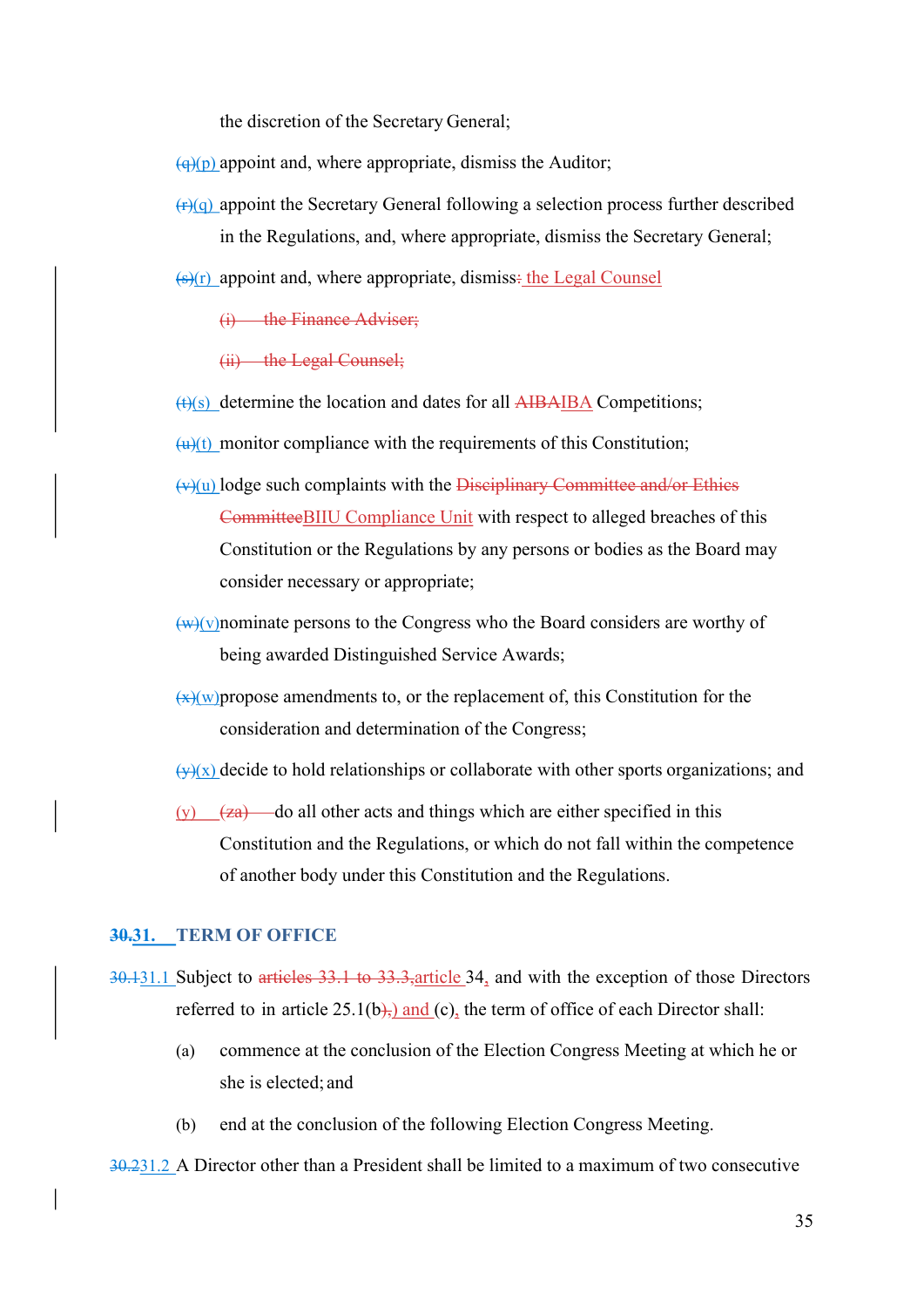terms of office on the Board.

- 30.331.3 A President shall be entitled to serve up to two terms of office as President without regard to any term or terms of office he or she may otherwise have served on the Board.
- 30.431.4 Any term or terms of office previously served by the President or any other Director as a member of the former Executive Committee of AIBAIBA shall be taken into consideration in calculating the maximum number of terms of office which such person may serve on the Board. In case of a partial term of office (notably in case of a vacancy), the BIIU Nomination Unit shall decide whether the partial term shall be counted as a term of office for the purpose of calculating the maximum number of terms of office or not.

## 31.32. PRESIDENT

31.132.1 The President has the power and, where so required by this Constitution, the duty to:

- (a) convene meetings of the Board;
- (b) chair meetings of the Congress and of the Board;
- (c) deliver reports to the Congress relating to  $\overrightarrow{AIBA}$ 's activities and affairs;
- (d) oversee the work of the Secretary General;
- (e) represent AIBAIBA in its dealings with the Confederations, National Federations, the IOC, national governments, international sports federations and other national and international organizations;
- (f) otherwise act as AIBA'sIBA's primary spokesperson; and
- (g) perform such other duties and tasks as he or she may be entrusted with from time to time by the Board.
- 31.232.2 The Board shall allocate a representational allowance to the President for activities undertaken by the President on behalf of AIBAIBA. The amount and terms of payment of such representational allowance shall be determined from time to time by the Board.

### 32.33. VICE PRESIDENT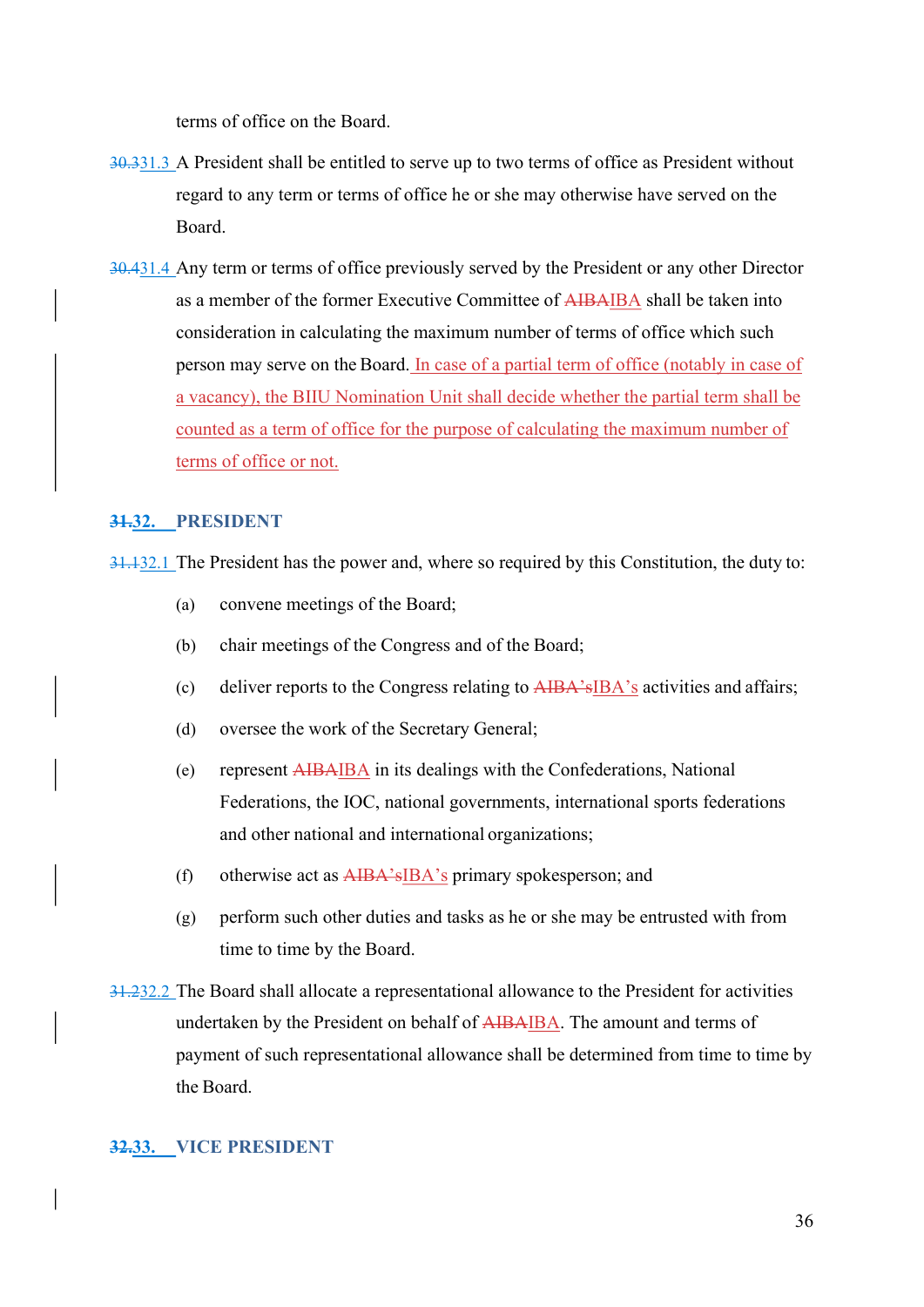32.133.1 Following an Election Congress Meeting, the Directors elected at such meeting shall forthwith elect from among their own number the Vice President of AIBAIBA.

32.233.2 Consistent with this Constitution, the Vice President shall:

- (a) whenever necessary, exercise any of the powers of the President if the President is temporarily unable or unwilling to exercise such power or powers;
- (b) assume, as Interim President, the powers and duties of the President when required to do so in accordance with article 33.1; and
- (c) perform such other task or tasks as he or she may be entrusted with from time to time by the Board.
- 32.333.3 The Vice President may be removed from office as Vice President on a motion of no confidence adopted by not less than two thirds of the Directors serving on the Board at the time of the adoption of such motion.

# 33.34. VACANT EXECUTIVE POSITIONS

33.134.1 If the President

- (a) dies whilst in office;
- (b) resigns his or her office as President;
- (c) has been removed from office following a vote of no confidence adopted at a Congress meeting in accordance with article 17.1(d);) or following a decision of ineligibility issued by the BIIU in accordance with article 27.10; or
- (d) is otherwise unable or unwilling for a period in excess of three months to exercise his or her powers as President for whatever reason;

then the Vice President shall assume, as Interim President, the office and powers of the President until the following Congress meeting.

33.234.2 If the Vice President:

- (a) dies whilst in office;
- (b) resigns his or her office as Vice President;
- (c) has been removed from office following a vote of no confidence adopted: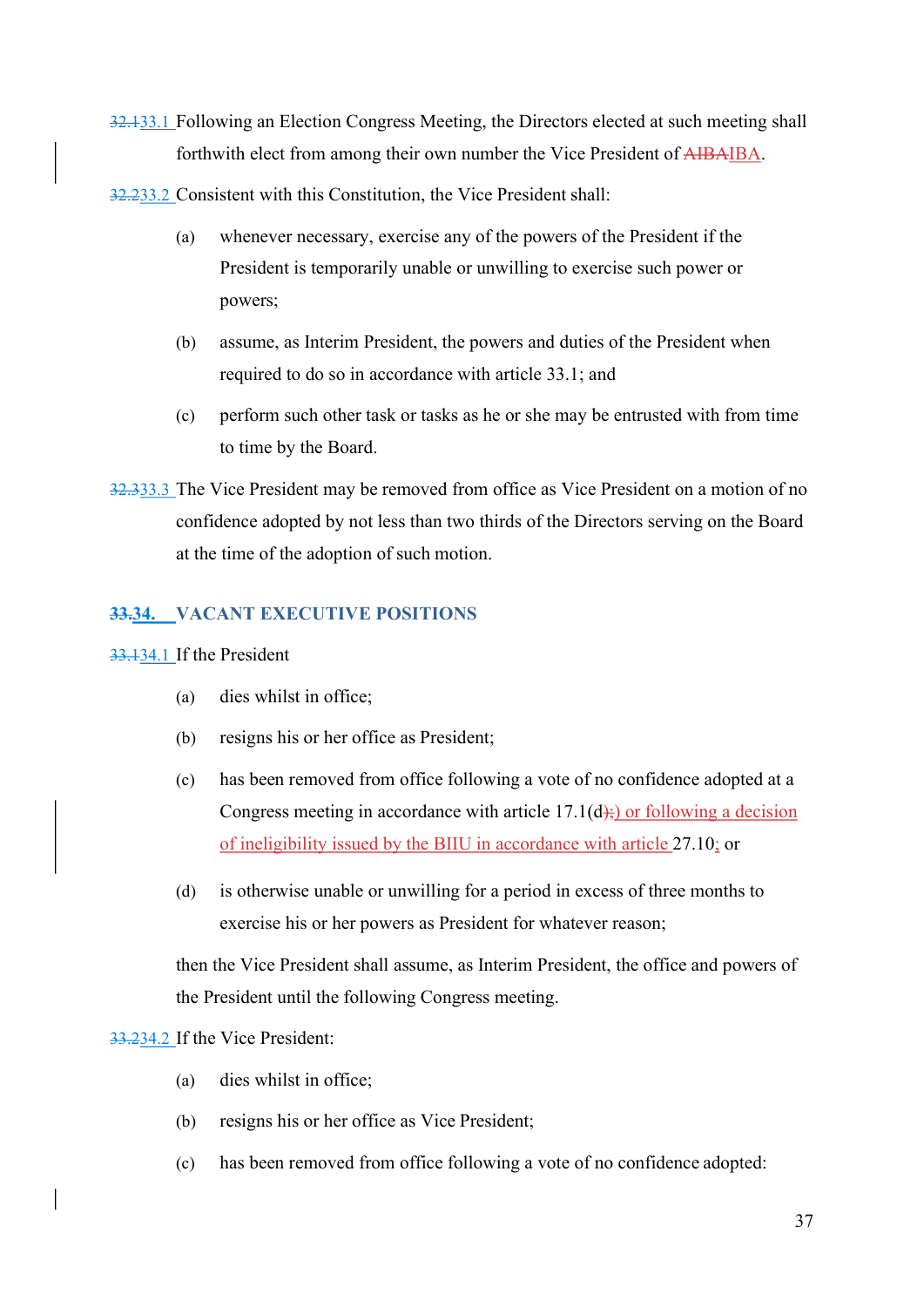- (i) at a meeting of the Congress in accordance with article 17.1(d); or
- (ii) by the Board in accordance with article  $32.3$ ; 33.3; or
- (d) has been removed from office following a decision of ineligibility issued by the BIIU in accordance with article 27.10;
- $\left(\frac{d}{e}\right)\left(e\right)$  is otherwise unable or unwilling for a period in excess of three months to exercise his or her powers as Vice President for whatever reason;
- (f) becomes Interim President in accordance with article 34.1;

then the Directors shall forthwith elect from among their own number a replacement Vice President.

## 33.334.3 If a Director:

- (a) dies whilst in office;
- (b) resigns whilst in office on the Board;
- (c) has been removed from office following a vote of no confidence adopted at a meeting of the Congress in accordance with article  $17.1(d)$ ;) or following a decision of ineligibility issued by the BIIU in accordance with article 27.10; or
- (d) is otherwise unable or unwilling for a period in excess of three months to perform the duties of his or her office for whatever reason:

then

- (a) except if the concerned Director is the President, a Continental President or a member of the Athlete Committee, the position of that Director on the Board shall be deemed vacant, and shall remain vacant until the following Congress Meeting.
- (b) if the concerned Director is a Continental President, the position of that Director on the Board shall be deemed vacant, and shall remain vacant until the concerned Confederation elects a new Continental President.
- (c) if the concerned Director is a member of the Athletes Committee, the position of that Director on the Board shall be deemed vacant, and shall remain vacant until a replacement is elected in accordance the Regulations governing the Athletes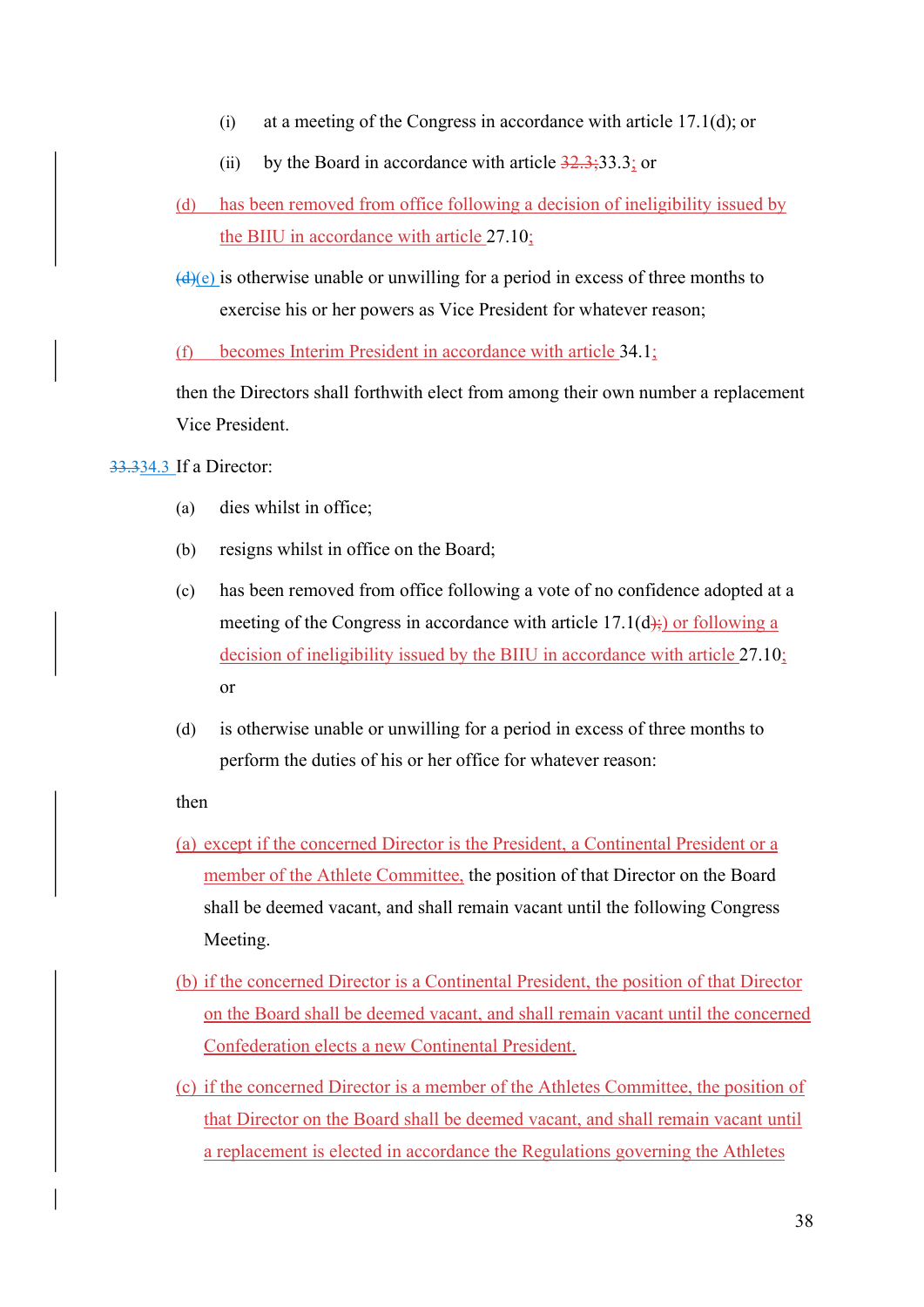### Committee.

33.434.4 Save as otherwise provided by this Constitution, the Board shall make such regulations governing when and the manner in which meetings of the Board are to be conducted.

### 34. AIBA COUNCIL

- 34.1 The Council consists of five members as follows:
	- (a) the President;
	- (b) the Vice President; and
	- (c) three Directors elected by the Board.
- 34.2 The Council will function in place of the Board for all matters that require a decision to be made between Board meetings. All decisions taken by the Council shall be subject to review at the next meeting of the Board.
- 34.3 Council meetings may be conducted:
	- (a) in person; or
	- (b) by means of telecommunications. A telecommunications meeting may be held by telephone or by audio-visual link.
- 34.4 At the discretion of the President, the Council may be invited to reach a decision on any matter by an email vote.
- 34.5 Save as otherwise provided by this Constitution, the Board may make such regulations as it deems necessary or appropriate governing when, where and the manner in which meetings of the Council are to be conducted.

#### 35. SIGNATURE

- 35.1 Save as may otherwise be provided by the Board:
	- (a) any document, other than one relating to a financial or proposed financial transaction, may be executed on behalf of AIBAIBA by either the President or the Secretary General; and
	- (b) a document relating to a financial or proposed financial transaction, where the amount or amounts involved exceed any limits fixed by the Board on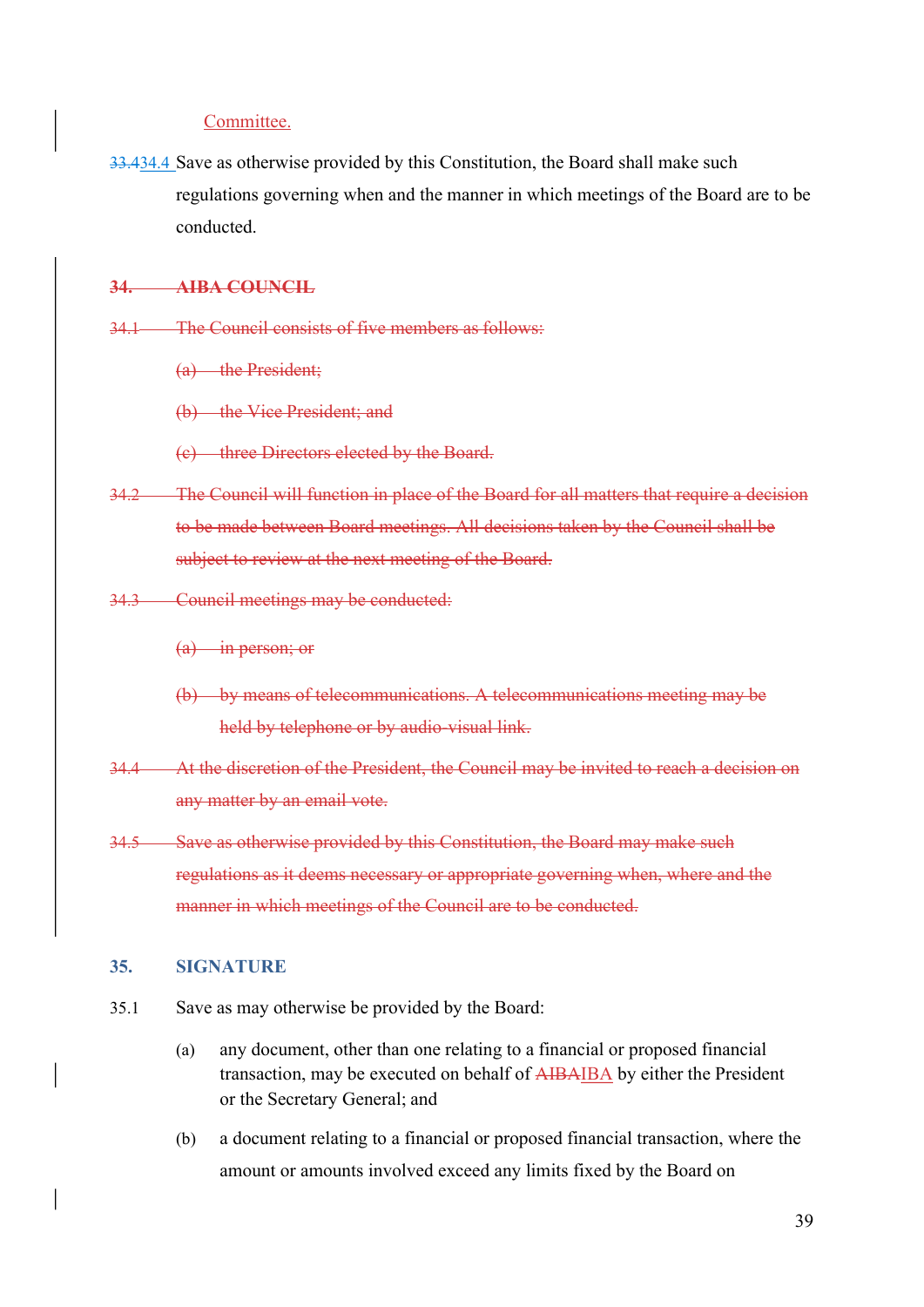amounts which may be expended at the discretion of the Secretary General, must be executed on behalf of AIBAIBA by any two of the following:

- (i) the President;
- (ii) the Vice President; and
- (iii) the Secretary General.

### 36. STANDINGBOXING INDEPENDENT INTEGRITY UNIT

- 36.1 The Boxing Independent Integrity Unit or BIIU shall be an operationally independent unit, in charge of dealing with all ethical and disciplinary issues (including issues related to conflicts of interest), as well as conducting eligibility checks and selecting candidates for elections and providing education and development services.
- 36.2 The BIIU shall operate in accordance with its own terms of reference and/or regulations, ensuring its full independence toward IBA and its organs.
- 36.3 The BIIU shall at least consist of the following units:
	- (a) The BIIU Compliance Unit, in charge of processing, investigating and prosecuting all ethical and disciplinary issues;
	- (b) The BIIU Nomination Unit, in charge of eligibility checks and assessment of appointments and elections;
	- (c) The BIIU Education and Development Unit, in charge of organising and developing education programmes.
- 36.4 The BIIU may also include an anti-doping unit, to the extent such tasks have not been fully delegated to an independent service provider.

# 36.37. CORPORATE GOVERNANCE COMMITTEES

36.137.1 The following committees shall be standingthe corporate governance committees of AIBAIBA:

(a) the Ethics Committee;

(b) the Disciplinary Committee;

 $(e)(a)$  the Athletes' Committee;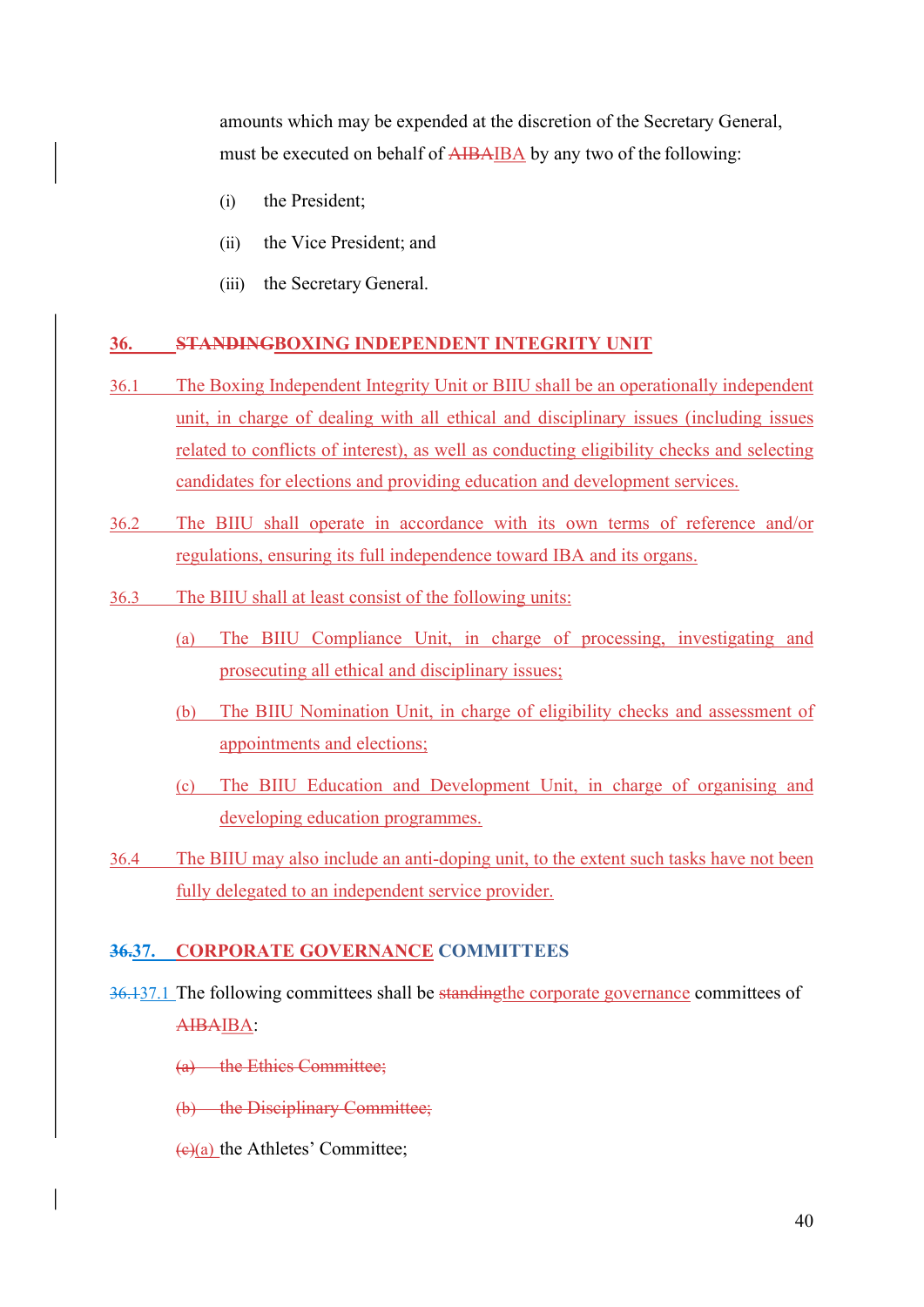$(d)(b)$ -the Audit Committee.;

36.2 The Ethics Committee shall consist of three members, each being thoroughly familiar with the ethical principles and values of the Olympic Movement.

(c) The role of the Ethicsthe Finance Committee;

 $36.3(d)$  the Strategy Committee shall be to:.

- 37.2 Before being appointed at a corporate governance committee, all candidates must have successfully passed the integrity check as per the mechanism described in articles 27.4 to 27.9.
- 37.3 The Athletes' Committee shall consist of 10 boxers elected to such Committee by boxers in accordance with regulations which shall be adopted by the Board to regulate such elections and the work of the Committee.
- 37.4 The role of the Athletes' Committee is to:
	- (a) ensure that the views and opinions of boxers are heard and considered within assist AIBA in developing and reviewing a framework of ethical principles based on those to be found inIBA;
	- (a) enable the Olympic Charter ("election from the AIBA Ethical Principles");
	- (b) to provide advice and other assistance to AIBA's organsmembers of the Committee of governance and to AIBA's committees with a male and a view to ensuring that the AIBA Ethical Principles are applied in practicefemale athlete as intended;
	- (c) investigate any matters which it perceives may infringe the AIBA Ethical Principles — either on its own motion or upon referral by members of the Board — and issue the necessary decisions as provided for under the Regulations;
	- (d) assist AIBA in identifying and resolving any conflicts of interest within AIBA;
	- (e)(b) perform the tasks required of it by in accordance with article  $26.2$ ; and  $25.1(c)$ and 27.3;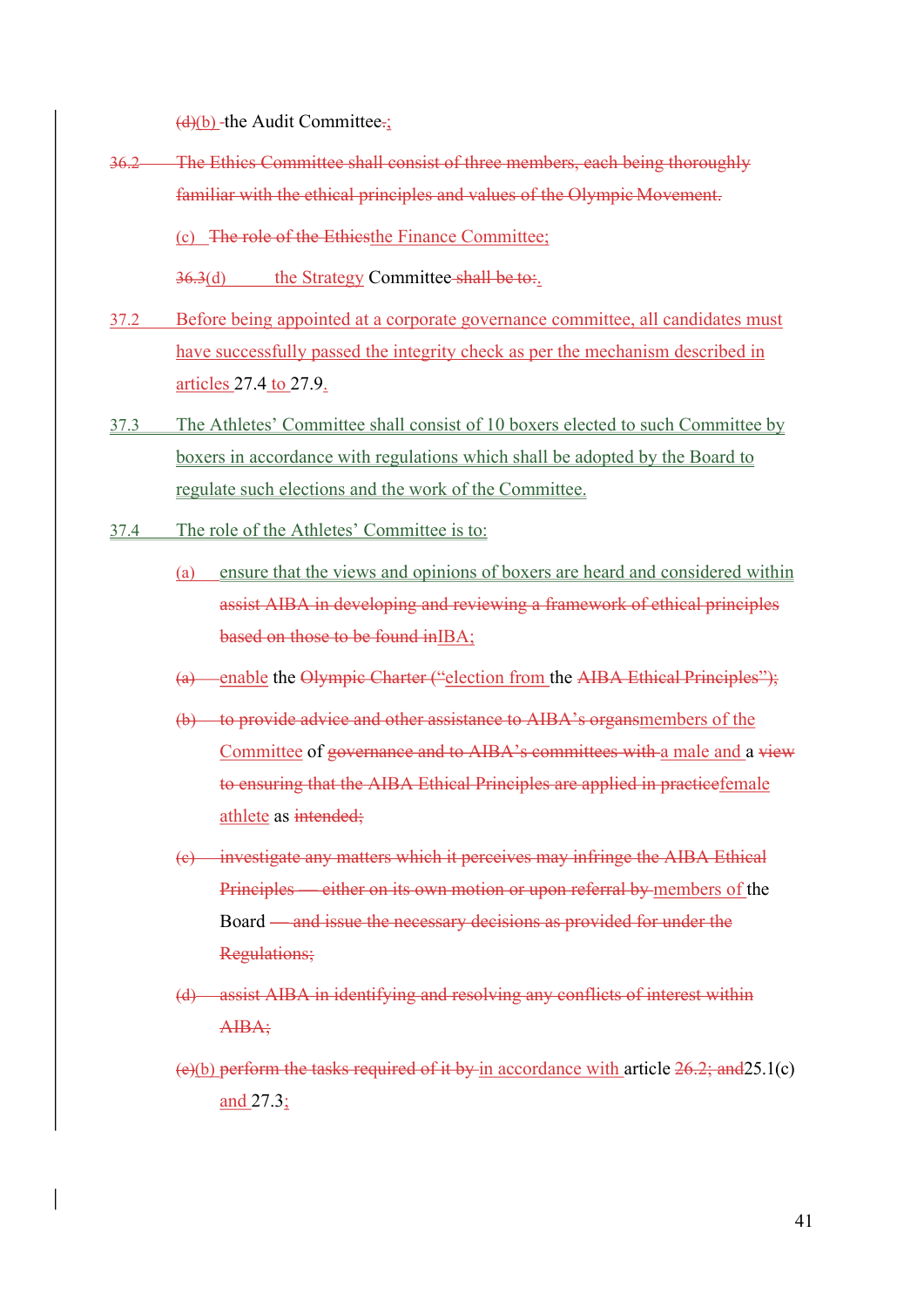- (c) provide a forum for IBA to communicate to boxers information regarding IBA's programs and policies;
- (d) support the appointment of boxers to membership of the IOC's Athletes' Committee; and
- (f) perform such duties as may be required by articles 27.1 to 27.3.
- (e) work with and support IBA's mission to develop and promote the sport of boxing worldwide.
- 36.437.5 The Disciplinary Audit Committee shall consist of three members, each being qualified to practice law in his or her country of origin and/or of domicileor more members independent members possessing financial and accounting expertise.

36.537.6 The role of the DisciplinaryAudit Committee shall be to:

- (a) regularly review the financial statements and accounting records of IBA prepared by IBA's employees;
- (b) liaise with the Auditor as and when necessary or thought desirable; and
- (a) Report to the Board at least once every six months on the status of, and matters arising in relation to, adjudicate on complaints made to it of infringements of provisions in this Constitution or in the Regulations; and
- (b) to impose sanctions on those bodies and persons found by the Disciplinary Committee to have breached such provisions in circumstances where the Committee considers that such sanctions are warranted.

(c) IBA's financial statements and accounting records.

- 36.637.7 No member of either the Ethics Committee or the Disciplinarythe Audit Committee may occupy an office in, be employed by or in any other way be affiliated with AIBAIBA or a Confederation, save for his or her membership of the EthicsAudit Committee or the Disciplinary Committee respectively.
- 36.737.8 No member of either the Ethics Committee or the DisciplinaryAudit Committee may be a member of, occupy an office in, be employed by or in any other way be affiliated with a National Federation.
- 36.8 Not less than 20 days prior to the date fixed for the commencementThe members of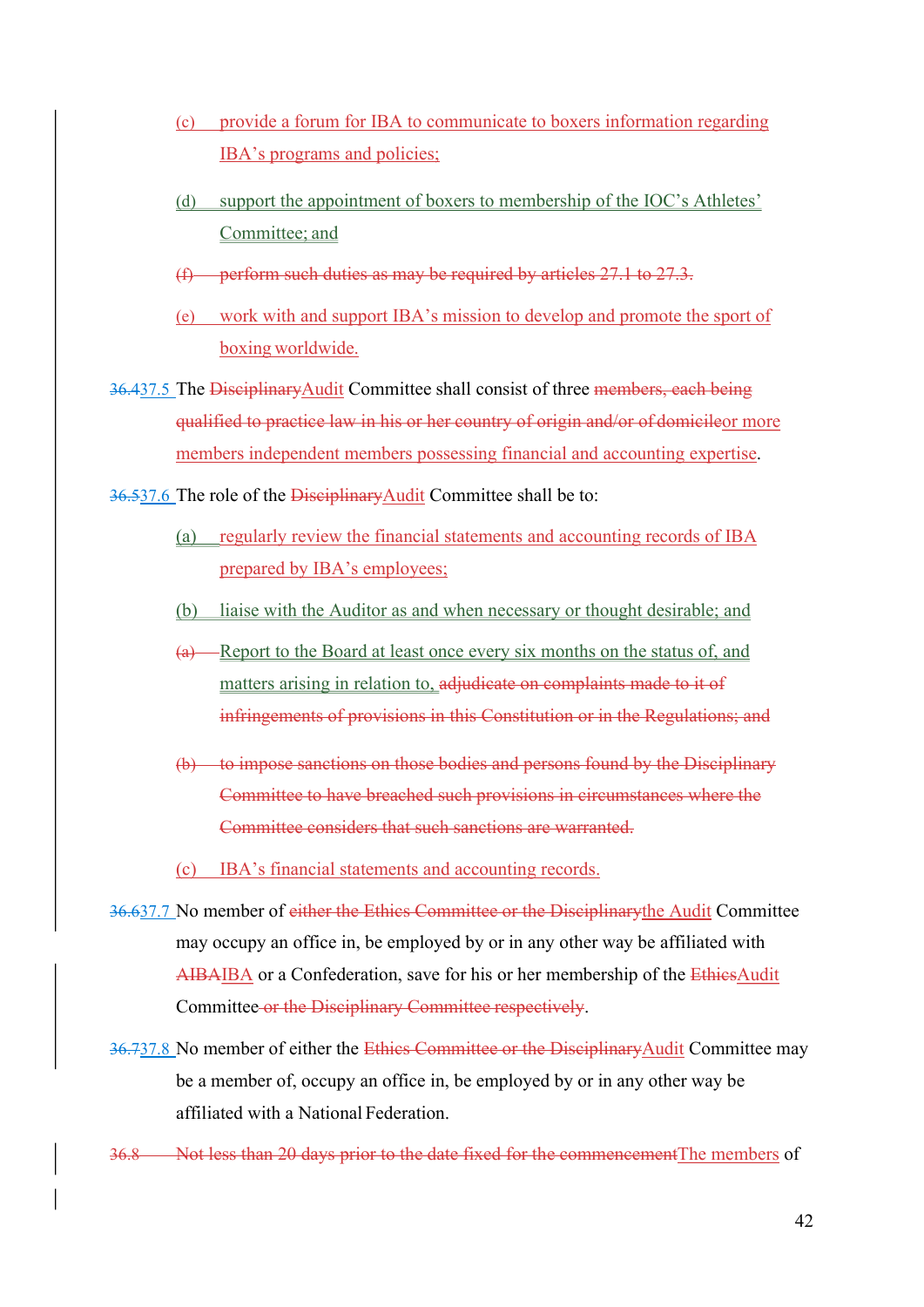the Audit Committee shall be elected at each Ordinary Congress meeting which is not an Election Congress Meeting, the AIBA Head Office. They shall forwardbe subject to a selection by post or emailthe BIIU Nomination Unit, according to all Eligible National Federations, and publish on a process similar as the one applicable to Independent Directors. Article 28 shall apply to the AIBA website, a full listelection of those persons whom the members of the Audit Committee. Regulations adopted by the Board proposes to appoint, following the recruitment and recommendation of these persons by a suitable independent body or bodiesmay further describe how members of high international standing, to each of:

(a) the Ethics Committee; and

(b) the Disciplinary Committee;

(subject to each such proposed appointment being ratified by the Congress concerned).

36.9 At each Ordinary Congress meeting, the Voting Delegates from the National Federations in attendance at such meeting may vote to:

(a) approve the appointment of all;

(b) approve the appointment of one or more but not all;

(c) not approve the appointment of any;

- 37.9 of the persons who the Board has proposed to appoint to each of the EthicsAudit Committee and the Disciplinary Committeeare elected.
- 36.10 In the event that the Voting Delegates from the National Federations in attendance at an Ordinary Congress meeting which is not an Election Congress Meeting vote to approve the appointment of one or more but not all of the persons who the Board had proposed to appoint to either the Ethics Committee or the Disciplinary Committee, then the person or persons whose appointment to such Committee has or have been approved by such Voting Delegates shall forthwith appoint such other person or persons as he, she or they deem appropriately qualified to fill the vacant office or offices on such Committee until the next Ordinary Congress meeting which is not an Election Congress Meeting.
- 36.11 In the event that the Voting Delegates from the National Federations in attendance at an Ordinary Congress meeting which is not an Election Congress Meeting vote not to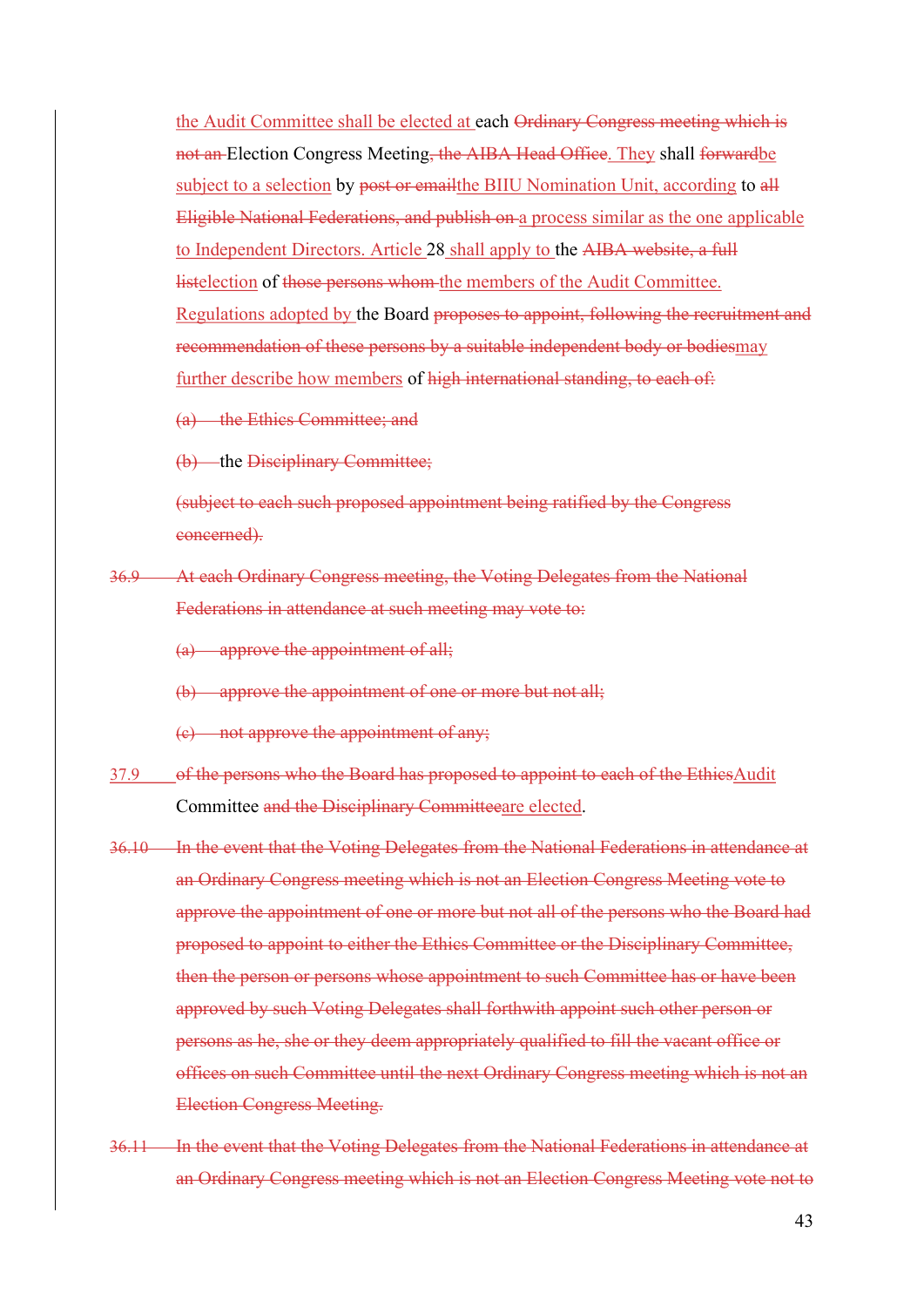approve the appointment of any persons who the Board has proposed to appoint to either the Ethics Committee or the Disciplinary Committee, then the Board shall forthwith appoint three other persons following the process outlined in article 36.8 until the next AIBA Congress Meeting or through ratification through the Confederation Congress meetings.

- 36.1237.10 Subject to article 36.13. 36.14, 36.15 and 36.16, 37.13 to 37.14, the term of office of each member of the Ethies Committee and of the DisciplinaryAudit Committee shall:
	- (a) commence immediately upon that member's appointment to such Committee; and
	- (b) end upon the next appointment at an Ordinary Congress meeting which is not an-Election Congress Meeting.
- 36.1337.11 No member of the Ethics Committee or of the DisciplinaryAudit Committee may serve more than two terms of office on such Committee.
- 36.1437.12 A member of the Ethics Committee or of the DisciplinaryAudit Committee may only be removed as a member of that Committee by a motion of no confidence adopted by the Voting Delegates from the National Federations in attendance at a meeting of the Congress.
- 36.1537.13 If a member of the Ethics Committee or of the DisciplinaryAudit Committee:
	- (a) dies whilst in office as a member of such Committee;
	- (b) resigns his or her office as a member of such Committee;
	- (c) is removed as a member of such Committee in accordance with article 36.14;37.12; or
	- (d) is otherwise unwilling or unable for a period in excess of one month to perform the duties of his or her office as a member of such Committee for whatever reason;

then the remaining members of such Committee shall appoint such other person as they deem appropriately qualified to fill the vacant office on such Committee until the next Ordinary Congress meeting which is not an Election Congress Meeting.

36.1637.14 If all of the members of the Ethics Committee or of the DisciplinaryAudit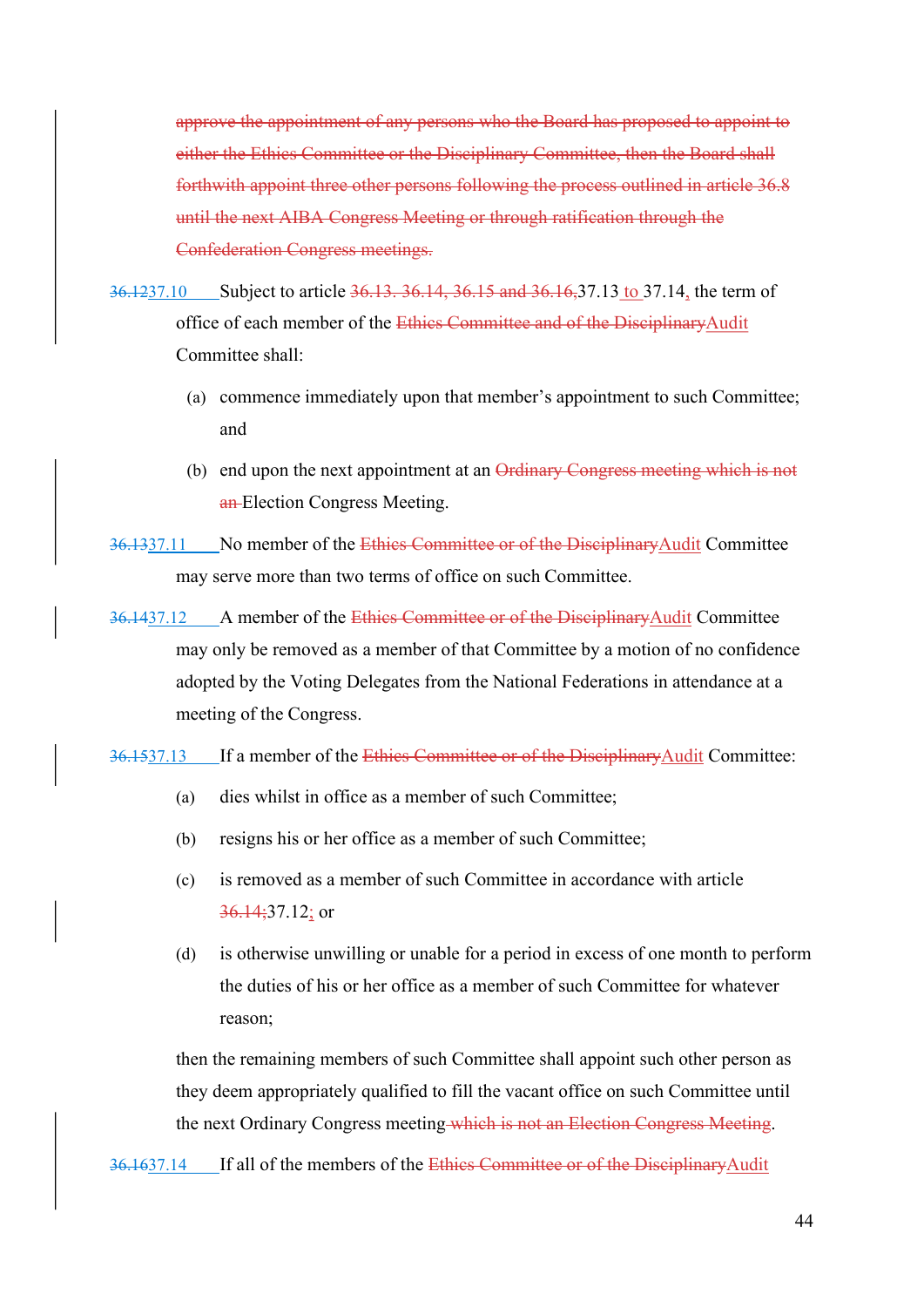Committee, at or about the same time:

- (a) die whilst in office as members of such Committee;
- (b) resign their offices as members of such Committee;
- (c) are removed as members of such Committee in accordance with article 36.14;37.12; or
- (d) are otherwise unable or unwilling for a period in excess of one month to perform the duties of their offices as members of such Committee for whatever reason;

then the Board shall appoint such other persons as it may deem appropriately qualified to fill the vacant offices on such Committee until the next Ordinary Congress meeting which is not an Election Congress Meeting.

36.171.1 The FinanceThe Athletes' Committee shall consist of 10 boxers elected to such Committee by boxers in accordance with regulations which shall be adopted by the Board to regulate such elections and the work of the Committee.

36.181.1 The role of the Athletes' Committee is to:

- (a) ensure that the views and opinions of boxers are heard and considered within AIBA;
- (b) enable the election from the members of the Committee of a male and a female athlete as members of the Board in accordance with article 25.1(e) and 25.2;
- (c) provide a forum for AIBA to communicate to boxers information regarding AIBA's programs and policies;
- (d)(a) support the appointment of boxers to membership of the IOC's Athletes' Committee; and
- (e) work with and support AIBA's mission to develop and promote the sport of boxing worldwide.
- 36.1937.15 The Audit Committee shall consist of the following three or more members:
	- (a) a member of the Board who, where possible, possesses financial and/or accounting expertise; and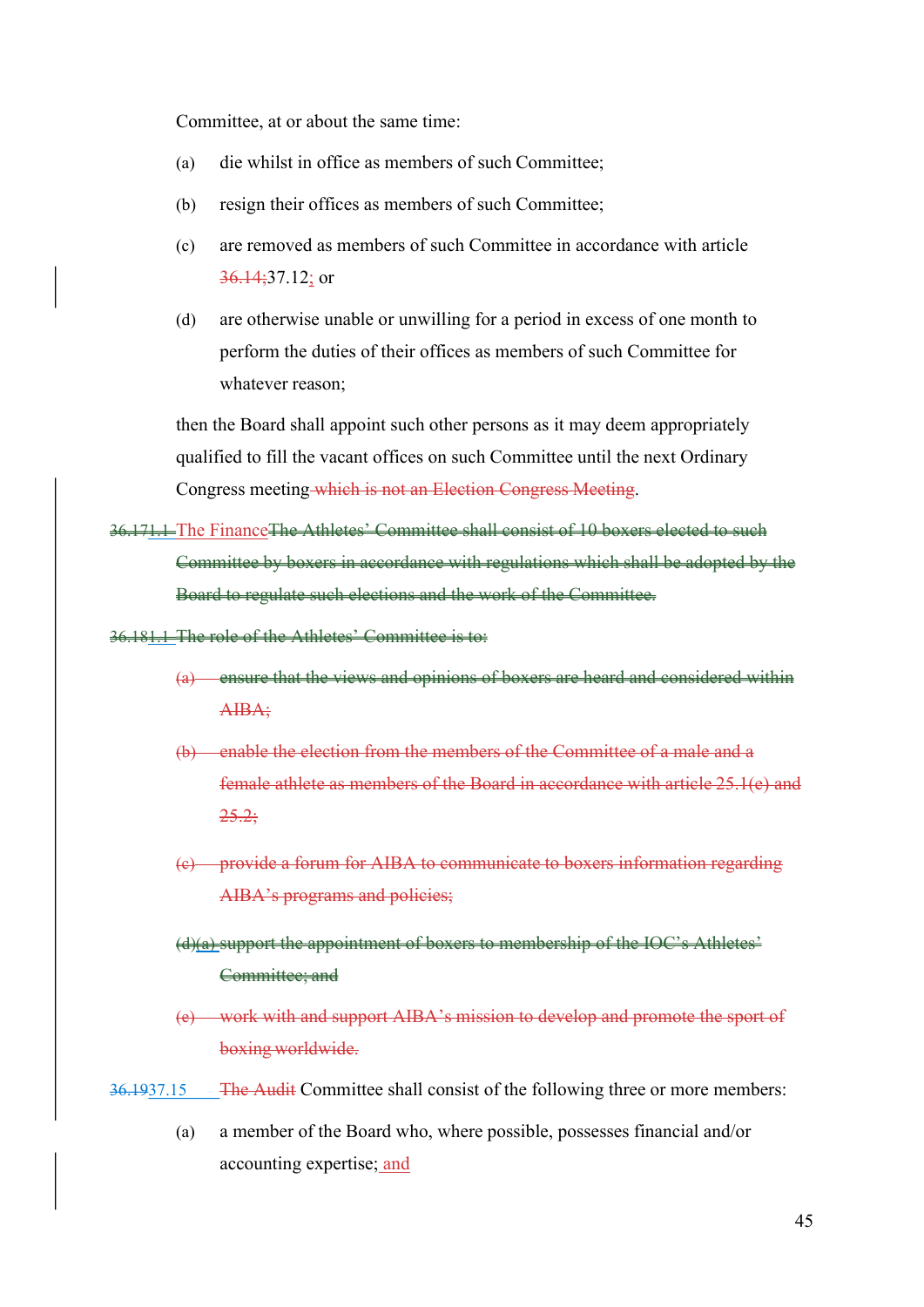(b) the Finance Adviser; and

- $\left(\frac{e}{b}\right)$  not less than one othertwo independent membermembers possessing financial and accounting expertise.
- 37.16 AIBA'sThe role of the Finance Committee shall be to:
	- (a) provide advice with respect to IBA's finances and financial affairs to the Congress and the Board;
	- (b) assess the viability of any projects in which IBA considers investing any money in excess of any threshold to be fixed by the Board; and
	- (d) perform such other related duties and tasks as he or she may be entrusted with from time to time by the Board.
- 36.2037.17 IBA's Chief Financial Officer or, where from time to time there may not be such an Officer in the employ of AIBAIBA, the AIBAIBA employee primarily responsible for AIBA'sIBA's financial statements and accounting records, shall be obliged to join all meetings of the Audit Committee and of the Finance Committee unless excused by that Committee from doing so; and shall be entitled to speak but not to vote at such Audit Committee or Finance Committee meetings.
- 37.18 The Strategy Committee shall consist of the following three or more members:
	- (a) a member of the Board who, where possible, possesses management, planning and visionary skills; and
	- (b) not less than two independent members possessing management expertise.
- 36.2137.19 The role of the AuditStrategy Committee shall be to:
	- (a) regularly review the financial statements and accounting records of AIBA prepared by AIBA's employees;
	- (b)(a)liaise with the Auditor as and when necessary or thought desirable; and
	- (c) Report to the Board at least once every six months on the status of, and matters arising in relation to, AIBA's financial statements and accounting records
	- (a) develop, together with the Secretary General IBA's long term strategic plan covering four years, and containing, at least key technical developments in the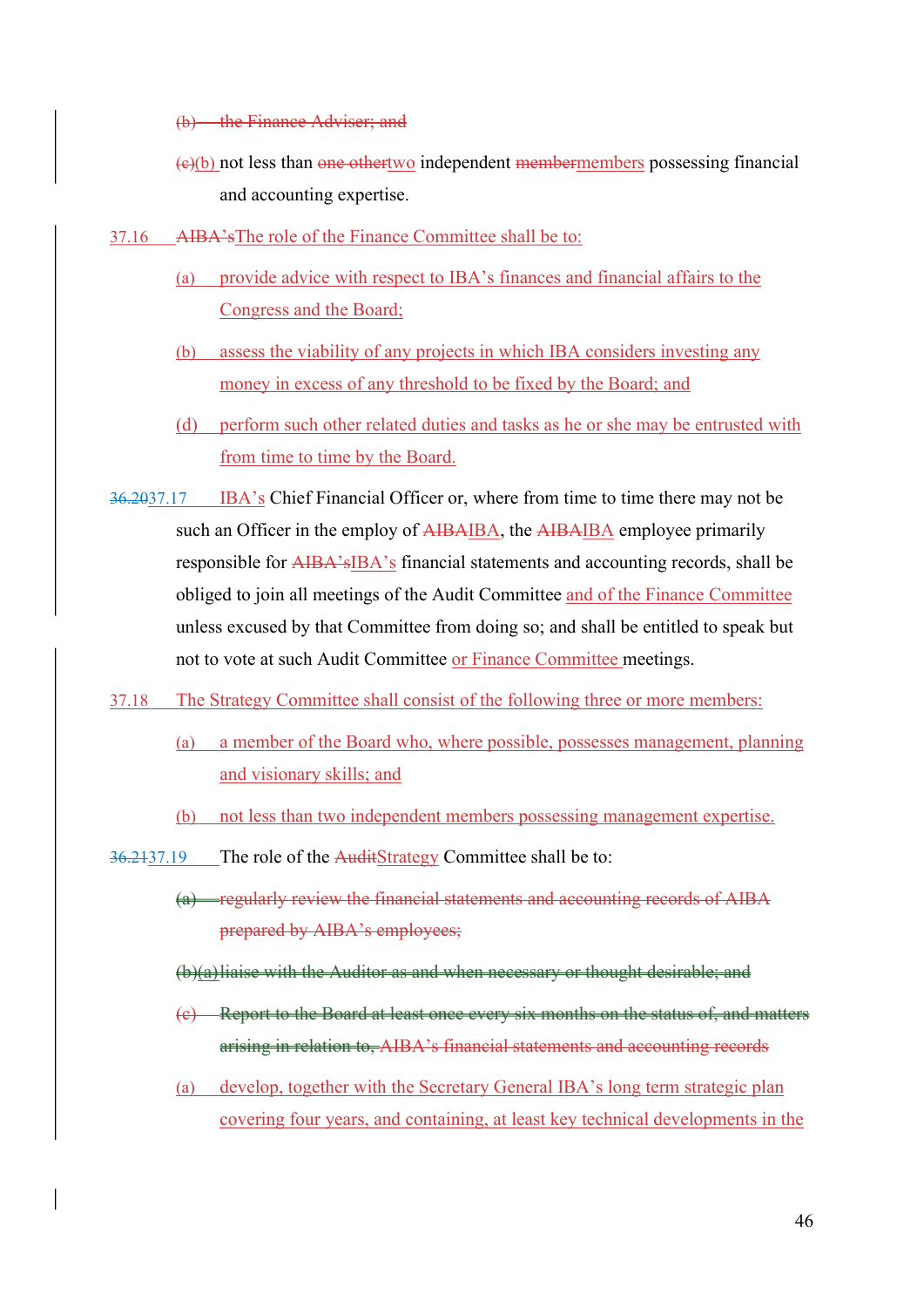sport, key competitions, key measures to promote boxing internationally and a financial plan;

- (b) draw-up, together with the Secretary General and IBA Head Office annual plans on how to implement the long-term strategic plan through mid- and short-term goals;
- (c) report, on a quarterly basis, to the Secretary General, updated strategy and goals
- (d) report, at least once a year, to the Board, in order for the Board to approve the short-term, mid-term, and long-term strategy
- (e) prepare a report for approval by the Congress.
- 36.2237.20 The members of the AuditFinance Committee and of the Strategy Committee shall be appointed by the Board as soon as reasonably possible following each Election Congress Meeting and, subject to articles 36.23 and 36.24,article 37.22, shall serve terms of office ending at the conclusion of the following Election Congress Meeting,
- 36.2337.21 A member of the AuditFinance Committee of the Strategy Committee may only be removed as a member of such Committee by a motion of no confidence adopted by not less than two thirds of the Directors serving on the Board at the time of the adoption of such motion.
- 36.2437.22 If a member of the Audit Finance Committee or of the Strategy Committee:
	- (a) dies whilst in office as a member of such Committee;
	- (b) resigns his or her office as a member of such Committee;
	- (c) is removed as a member of such Committee in accordance with article 36.23;37.21; or
	- (d) is otherwise unwilling or unable to perform the duties of his or her office as a member of such Committee for whatever reason;

then the Board shall appoint such other person as it deems appropriately qualified to fill the vacant office on such Committee until the next Election Congress Meeting.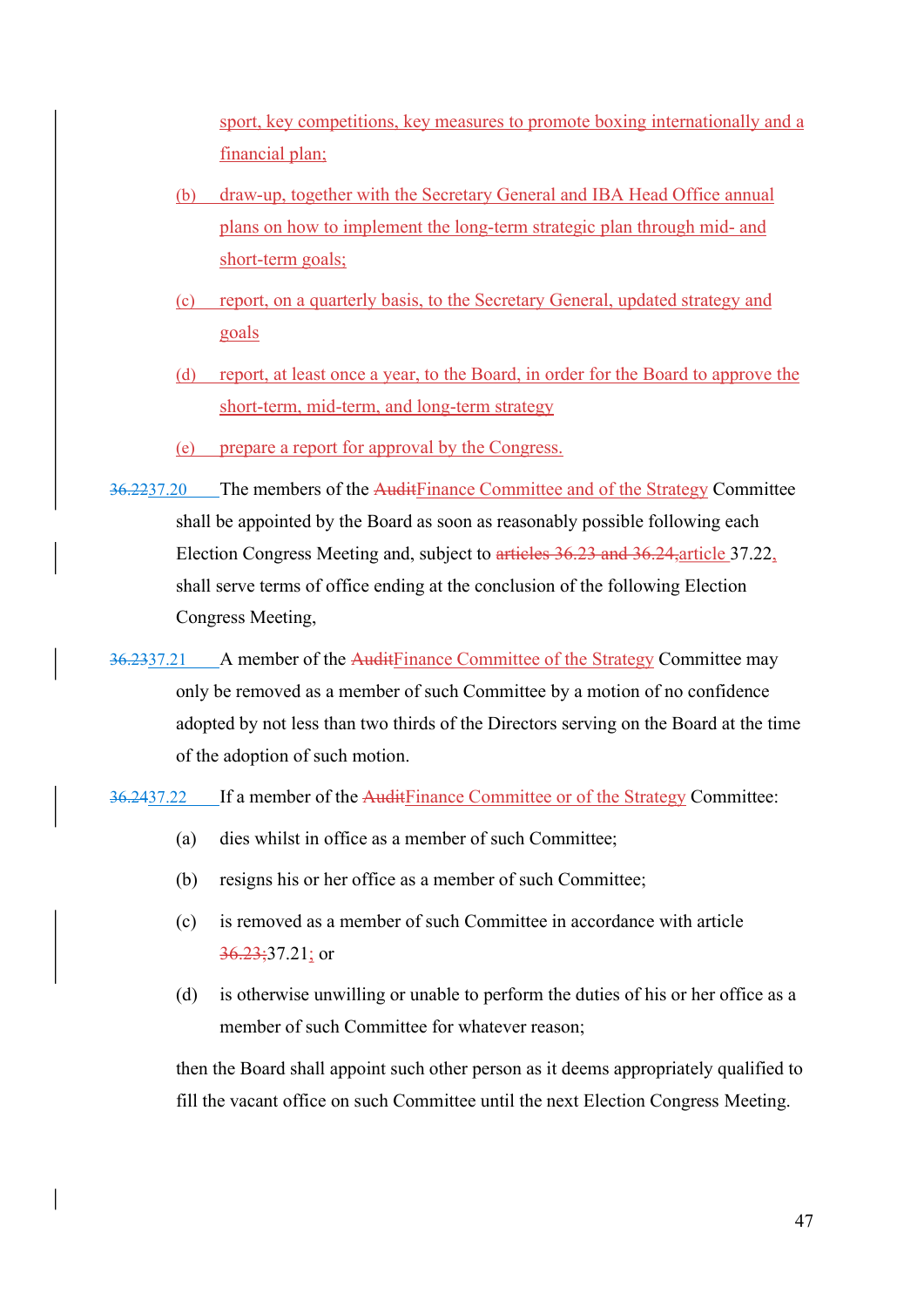#### 37.38. FINANCE ADVISER AND LEGAL COUNSEL

#### 38.1 The role of the Legal Counsel shall be to:

#### 37.1 The role of the Finance Adviser shall be to:

- (a) provide constitutional and legal advice with respect to AIBA's finances and financial affairs to the Congress, the Board and the CouncilBoard; and
- (b) perform such other related duties and tasks as he or she may be entrusted with from time to time by the Board or by the Council.

37.21.1 The The role of the Legal Counsel shall be to:

- (a) provide constitutional and legal advice to the Congress, the Board and the Council; and
- (b) perform such other related duties and tasks as he or she may be entrusted with from time to time by the Board or by the Council.
- 37.338.2 The Finance Adviser and the Legal Counsel, together with the Auditor, shall be entitled to attend and speak at meetings of the Congress and of the Board, but shall not be entitled to vote at such meetings.

#### 38.39. AIBAIBA HEAD OFFICE

38.139.1 The administrative work of AIBAIBA shall primarily be conducted at the AIBAIBA Head Office by AIBA'sIBA's administrative staff under the direction of the Secretary General.

#### 39.40. SECRETARY GENERAL

39.140.1 The role of the Secretary General shall be to:

- (a) provide administrative assistance and support to the Congress, to the Board and to the committees of AIBAIBA;
- (b) assist in securing the implementation of decisions taken by the Congress, the Board and the committees of AIBAIBA;
- (c) arrange for the taking and keeping of the minutes of the Congress, the Board and the committees of AIBAIBA;
- (d) manage the AIBAIBA Head Office;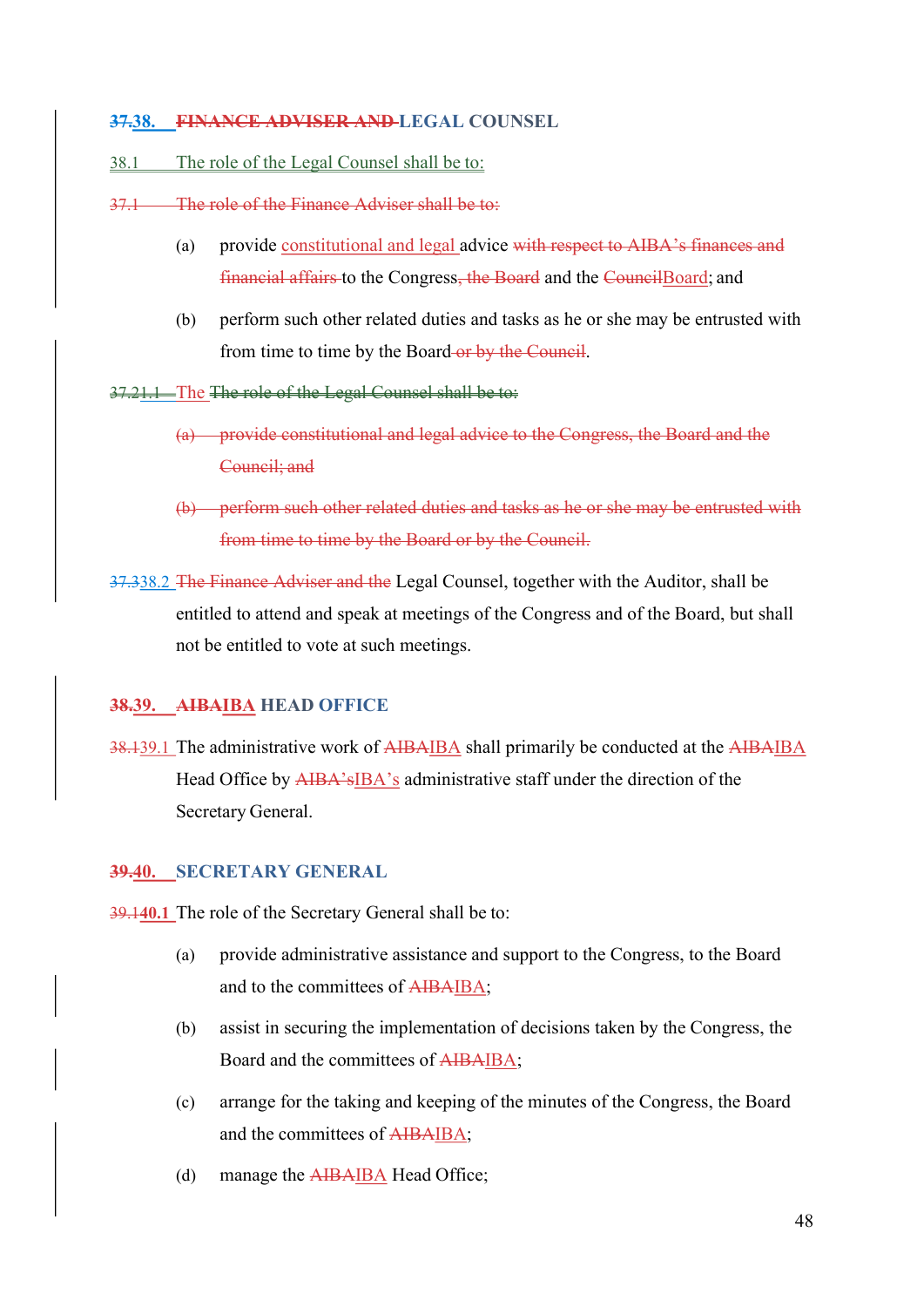- (e) direct and supervise the work of AIBA'sIBA's administrative staff;
- (f) direct and supervise the preparation and management of AIBA'sIBA's accounts, and present a report of such accounts to each meeting of the Congress and of the Board;
- (g) supervise the storage and, where required, the retrieval of  $\overrightarrow{AIBA}$ 's $\overrightarrow{B}BA$ 's records and archives; and
- (h) perform such other duties and tasks as he or she may be entrusted with from time to time by the Board.

# 40.41. HONORARY POSITIONS AND AWARDS

40.141.1 Upon a motion moved by the Board, the Congress may confer on a person who:

- (a) has rendered outstanding service to AIBAIBA and/or the sport of boxing worldwide; or
- (b) is otherwise deserving of such recognition;

an AIBAIBA Distinguished Service Award.

41.2 The Board may appoint person(s) as honorary Officials without any authority within IBA's organization to perform tasks entrusted to him or her by the Board, which may notably include, amongst others:

(a) cooperation with the Confederation he or she belongs to, as well with National Federations affiliated to this Confederation;

(b) cooperation with IBA partners and sponsors;

(c) visiting various events as IBA representative.

41.3 Before being appointed at an honorary position, the concerned person must have successfully passed the integrity check as per the mechanism described in Articles 27.4 to 27.9.

# 41.42. FINANCIAL POLICY

- 41.142.1 AIBA'sIBA's financial year shall commence on 1 July in each year and end on 30 June in the following year.
- 41.242.2 The Board shall ensure that proper accounts are kept for AIBAIBA.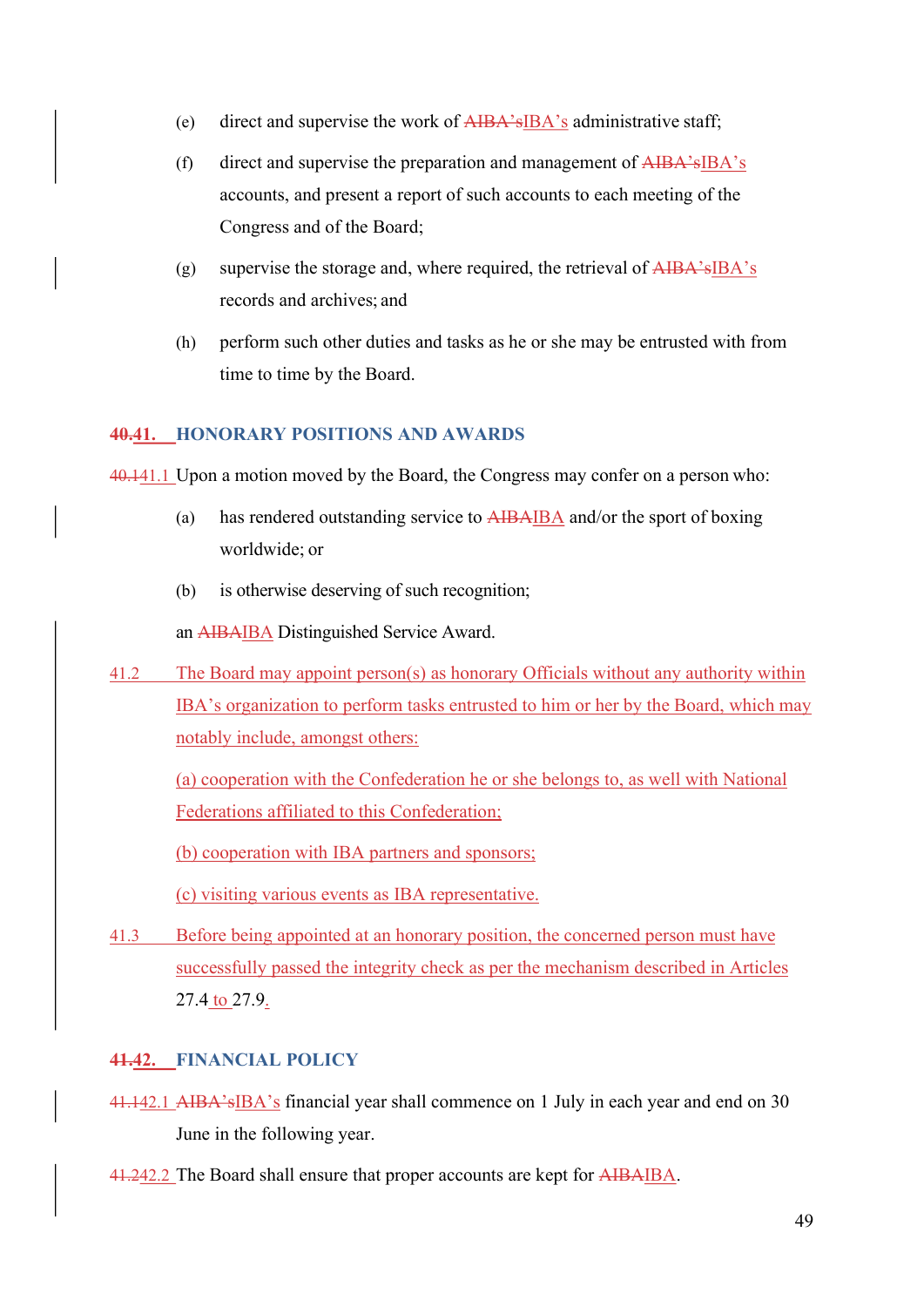41.342.3 The accounts of AIBAIBA shall be kept in accordance with:

- (a) AIBA'sIBA's budgetary requirements;
- (b) all applicable financial regulations; and
- (c) internationally recognised financial and accounting standards.

#### 42.43. RESOURCES

42.143.1 The financial resources of AIBAIBA arise mainly from:

- (a) revenues generated from the exploitation of any of AIBA'sIBA's rights (including, but not limited to, its rights to competitions, licences, broadcasting rights and sponsorships);
- (b) gifts, legacies and donations received;
- (c) Annual Affiliation Fees paid;
- (d) all revenues received from the International Olympic Committee;
- (e) disciplinary fines paid; and
- (f) revenues derived from the delivery of AIBAIBA certification and other courses.

### 43.44. AUDITORS

43.144.1 AIBAIBA accounts shall be audited by an independent and qualified Auditor.

- 43.244.2 An audit report shall be presented each year to the Board not more than six months after the closing date for the AIBAIBA accounts, as well as to each Ordinary Congress meeting.
- 43.3 Consolidated and audited bi-yearly AIBA financial statements shall be presented to each Ordinary Congress meeting, together with yearly audit reports issued by the Auditor.

# 44.45. REVENUES FROM AIBAIBA COMPETITIONS AND OTHER EVENTS

44.145.1 All rights arising from, or associated with, AIBAIBA Competitions and all other AIBAIBA boxing related programs are owned by AIBAIBA. Such rights shall include, but are not necessarily limited to: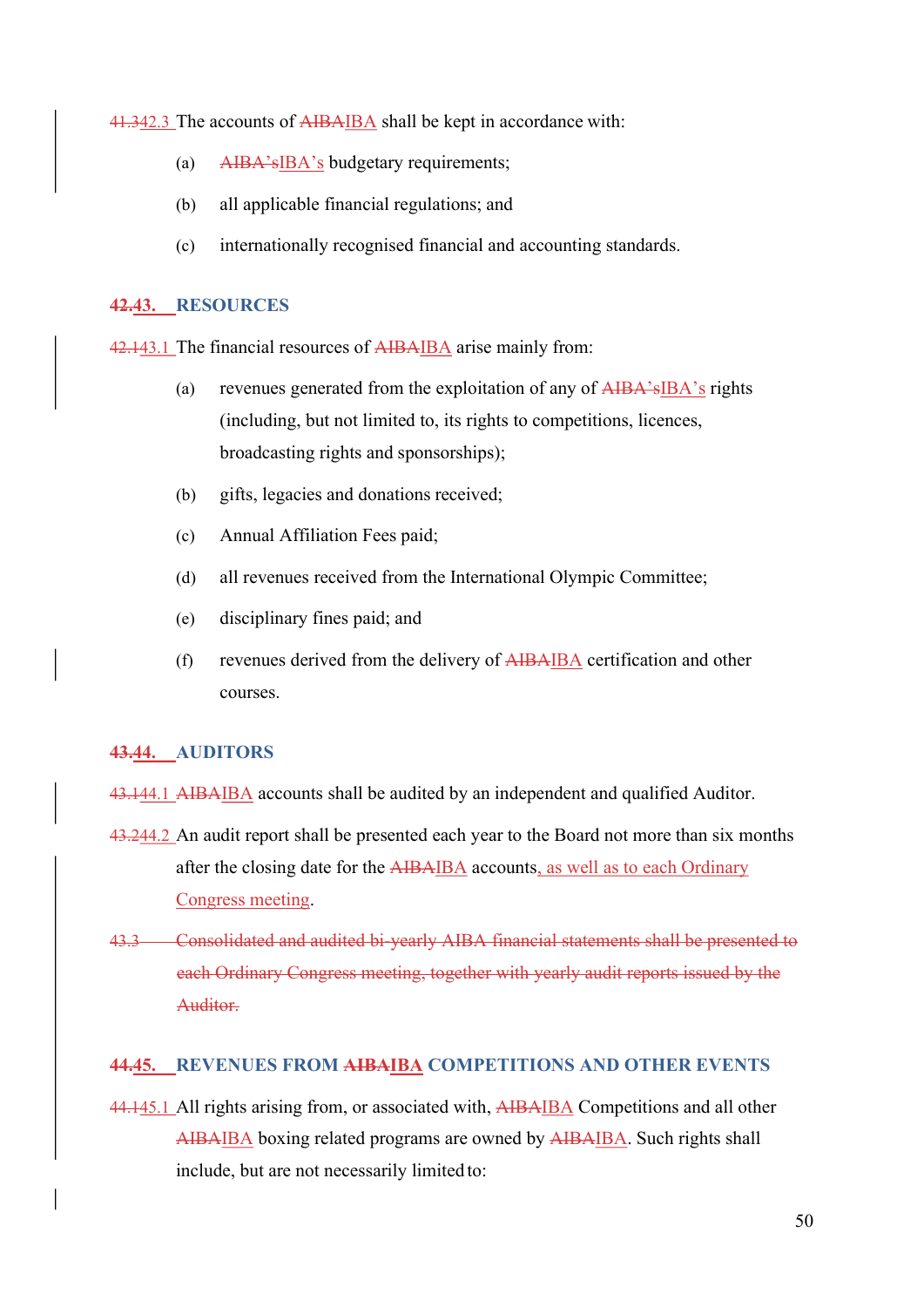- (a) the right to receive all revenues generated by such AIBAIBA Competitions and AIBAIBA fitness boxing programs;
- (b) all sponsorship rights;
- (c) all marketing, merchandising and advertising rights;
- (d) all promotional rights;
- (e) all ticketing rights;
- (f) all hospitality and other concessional rights;
- (g) all broadcasting and visual, audio and data recording rights;
- (h) all other media and social media rights; and
- (i) all other intellectual property rights.

# 45.46. INTELLECTUAL PROPERTY RIGHTS

45.146.1 AIBAIBA exclusively owns and controls all intellectual property rights (trademark, design, patent or copyright) over:

- (a) its name and logo;
- (b) any other design, symbol, trademark, mascot or emblem relating to AIBAIBA Competitions and AIBA'sIBA's other activities;
- (c) any cup, trophy, sculpture or other items intended to be used as prizes during AIBAIBA Competitions; and
- (d) any training material or other information about the sport of boxing published by AIBAIBA.

45.246.2 AIBAIBA may exploit any of the rights referred to in articles 44.1 and 45.1 in any manner which it from time to time considers of benefit to AIBAIBA and/or to the sport of boxing; including, but not limited to:

- (a) the sale, licensing or delegation of all or any part or parts of such right to another party or parties; and
- (b) by joining with another party or parties in forming a corporate entity, a partnership or a joint venture to exploit such right or any part or parts of it.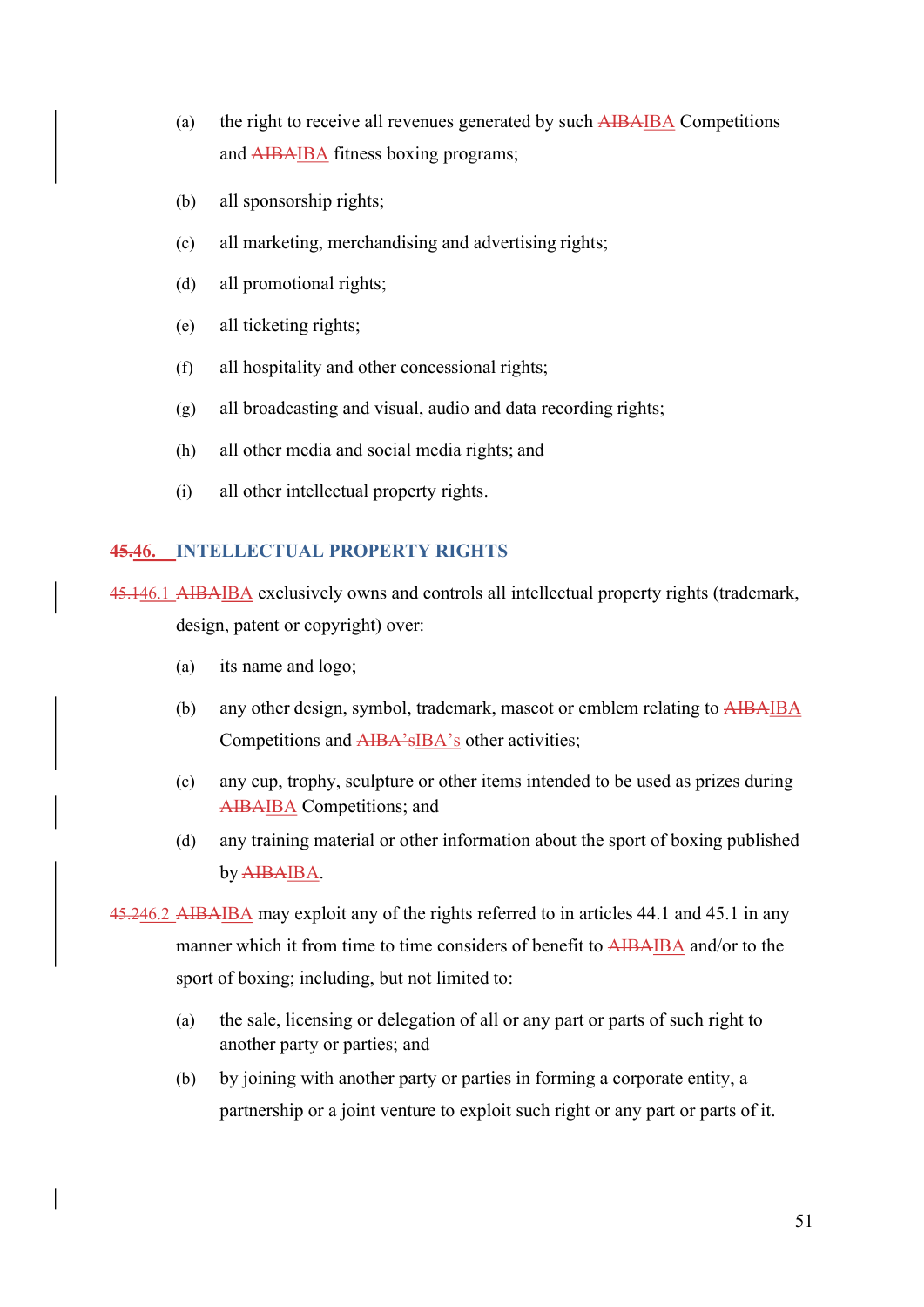### 46.47. AIBAIBA COMPETITIONS

- 46.147.1 The Board may make regulations governing the conduct of international boxing competitions.
- 46.247.2 No Director may be a member of any committee established by the Board pursuant to article 29.1(l) 30.1(l)where the principal purpose of the Committee is to regulate technical and competition issues associated with boxing; including but not limited to:
	- (a) technical or competition rules;
	- (b) refereeing and judging;
	- (c) coaching; and
	- (d) the training or deployment of Competition Officials.

46.347.3 No Director may be a Competition Official.

### 47.48. ETHICS, ANTI-DOPING AND DISCIPLINARY ISSUES

47.148.1 The Board – upon recommendation of the BIIU – shall adopt regulations to deal with:

- (a) ethical and disciplinary issues (including issues related to conflicts of interest) arising within AIBAIBA, the Confederations and the National Federations; and
- (b) anti-doping issues.

#### **48.49. COURT OF ARBITRATION FOR SPORT**

- 48.149.1 Any dispute arising from the Constitution and the Regulations which cannot be settled amicably, will be submitted exclusively to CAS and resolved definitively in accordance with the Code of Sports Related Arbitration. The Panel will consist of three arbitrators and the proceeding will be in English.
- 48.249.2 Any final decision rendered by AIBAIBA may be submitted exclusively to CAS, which will resolve the dispute definitively in accordance with the Code of Sports Related Arbitration. The language of the proceeding shall be English. The time limit to appeal shall be 30 days after the reception of the decision to be appealed.

48.349.3 CAS shall decide the dispute according to this Constitution and the Regulations, as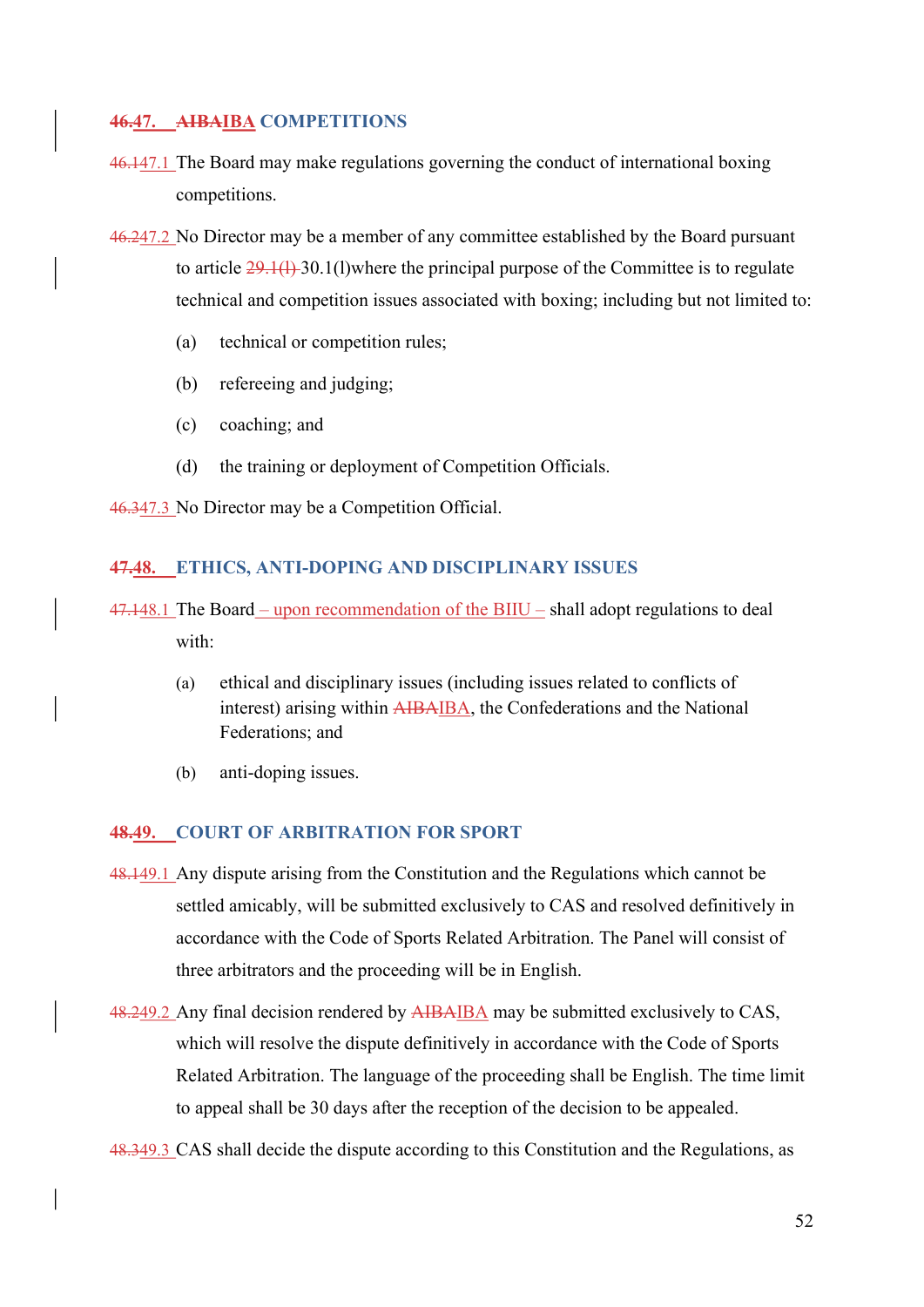well as Swiss law.

### 49.50. DISSOLUTION

- 49.150.1 Any vote to dissolve AIBAIBA shall only be deemed to have been carried at a meeting of the Congress if the voting delegates from not less than three quarters of all National Federations in attendance at the meeting vote in favour of it.
- 49.250.2 If AIBAIBA is dissolved, it will go into liquidation in accordance with the provisions of Swiss law. Any surplus of assets after dissolution shall be distributed to another tax-exempt not-for-profit entity with a similar purpose or to the Canton of Vaud.

## 50.51. TRANSITIONAL PROVISIONS

50.151.1 For the purposes of these transitional provisions in this Constitution:

"2020 Constitution" means the Constitution of AIBA, adopted on December 13, 2020;

"AIBA Statutes" means the Statutes of AIBA, last revised in Moscow on November 11, 2018;

"ASOIF" means the Association of Summer Olympic International Federations;

"Athletes' Commission" means the Athletes' Commission established in accordance with article45. 45.1 of the AIBA Statutes;

"Disciplinary Commission" means the Disciplinary Commission established in accordance with articles 47.1 and 47.2 of the AIBA Statutes;

"Disciplinary Committee" means the Disciplinary Committee established in accordance with articles 36.4 et seq. of the 2020 Constitution;

"Ethics Commission" means the Ethics Commission established in accordance with articles 47.1 and 47.2 of the AIBA Statutes;

"Ethics Committee" means the Ethics Committee established in accordance with articles 36.2 et seq of the 2020 Constitution;

"Executive Committee" means the Executive Committee of AIBA constituted in accordance with article 34 of the AIBA Statutes;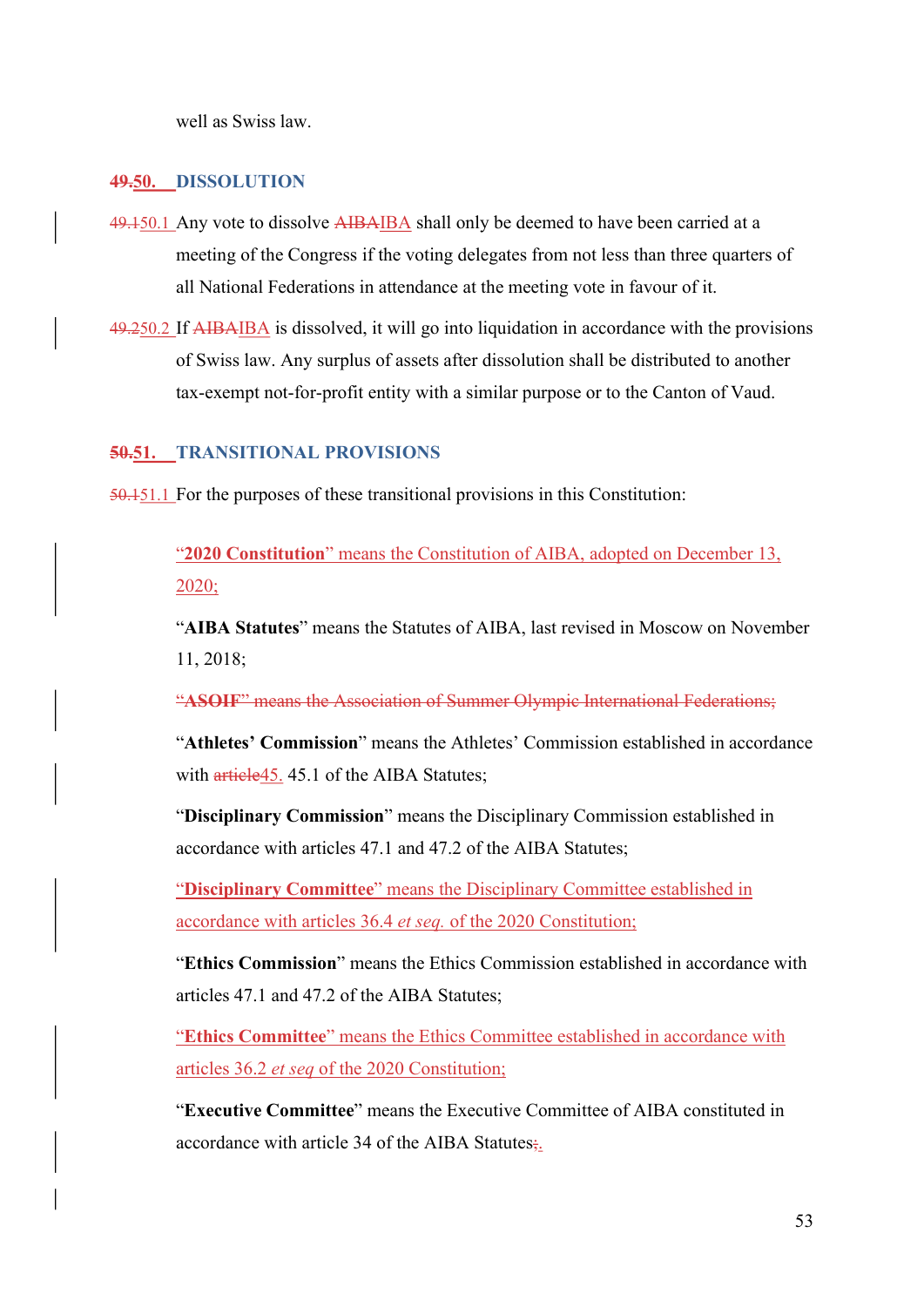"GAISF" means the Global Association of International Sports Federations; and "Transitional Committee" means the Committee constituted in accordance with article 50.13 and, if necessary, article 50.14 of the Constitution.

- 50.251.2 Subject to the provisions contained in articles 50.3,51.3, and save only for articles 32.1, 32.2, 32.3, 33.1, 33.2, 34.1, 34.2, 34.3, 34.4 and 34.5, this Constitution shall enter into force at the conclusion of the Congress meeting during which it is adopted.
- 50.351.3 Articles 32.1, 32.2, 32.3, 33.1, 33.2, 34.1, 34.2, 34.3, 34.4 and 34.5Article 33, shall enter into force at the conclusion of the first Election Congress Meeting following the adoption of this Constitution.
- 50.451.4 The two members of the Executive Committee elected to that Committee in accordance with article 34.1(c) of the AIBA Statutes and holding office as such immediately prior to the adoption of thisthe 2020 Constitution shall be deemed for all purposes to be Directors and members of the Board of AIBAIBA under the constitutionConstitution until the conclusion of the election to elect the members of the Athletes' Committee conducted in accordance with article  $50.20.51.15$ .
- 50.551.5 The President of AIBAIBA elected at the Congress meeting during which this Constitution is adoptedin December 2020 shall be deemed for all purposes following the adoption of the Constitution to be the President, a Director and a member of the Board of AIBAIBA under the Constitution until the conclusion of the first Election Congress Meeting following the adoption of the Constitution.
- 50.651.6 Subject to the requirements of articles 50.4 and 50.5,51.4 and 51.5, the members of the Executive Committee holding office as such immediately prior to the adoption of the 2020 Constitution shall be deemed for all purposes to be the remaining Directors and members of the Board of AIBAIBA under the Constitution until the conclusion of the first Election Congress Meeting following the adoption of the Constitution.
- 50.751.7 If, between the date of adoption of thisthe 2020 Constitution and the conclusion of the first Election Congress Meeting following that adoption, the President:
	- (a) dies whilst in office;
	- (b) resigns his or her office as President;
	- (c) is otherwise unable or unwilling to exercise his or her powers as President for whatever reason;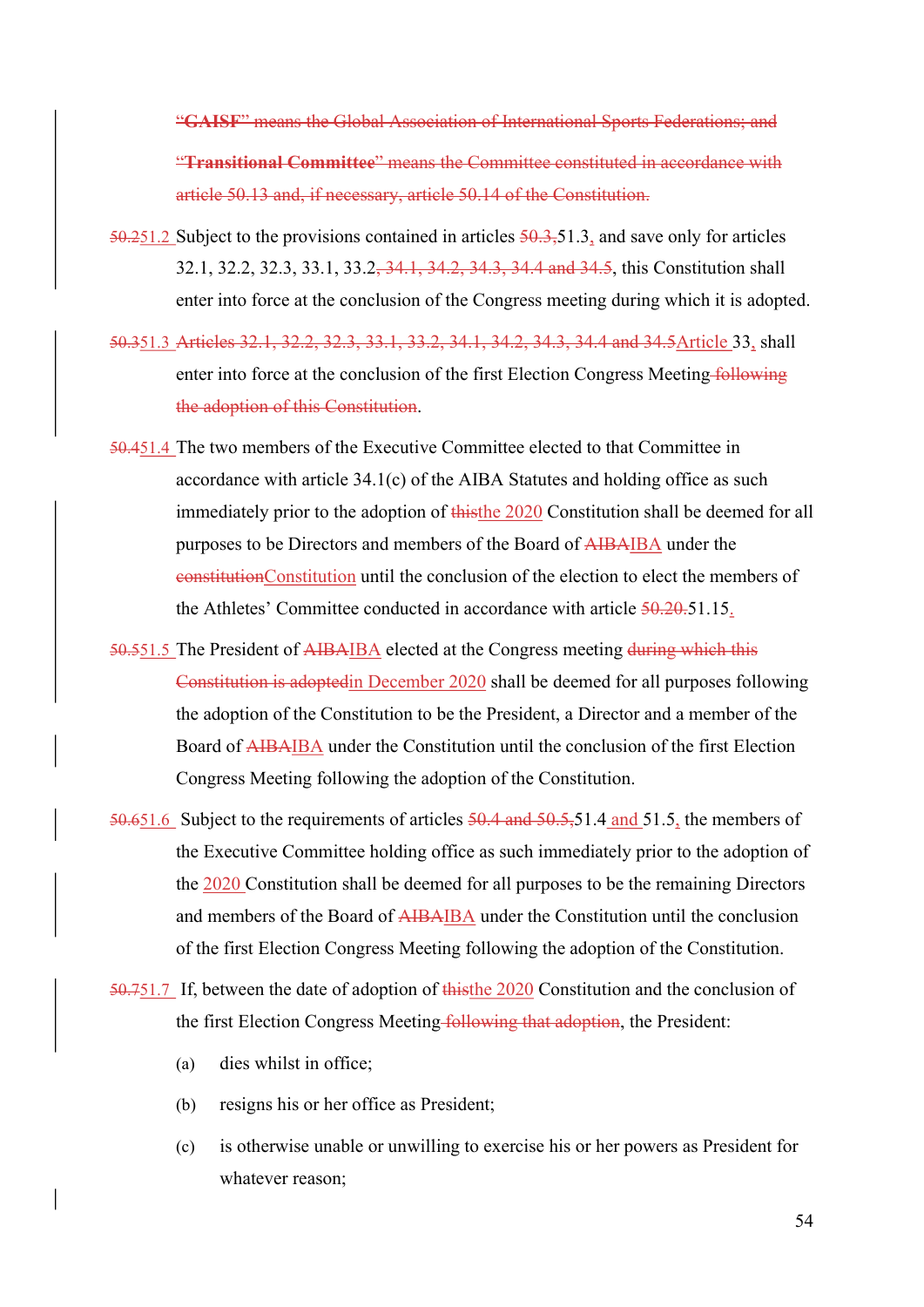then the remaining members of the Board shall elect one of their number to assume, as Interim President, the office and powers of the President until the first Election Congress Meeting following the adoption of this Constitution.

- 50.851.8 On a date following the adoption of this Constitution determined by the BoardAt the latest by 31 December 2021, the Board shall give written notice to the National Federations notifying them of the convening by the Board of an Extraordinary or Ordinary Congress meeting, as the case may be; with such meeting:
	- (a) to commence no later than  $11$  December 30 June 2022; and
	- (b) to be deemed and to serve as the first Election Congress Meeting for the purposes of the Constitution.
- 51.9 For the purposes of Even if the first Election Congress Meeting is an Extraordinary Congress, article 50.8,16.6 of the Constitution shall apply to such Congress.
- 50.951.10 The Boxing Independent Integrity Unit shall be constituted in the course of 2022, in order to become fully operational at the latest in December 2022. The Board shall give all National Federations not less than three months' notice of the conveningbe empowered to issue any decision in order to allow the implementation of the Congress referred to in that articleBIIU.
- 50.10 From the day on which the Board gives written notice to the National Federations in accordance with article 50.8 until the conclusion of the Congress meeting referred to in the notice:
	- (a) the powers vested in the Board by virtue of articles  $16.6$  and  $29.1(c)$ , (p) and (u), together with the power to monitor compliance with the requirements of this Constitution, shall be vested in the Transitional Committee constituted in accordance with article 50.13 and, if necessary, article 50.14; and
	- (b) the powers vested in the Board by article 50.6 shall be suspended; save that:
- 51.11 if considered necessary or appropriate by the Transitional Committee, suchFor as long as the Boxing Independent Integrity Unit is not fully operational:
	- (a) The Ethics Committee and the Disciplinary Committee shall remain in place and shall continue to be governed for all purpose by the 2020 Constitution.
		- (i) The Ethics Committee may convene a meeting or meeting of the Board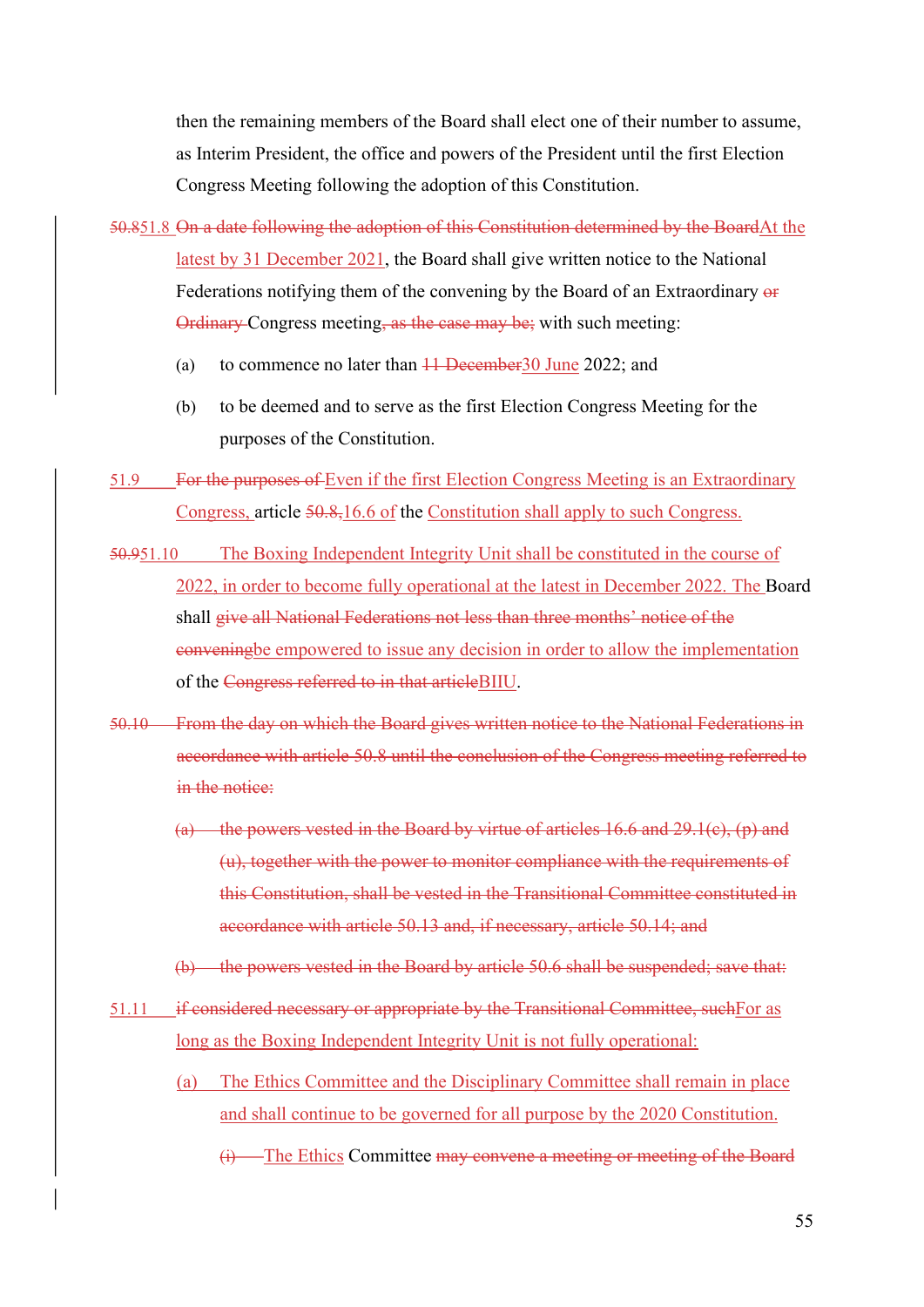to exercise any of the powers referred to in article 29.1; and

- (ii) the President shall retain his or her powers to execute any document on behalf of AIBA and to represent AIBA for legal purposes.
- 50.11 In the event that:
	- (a) the Congress meeting referred to in article 50.8 cannot for any reason be conducted at the place and/or at the time and/or in the manner referred to in the notice advising the National Federations of the convening of such Congress meeting; or
	- (b) if the quorum referred to in article 23.1 is not attained at such Congress meeting;

then the Transitionaland the Disciplinary Committee shall convene an Extraordinary Congress meeting within three months at such location, or otherwise in such lawful manner, as the Transitional Committee may determine.

- 50.12 A further Extraordinary Congress meeting convened in accordance with article 50.11 shall:
	- (a) be deemed to have been validly conducted notwithstanding that the quorum referred to in article 23.1 may not have been attained; and
	- (b) be deemed and serve as the first Election Congress Meeting for the purposes ofexercise all tasks and have all attributions of the BIIU Compliance Unit under this Constitution. They shall continue to exercise all tasks and attributions entrusted to the Ethics Committee and the Disciplinary Committee under the Regulations;
- 50.13 The Transitional Committeetasks of the BIIU Nomination Unit shall consist of seven members appointed as follows:
	- (a) one person appointedbe exercised by the ASOIF;
	- (b) one personan "Interim Nomination Unit", consisting of three or more independent individuals appointed by the GAISF;
	- (c) one person appointed by each of Board following the AFBC, the AMBC, the ASBC, the EUBCrecruitment and the OCBC.
- 50.14 In the event that the ASOIF and/or the GAISF fail to appoint a person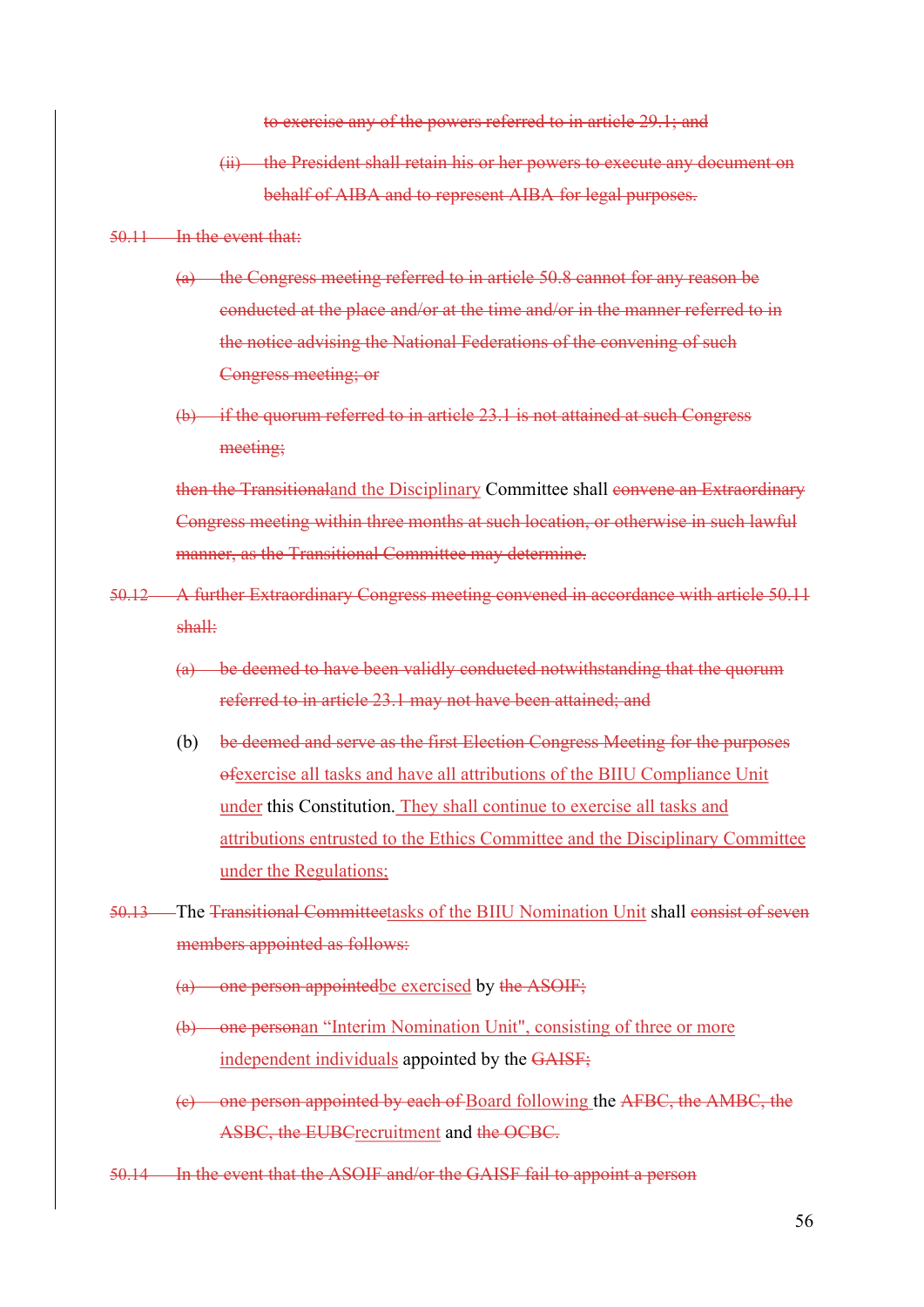orrecommendation of these persons to become members of the Transitional Committee in accordance with article 50.13(a) and/or (b), then the remaining membersby suitable independent experts of such Committee shall appoint to the Committee a replacement person or persons.

- 50.15 No person may be appointed to the Transitional Committee pursuant to article 50.13 or article 50.14 who:
	- (a) is or has been employed by AIBA, a Confederation or a National Federation;
	- (b) holds or has held any active office within AIBA, a Confederation or a National Federation; or
	- $(e)$  is or intends to be a candidate in any election to take place during the first Election Congress Meeting.
	- 50.16(c) The President and the Legal Counsel shall attend and may speak at meetings of the Transitional Committee but may not vote at such meetingshigh international standing.
- 50.1751.12 The members of the Ethics Commission holding office as such immediately prior to the adoption of thisthe 2020 Constitution shall be deemed for all purposes to be members of, and to constitute, the Ethics Committee under the Constitution until the conclusion of the first Ordinary Congress meeting following the adoption of the Constitutiondate on which the BIIU becomes fully operational.
- 50.1851.13 The members of the Disciplinary Commission holding office as such immediately prior to the adoption of thisthe 2020 Constitution shall be deemed for all purposes to be members of, and to constitute, the Disciplinary Committee until the conclusion of the first Ordinary Congress meeting following the adoption of the Constitutiondate on which the BIIU becomes fully operational.
- 50.1951.14 The members of the Athletes' Commission holding office as such immediately prior to the adoption of thisthe 2020 Constitution shall be deemed for all purposes to be members of, and to constitute, the Athletes' Committee under the Constitution until an election is conducted to elect members of that Committee.
- 50.2051.15 The election of the members of the Athletes' Committee referred to in article  $50.1951.16$  shall be conducted: in accordance with the Regulations governing the Athletes Committee.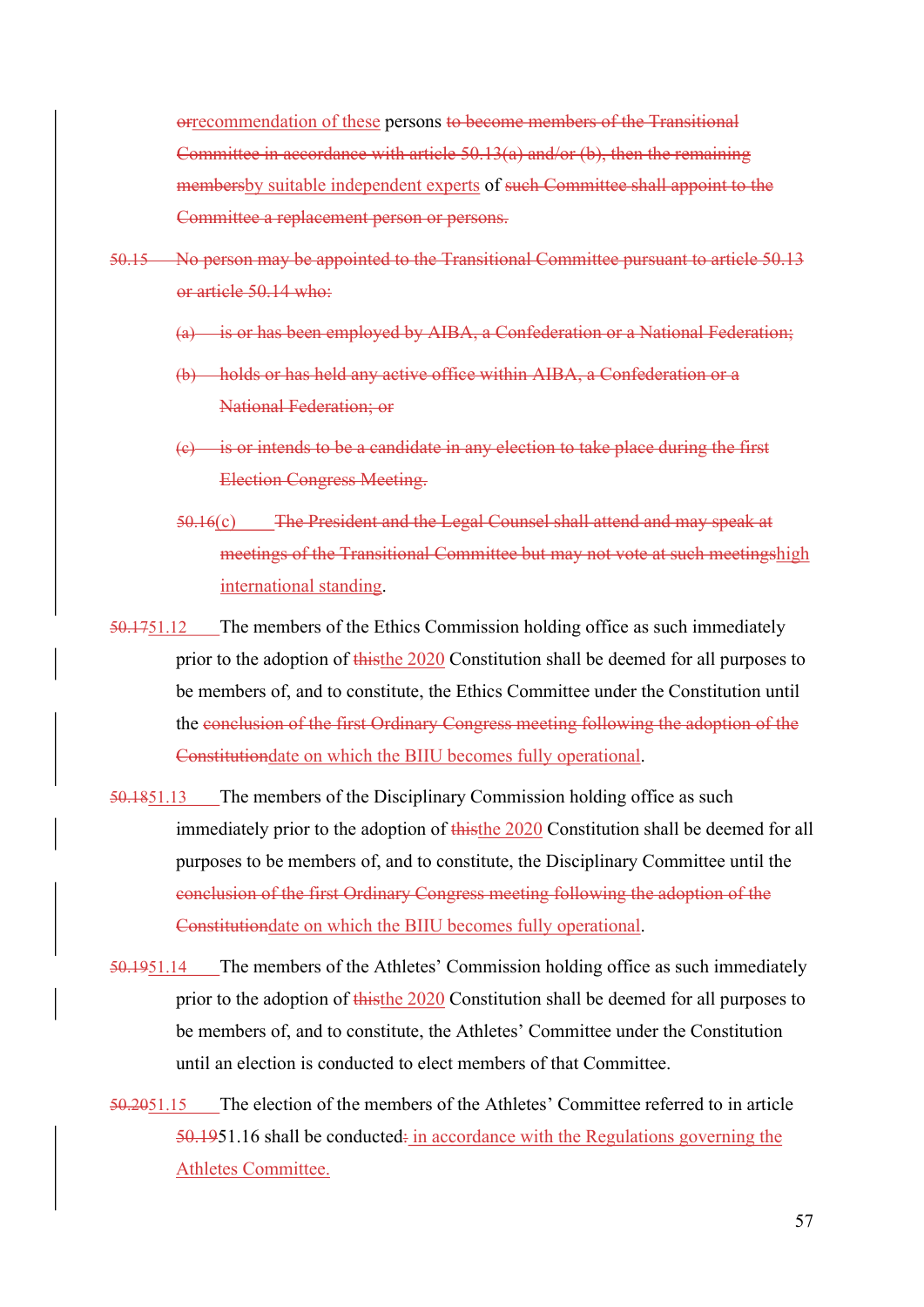- (a) consistent with regulations adopted by the Board in accordance with article 36.17; and
- (b) at a time or times determined by the Board, being a time or times no later than 11 December 2022.
- 50.21 As soon as reasonably possible following the adoption of this Constitution, the Board shall appoint the members of the Audit Committee consistent with the requirements of article 36.19.
- 51.16 The members of the Audit Committee appointed in accordance with article 50.21shall be appointed by the Board on the occasion of the first Board meeting following the adoption of the revised Constitution in December 2021. They shall each serve a term of office ending at the stay in place until the conclusion of the first election at the Audit Committee to take place at the First Election Congress Meeting. For the avoidance of doubt, the first term of office until the First Election Congress Meeting shall not count as a prior term of office to determine the maximum number of terms of office in the meaning of article 37.11.
- 50.2251.17 The members of the Finance Committee shall be appointed by the Board on the occasion of the first Board meeting following the adoption of thisthe revised Constitution, and shall in December 2021. They shall stay in place until a Board meeting to take place after the First Election Congress Meeting, where the members of the Finance Committee will be appointed in accordance with article 37.20. For the avoidance of doubt, the first members of the Finance Committee may be eligible for re-appointment to the Audit Committee thereafterreappointment.
- 50.23 As soon as reasonably possible following the adoption of this Constitution, the Board shall appoint a Secretary General.
- 50.24 As soon as reasonably possible following the adoption of this Constitution, the Board shall appoint a Finance Adviser.
- 50.25 The Legal Counsel holding office as such immediately prior to the adoption of this Constitution shall be deemed for all purposes to be the Legal Counsel following that adoption.
- 51.18 The members of the Strategy Committee shall be appointed by the Board on the occasion of the first Board meeting following the adoption of the revised